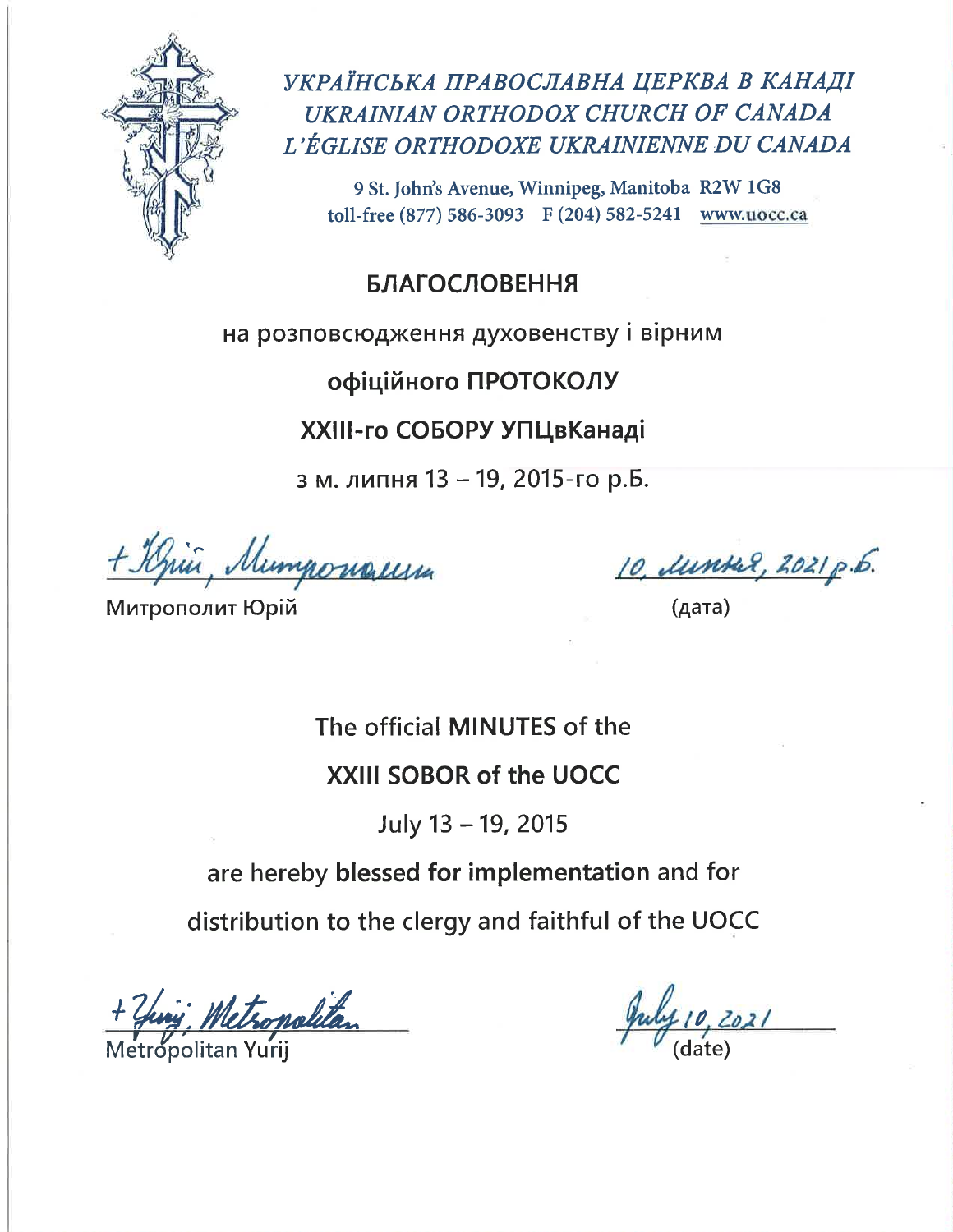#### **MINUTES OF THE XXIII-RD SOBOR OF THE UKRAINIAN ORTHODOX CHURCH OF CANADA**

#### **FORT GARRY HOTEL, WINNIPEG, MANITOBA**

#### **JULY 13-19, 2015**

#### **WEDNESDAY, JULY13, 2015**

*(1:15pm) (Processional entrance of the Hierarchs with the Holy Icon of the Canadian Mother of God, to the singing of the Troparion by the clergy and the assembly).* 

### **OPENING OF SOBOR 2015**

### **1. OFFICIAL OPENING OF THE XXIII-RD SOBOR BY HIS EMINENCE METROPOLITAN YURIJ**

*(Fr. V. Lakusta welcomed clergy, delegates and guests and called upon His Eminence METROPOLITAN YURIJ to bring official greetings and to declare the opening of the XXIII-RD SOBOR)* 

*(Following the singing of the "Tropar to the Most Holy Theotokos", His Eminence Metropolitan YURIJ officially opened the 23rd SOBOR of the Ukrainian Orthodox Church of Canada and called upon the Chair of the Presidium, Fr. V. Lakusta, to carry out the election of the SOBOR Presidium and the SOBOR Scrutineers).* 

### **2. ELECTION OF THE SCRUTINEERS OF THE XXIII-RD SOBOR**

*(Fr. V. Lakusta presided over the election of the scrutineers and the election of the Presidium)* 

On behalf of the Organizing Committee, **(B. Shumsky/Fr. I Okhrimtchouk)** presented the following names for nomination: **LAITY NOMINATIONS:** A. Kachkowski, M. Oleskiw, N. Papish

**CLERGY NOMINATIONS:** Fr. M.Maranchuk, Fr. L. Hluchaniuk, Fr. P. Yamniuk

**NOMINATED from the floor:** Lawrence Chubey **(Fr. B.Wasyliw/Fr. H.Lakusta)** 

#### **MOTION TO CLOSE NOMINATIONS: (Dr. P.Kondra) CARRIED.**

### **MOTION TO ACCEPT ALL DELEGATES NOMINATED AS SCRUTINEERS: (B. Shumsky/Fr. I Okhrimtchouk) CARRIED.**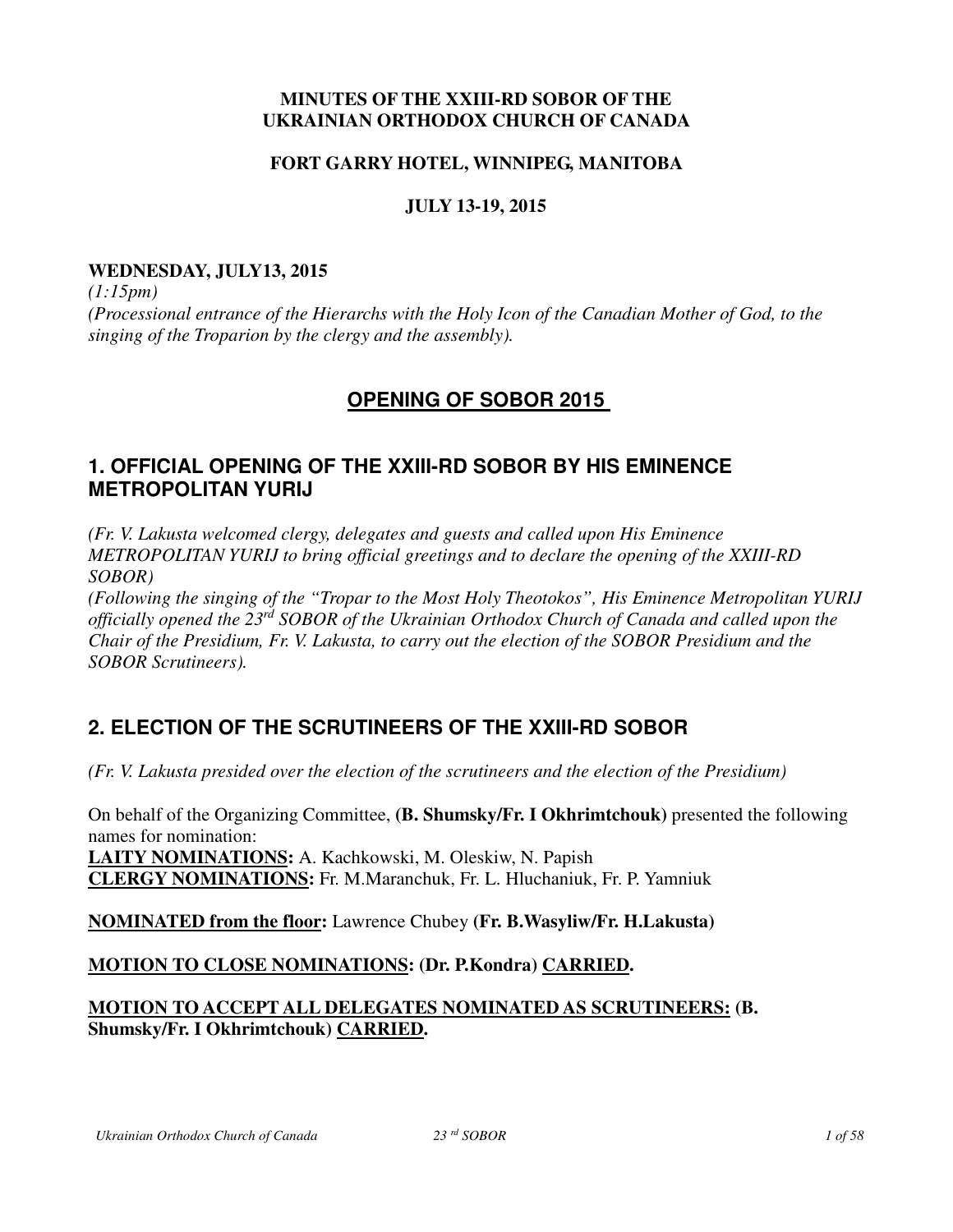# **3. ELECTION OF THE XXIII-RD SOBOR PRESIDIUM**

### **NOMINATED AS CLERGY CHAIR:** Fr. T. Udod **(Dr. P. Kondra/B. Shumsky)**  Discussion as to whether there was a conflict of interest. Fr. T. Udod removed his name from the nomination.

**NOMINATED AS CLERGY CO-CHAIRS:** Fr. C. Zubritsky and Fr. T. Makowsky **(Fr. B.Wasyliw/D. Reed) MOTION TO CLOSE NOMINATIONS: (Dr. P. Kondra/Fr. T.Udod) CARRIED.** 

**NOMINATED AS LAITY CO-CHAIRS:** Subdeacon I. Triska and A. Sojonky **(D. Reed/Fr. I.Okhrimtchouk) MOTION TO CLOSE NOMINATIONS: (D. Reed/Fr. P. Pawlinsky) CARRIED.** 

**CHOSEN BY ACCLAMATION:** Fr. C. Zubritsky, Fr. T. Makowsky, Subdeacon I.Triska and A. Sojonky. **CARRIED.**

*(Fr. C. Zubritsky assumed the Chair)* 

# **4. ELECTION OF SECRETARIES OF THE XXIII-RD SOBOR**

Fr. C.Zubritsky, Chair, announced that M. Spytkowsky agreed to be the recording secretary for the 23rd SOBOR.

**NOMINATED:** Fr. C. Pawlyshyn **(Fr. P. Haugan/Fr. P Powalinsky)** 

**NOMINATED:** Fr. P. Powalinsky **(Fr. T. Udod/Fr. S. Lomaszkiewicz)** 

**NOMINATED:** Natalia Obraztsova **(W. Balan/Fr. I. Okhrimtchouk)** 

**NOMINATED:** Sterling Demchinsky **(Fr. I. Okhrimtchouk/M. Maranchuk)** 

### **MOTION TO CLOSE NOMINATIONS:(Fr. R. Kocur) CARRIED.**

**CHOSEN BY ACCLAMATION:** Fr. P. Powalinsky, Fr. C. Pawlyshyn , Natalia Obraztsova and Sterling Demchinsky. **CARRIED.**

*(Subdeacon I. Triska assumed the Chair).*

# **5. APPROVAL OF THE AGENDA**

**MOTION:** Approval of the agenda **(Fr. T. Udod/V. Balan) CARRIED.**

L. Balion asked to amend the agenda to change Divine Liturgy to Matins. This was not approved by His Eminence Metropolitan YURIJ.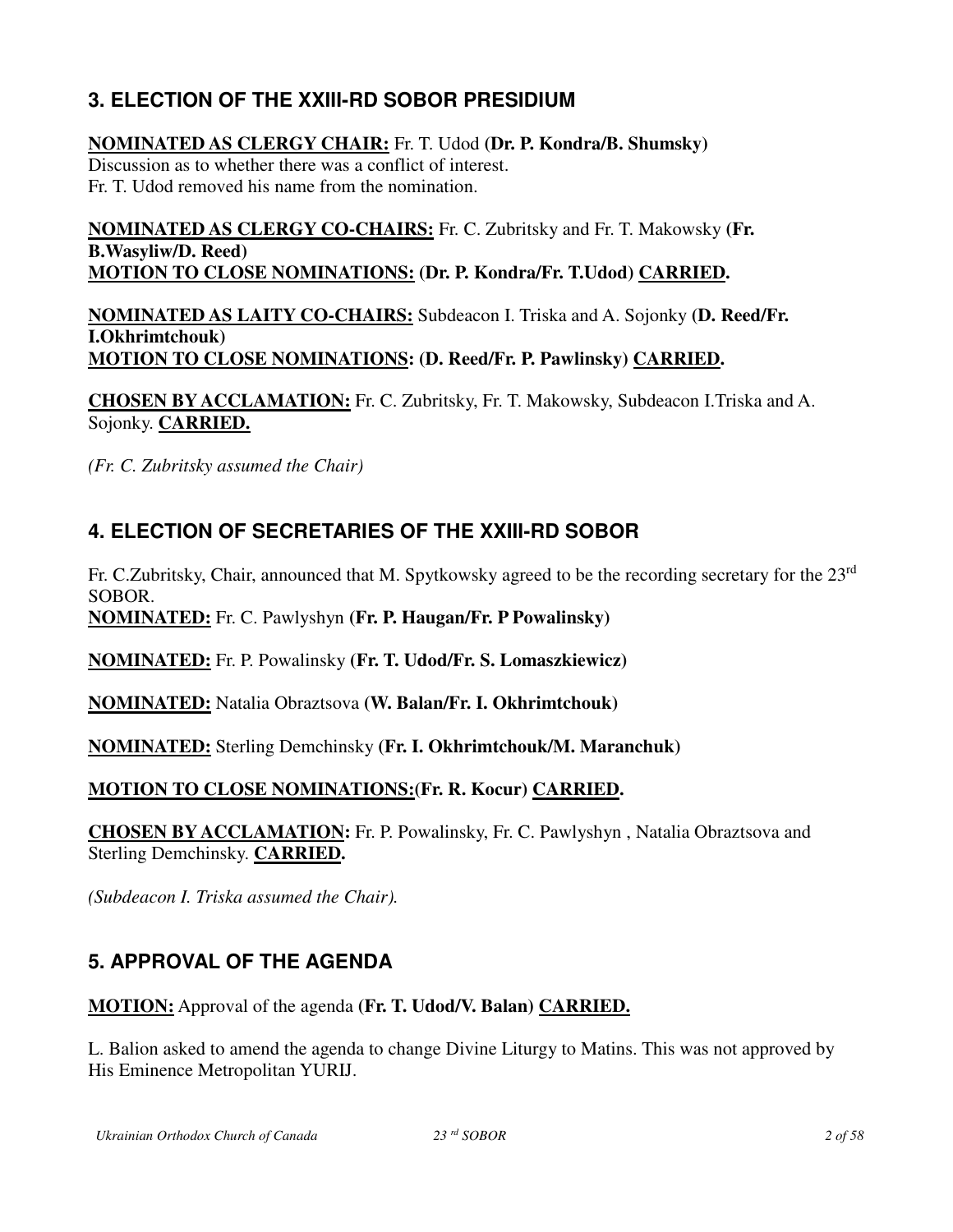Addition **(L.Skyba/D. Moskaluk-Rutkay):** Add "Business Arising from the 2010 SOBOR Minutes" to the agenda. **CARRIED.**

# **6. APPROVAL OF PROCEDURES/PRAVYLNYK**

**POINT OF CLARIFICATION:** L.Skyba enquired about 7.8, and the addressing of a resolution once. Reference was made to Roberts Rules of Order.

CLARIFICATION FROM THE CHAIR: Subdeacon I. Triska, Chair, informed the SOBOR that the Pravylnyk was approved by a previous SOBOR.

### **7. RATIFICATION OF SOBOR WORKING COMMITTEES-presented by B. Shumsky**

| <b>SOBOR Program Committee:</b>       | Fr. V. Lakusta        |
|---------------------------------------|-----------------------|
|                                       | Victor Hetmanczuk     |
|                                       | <b>Bohdan Shumsky</b> |
|                                       | <b>Audrey Sojonky</b> |
|                                       | Donna Reed            |
|                                       | Marusia Kaweski       |
|                                       | Valentyna Dmytrenko   |
|                                       | Henry Kuzia           |
|                                       | Sergi Obrasov         |
|                                       | <b>Andrew Serray</b>  |
|                                       | Dr. Peter Kondra      |
|                                       | <b>Gerald Luciuk</b>  |
|                                       | Walter Pylypchuk      |
|                                       | Stephania Luciuk      |
| <b>Credentials Committee:</b>         | A. Kachkowski         |
|                                       | M. Oleskiw            |
|                                       | N. Papish             |
|                                       | Fr. M.Maranchuk       |
|                                       | Fr. L. Hluchaniuk     |
|                                       | Fr. P. Yamniuk        |
|                                       | Lawrence Chubey       |
| <b>Travel Equalization Committee:</b> | <b>Andrew Serray</b>  |
|                                       | Fr. Peter Haugan      |
|                                       | Valentyna Dmytrenko   |
|                                       | Keith Swinton         |
|                                       | Gabriel Teterenko     |
| Nominating Committee:                 | Dr. Peter Kondra      |
|                                       | Vasyl Balan           |
|                                       | Fr. O. Krawchenko     |
|                                       | Fr. I. Ohrimtchouk    |
|                                       |                       |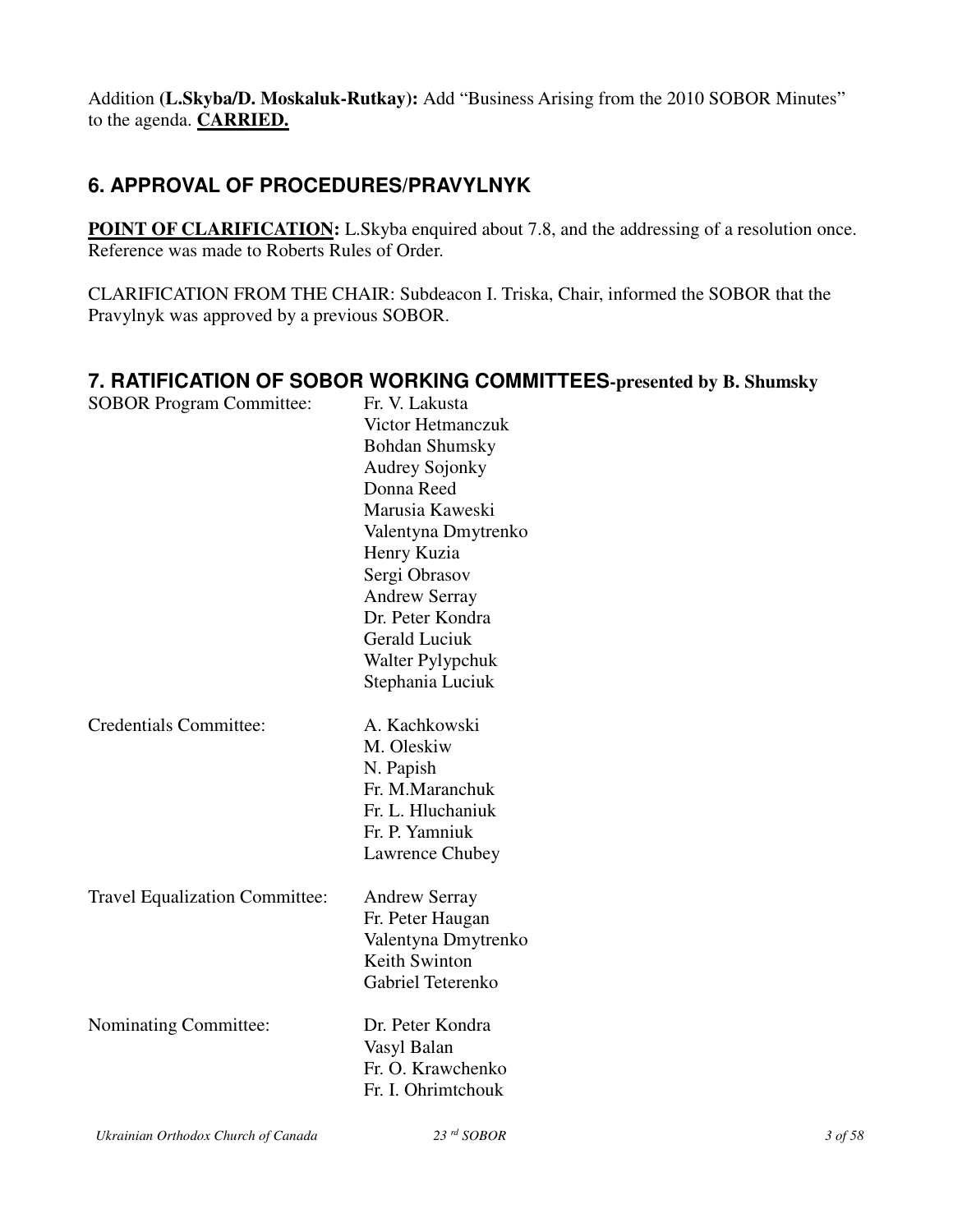Media and Public Relations Committee:

|                                         | Dr. I. Kutash<br>Marusia Kaweski<br>Yakiv Lakusta                                                                                                   |
|-----------------------------------------|-----------------------------------------------------------------------------------------------------------------------------------------------------|
| <b>Rules and Procedures Committee:</b>  | Stephania Luciuk<br>Walter Pylypchuk                                                                                                                |
| <b>Resolutions Committee: co-Chairs</b> | Stephania Luciuk and Walter Pylypchuk<br>Gerald Luciuk<br>Fr. C. Zubritsky<br>Fr. I. Okrimtchouk<br>Fr. T. Udod<br>Jim Shewchuk<br>Morris Diakowsky |

(*At this time, B. Shumsky asked Morris Diakowsky to please stand. Mr. Diakowsky was not present. B. Shumsky apologized that he could not get a hold of Morris Diakowsky, and therefore his name cannot stand on the Resolutions Committee).* 

**MOTION: (B. Shumsky/V. Hetmanczuk)** To ratify all SOBOR Working Committees and their membership. **CARRIED** 

**MOTION:** "All standing committees, with the exception of Morris Diakowsky from the Resolutions Committee, be accepted as amended and presented." **(A.Maranchuk/A.Triska) CARRIED.**

# **8. ADDRESS BY HIS EMINENCE METROPOLITAN YURIJ**

# **9. ADOPTION OF THE MINUTES FROM THE 22ND SOBOR 2010**

- a) W. Rodak addressed the discrepancy between p. 42 of the minutes and Resolution 20 in the Resolutions section where the title of Metropolitan YURIJ reads as "Archbishop of Toronto & the Eastern Eparchy", (p.42) and "Archbishop of the Eastern Eparchy". Subdeacon I. Triska, Chair, stated that the wording will be corrected.
- b) L. Skyba raised the question about the former Conference of Canonical North American Bishops. Metropolitan YURIJ clarified that the UOCC is now part of the Canadian Conference of Canonical Canadian Bishops. (The USA has its own conference and Mexico has joined the conference for Central and South America.)
- c) E. Holowach-Amiot indicated that in the list of lay delegates, her name should have been recorded as a delegate from St. Andrew's College, and not from St. Vladimir, Calgary.
- d) W. Chewchuk indicated that on page 8 under "Administrative and Financial Reports: Discussion", "The UOCC is listed on the website as a Diocese rather than a Metropolia".
- e) W. Pylypchuk indicated that on page 29 Resolution 1 reads that the motion was moved to be stricken and it was carried, although within the resolution section it appears to have not been stricken. Subdeacon I. Triska, Chair, indicated that it will be looked at to see the intent/direction of the resolution.
- f) The minutes need to be duplicated and distributed in a timely manner.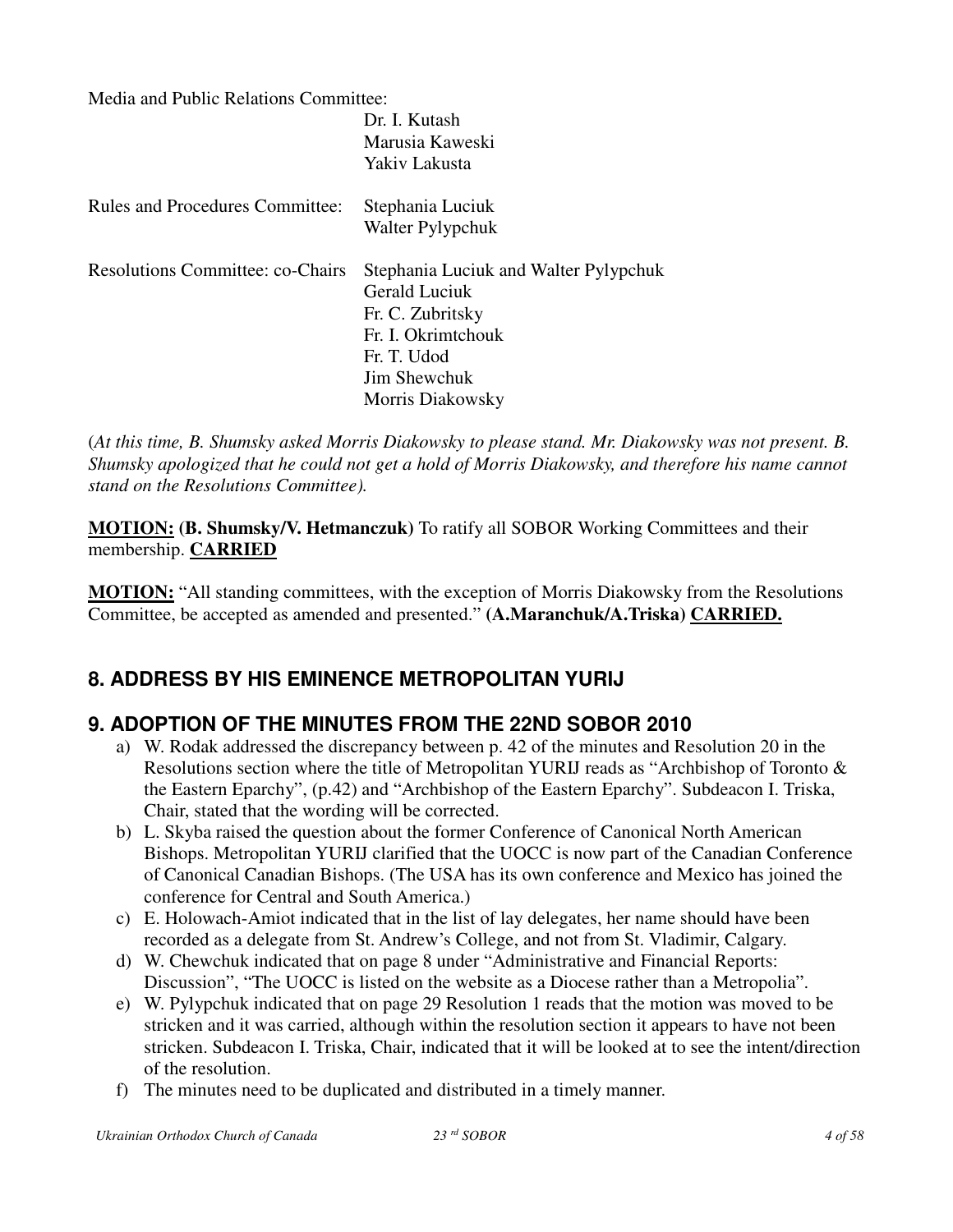### **MOTION TO ACCEPT THE MINUTES AS AMENDED: (Fr. T. Udod/K. Swinton) CARRIED.**

**MOTION:** That Marijka Spytkowsky be accepted as the recorder for the 23<sup>rd</sup> SOBOR. **(Carol Shewchuk/J. Moskalyk) CARRIED.** 

#### **BUSINESS ARISING FROM THE 22ND SOBOR 2010:**

None. They had already been addressed.

**POINT OF ORDER:** (Fr. T. Udod) The minutes of this 23-rd SOBOR be completed in a timely manner while still relevant.

#### **PARLIAMENTARIAN POLICIES AND PROCEDURES**:

**MOTION:** That Stephania Luciuk and Walter Pylypchuk be accepted as the "Policies and Procedures persons". **(Fr. E. Maximiuk/S.Spytkowsky) CARRIED.**

*(Fr. C. Zubritsky assumed the Chair).*  ANNOUNCEMENT: Fr. C. Zubritsky, Chair, asked for all delegates to turn their cell phone to vibrate.

# **10. GREETINGS FROM THE HIERARCHS**

### **GREETING FROM THE EXARCH OF THE ECUMENICAL PATRIARCH – HIS EMINENCE METROPOLITAN SOTIRIOS**

*(Meeting adjourned for COFFEE BREAK 3:15 pm) (Meeting resumed at 3:45 pm)* 

### **GREETING FROM BISHOP ILARION OF EDMONTON AND THE WESTERN EPARCHY, UOCC**

### **GREETING FROM BISHOP ANDRIY OF TORONTO AND THE EASTERN EPARCHY, UOCC**

#### **GREETING FROM HIS EMINENCE METROPOLITAN ANTONY FROM THE UOC OF USA**

### **Fr. C. Zubritsky, Chair, read a letter which was sent to Metropolitan YURIJ from the Kyivan Patriarchate, Metropolitan FILARET**

*(A. Sojonky assumed the Chair)*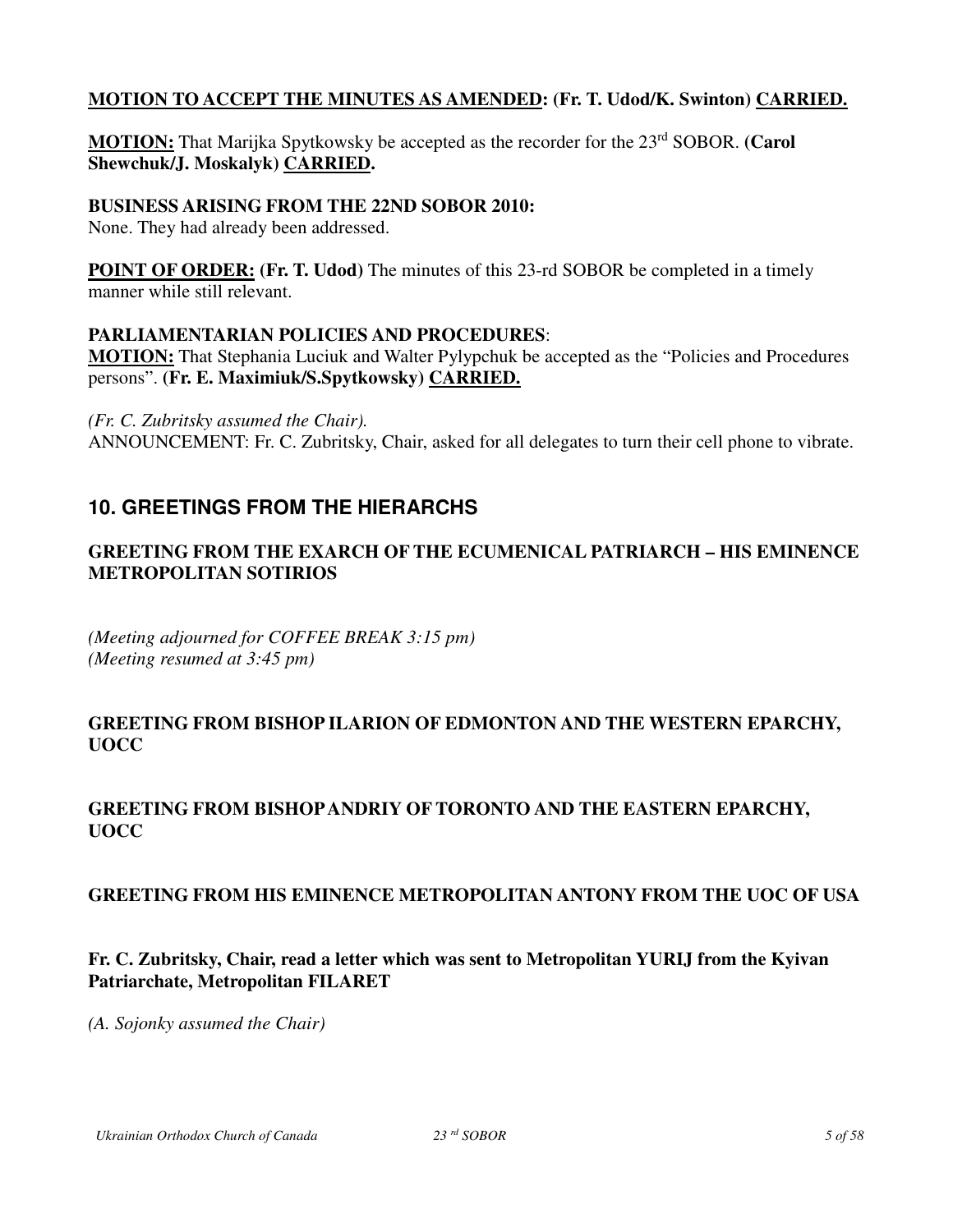### **11. CREDENTIAL REPORT**

Presented by Fr. V. Lakusta

245 people have registered for SOBOR

 234 voting delegates 3 Hierarchs 150 laity 39 active clergy 15 Dobrodiyky 3 youth 4 retired clergy/deacons 16 lay guests

A. Sojonky, Chair, pointed out that past practice was not to allow campaigning during SOBOR. Is it the wish of this SOBOR to continue with that practice?

**MOTION: (V. Balan/D. Reed)** Campaigning during the course of SOBOR will not be allowed. **CARRIED.**

### **SESSION I – ADMINISTRATIVE AND FINANCIAL REPORTS:**

### **1. CHANCELLOR'S REPORT**

Presented by the Chancellor of the UOCC Fr. V. Lakusta The report was distributed in the SOBOR binder. Discussion and questions (answers given by Fr. V. Lakusta)

- i. R. Mauch pointed out that Fr. M. Kryschuk was not included on the list of departed clergy.
	- Fr. V. Lakusta apologized to the family
- i. W. Chewchuk asked about the status of resolutions and the actions that were taken with each one, especially around Vision 2000, and the desire to increase membership, as it appears that there is a large decrease in members.
	- Currently, the data is not in possession. In regards to the decline there are many reasons...more outreach to parishes is needed.
	- A. Sojonky, Chair, added that in January 2015 the Bylaws committee compiled a review of all resolutions since 2000 and that the review was sent out to all parishes.
- i. W. Rodak enquired as to what was meant by "no personal agenda".
	- We need to be unified to achieve common goals. We are one church from east to west, not three churches trying to work together.
- i. B. Shumsky asked for recommendations to on how to bring the church forward.
	- There is no formula and in the report is information that can be gathered and used to make a plan.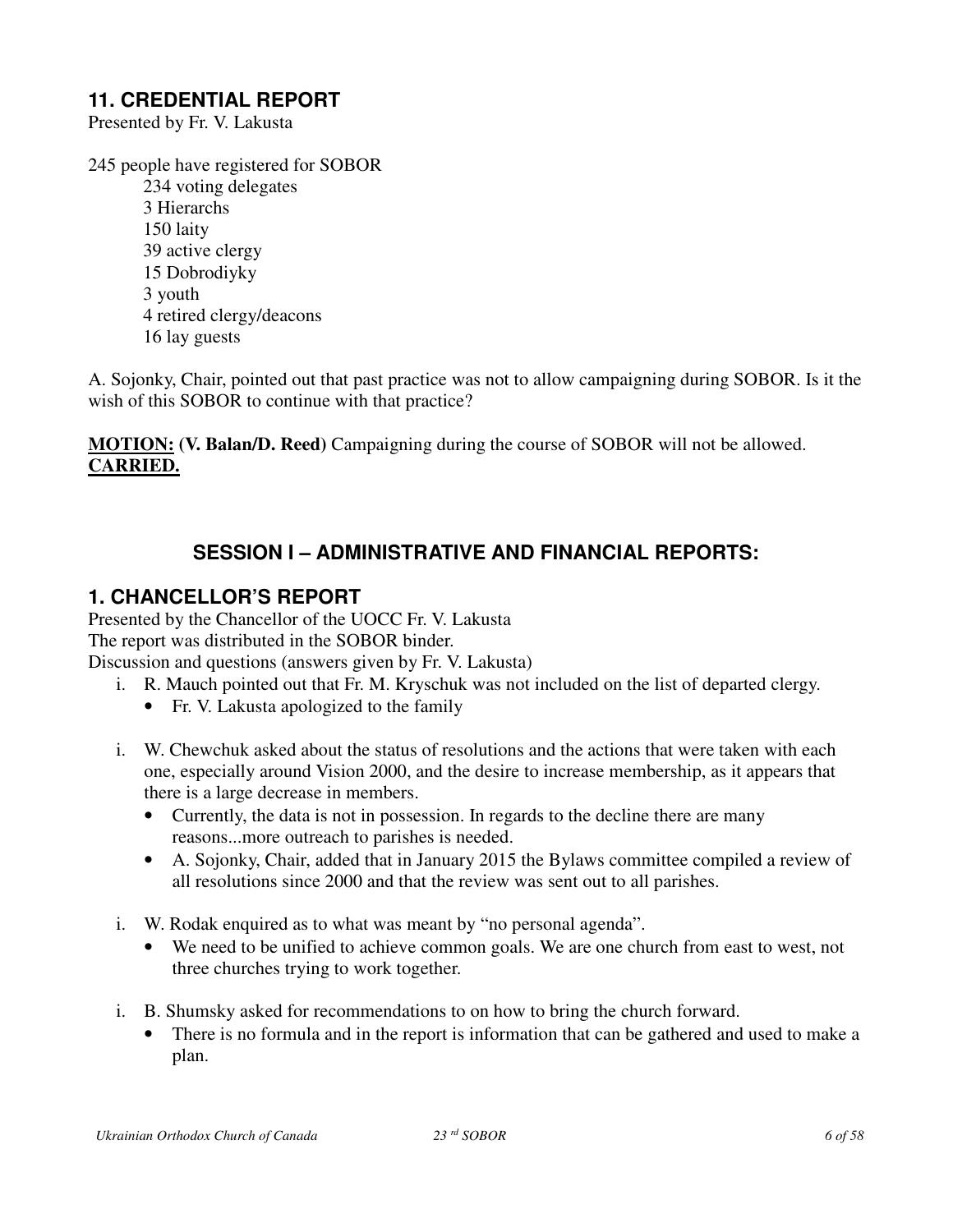- i. G. Luciuk asked about the actual costs of closures of parishes over the past five years.
	- Each case is unique and the costs have varied.
- i. M. Switchula enquired as to what is happening in regard to filling the need of clergy, whether from Canada or abroad.
	- Young Canadian men are not interested and are not entering the programme. They feel that they can do better in the secular world.
- i. O. Metulynsky inquired about part 5, "Our Mission and Education Ministry". What are we doing with electronic media? We have a lack of a web-presence.
	- Work is being done on the website and that a new site will be launched very soon.

A. Sojonky, Chair, closed question period.

(*Meeting adjourned at 5:30pm for Vespers and Supper) (Meeting resumed 7:30pm)* 

# **2. TREASURER'S REPORT**

Presented by Treasurer of the UOCC, V. Hetmanczuk. The report was distributed in the SOBOR binder.

Areas of concern:

- a) Levy situation
- b) Amounts due to UOCC Foundation
- c) Parish closures

Considerations:

- a) Increase of levies
- b) Streamline Consistory operations
- c) Sale of Consistory-owned properties
- d) Consolidate with St. Andrew's College
- e) Revisit funding formula to UOCC Foundation
- f) Set up a fund raising committee to collect \$5,000,000

Discussion and questions (answers given by V. Hetmanczuk)

- ii. W. Sydorenko enquired about the closing costs of parishes-where are they recorded?
	- They are included in the line of parish expenses, and any legal fees for the closing will be found under legal expenses.
- i. B. Harasymiw enquired with whom is the debt, how is this covered and who is on the hook.
	- As of right now, there is cash and the line of credit is not being used due to some income coming in from various places.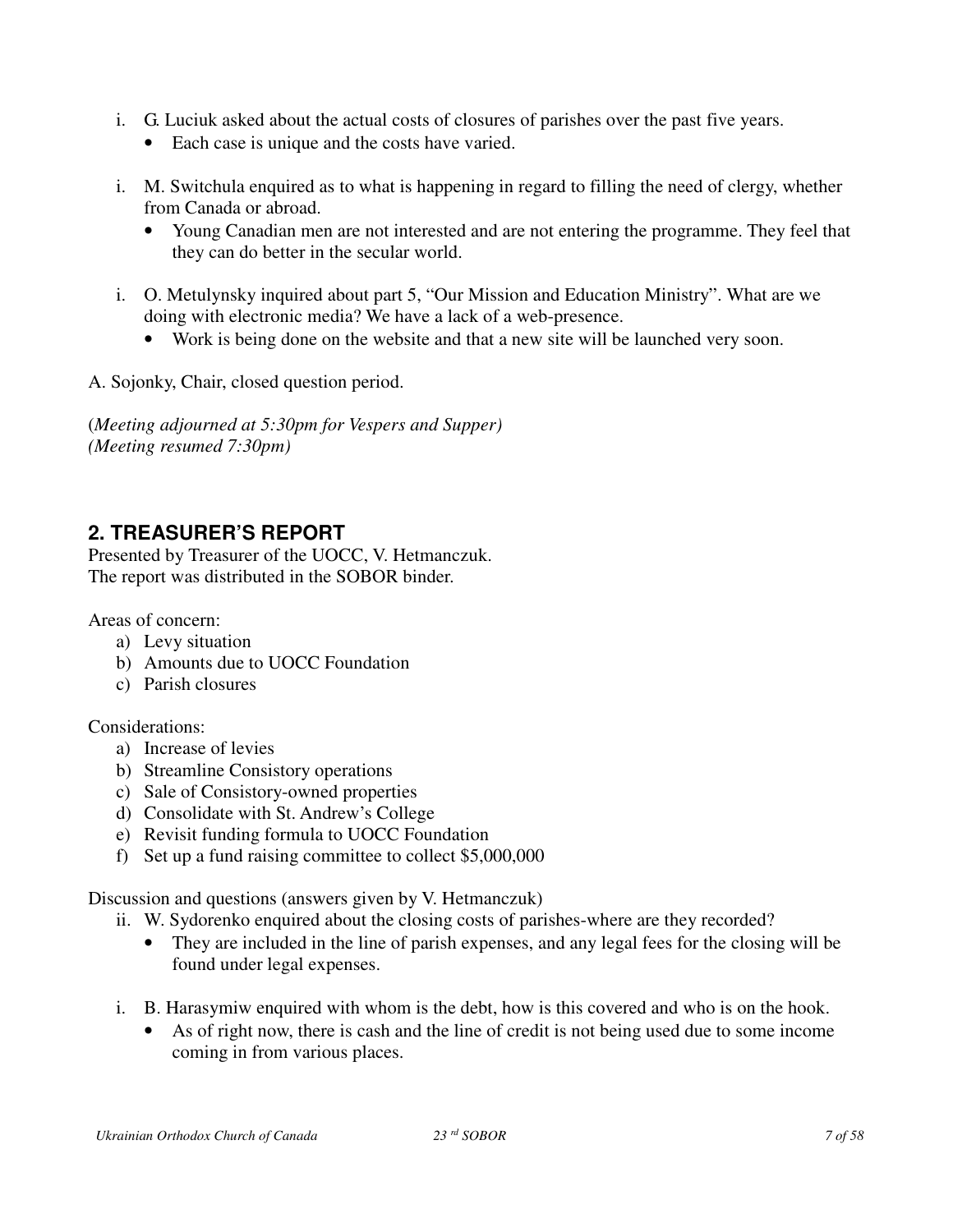- i. S. Sokyrka asked about down-sizing the Bishop's residence.
	- The expenses for the residence are covered by a subsidy from the Central Eparchy and the salary is covered by the Consistory.
- i. W. Chewchuk If money is earmarked for a resolution, and after it is collected, is it then used for that purpose?
	- Where there was a resolution that was implemented, then the money would be used, but, due to all levies not coming in, some of the money is used for operations.
- i. W. Pylypchuk asked about the transfer of money and accounts receivable and whether any consideration has been made to giving these owing accounts to a lawyer on a contingency so that we can reoup some money.
	- Deferred.
- A. Sojonky, Chair, closed question period.

### **3. INTERNAL AUDITORS REPORT**

Presented by Fr. E. Maximiuk. The report was distributed in the SOBOR binder.

No questions asked.

#### **MOTION: (W. Pylypchuk/K. Swinton)** To ratify the actions of the Consistory Board from 2010- 2015. **CARRIED.**

*(Fr. T. Makowsky assumed the Chair).* 

### **SESSION II**

### **1. PRESENTATION "ROLE OF UOCC IN WORLD ORTHODOXY" by Daniel Bilak**

(*Meeting adjourned at 9:15 pm with the singing of Dostoyno)*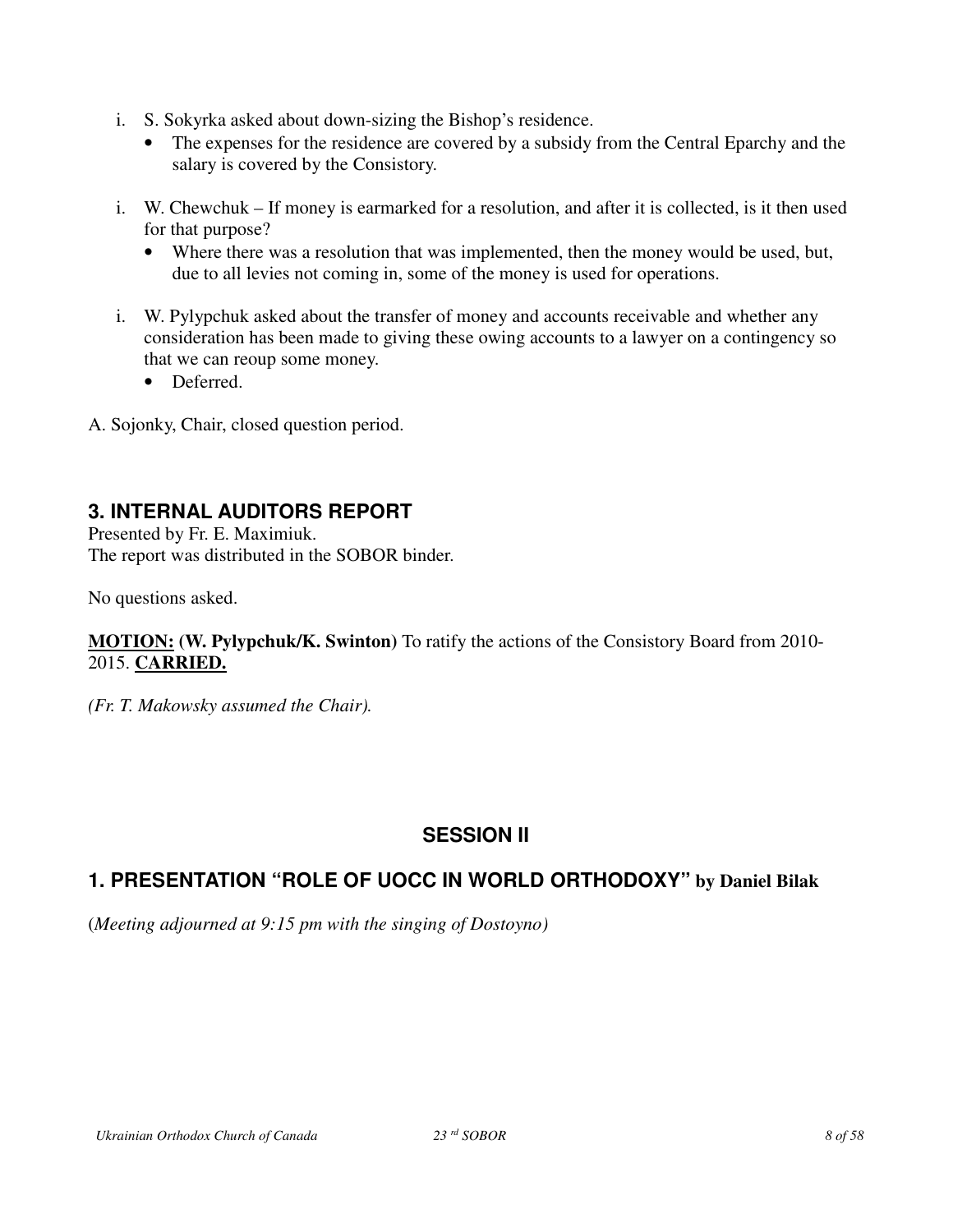### **Thursday, July 16, 2015**

*(Divine Liturgy served by Eastern Eparchy 7:00 am) (9:30 am sessions resumed)* (*Subdeacon I. Triska assumed the Chair). (Housekeeping items...location of Consistory Church Goods Supply...There will be no breaks during this session. If you need a break please go in and out of the room quietly...Please do not visit in the lobby, it is difficult for all to hear. )* 

ANOUNCEMENT: Day One press releases are here on the front table for everyone; there will be updates every morning.

ANNOUNCEMENT: These Workshops will be presented to all, not as breakout sessions as originally planned. Questions will not be entertained in between presentations – please wait until the end.

*(Singing of Tsaryu Nebesny)* 

# **SESSION III – WORKSHOPS**

### **1. YOUTH ENGAGEMENT Presentations (Dr. R. Yereniuk)**

- 1. Western Eparchy: Dobr. Kathy Yamniuk and Stephania Luciuk
- 2. Central Eparchy: Dobr. Teresa Domaradz
- 3. Eastern Eparchy: Fr. B. HIadio and Natalka Kowalenko
- 4. USRL/UOCC Presentation: Y. Lozowchuk

# **2. SPIRITUAL RENEWAL- LIFE IN THE CHURCH Presentation (Fr. I. Okhrimtchouk)**

• Skype video presentation by Fr. Maxym Lysak (pastor of Christ the Saviour Orthodox Church in Ottawa)

### **3. PARISH DEVELOPMENT Presentations (Dr. P. Kondra)**

- Subdeacon Kyle Lickiss presented from Lethbridge, Alberta
- Dr. Paul Slavchenko presented from Oshawa, Ontario

*(Subdeacon I. Triska called upon Metropolitan ANTONY for additional comments) (Meeting adjourned for LUNCH BREAK 11:55am) (Meeting resumed 1:30 pm) (A. Sojonky assumed the Chair).*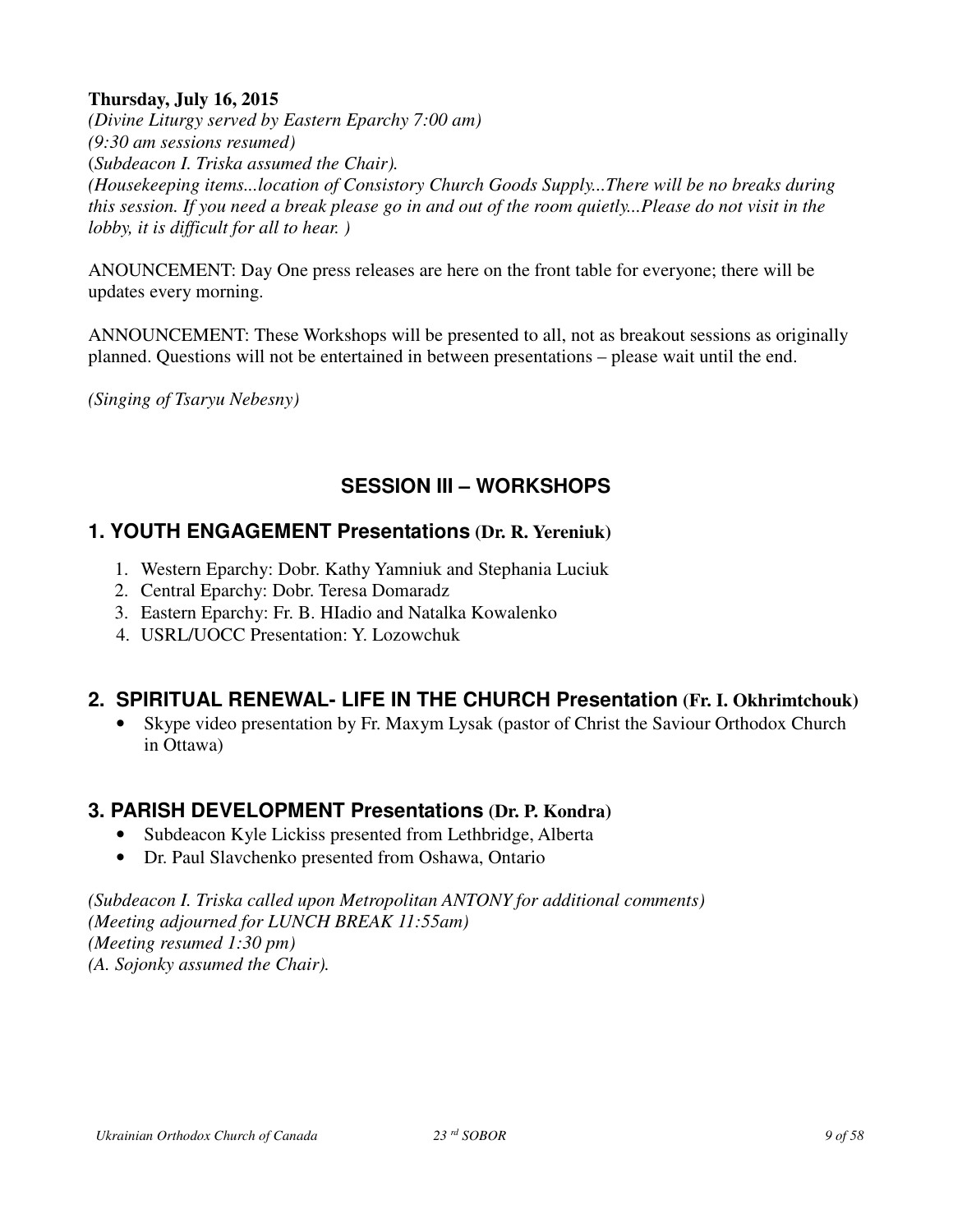### **SESSION IV – NOMINATIONS COMMITTEE REPORT**

ANNOUNCEMENT: To the previous presenters- please forward your power point presentations to Marusia Kaweski for distribution to interested delegates, as well as please give authorization to post the power point presentations on the UOCC website.

**1. NOMINATIONS COMMITTEE REPORT** Dr. P. Kondra (on behalf of the Nominations Committee: Fr. O. Krawchenko, Fr. I. Okhrimtchouk, W. Balan, Dr. P. Kondra) presented the committee's slate of candidates, with the assistance of A. Sojonky, Chair.

### **a) Nominations for the position of Chancellor: NOMINATED: (Fr. B. Wasyliw/Fr. M. Skrumeda) Fr. VICTOR LAKUSTA NOMINATED: (C. Shewchuk/Fr. R. Kocur) Fr. TARAS UDOD**  Nominations from the floor: none

#### **MOTION NOMINATIONS CEASE: (Fr. I. Okhrimtchouk/Fr. R. Kocur) CARRIED.**

| b) Nominations for the Consistory Board: |                                                                        |
|------------------------------------------|------------------------------------------------------------------------|
| <b>EASTERN EPARCHY:</b>                  | Fr. Bohdan Hladio (Oshawa, ON)                                         |
|                                          | Fr. Dr. Ihor Kutash (Montreal, QC)                                     |
|                                          | Ivan Franko (Toronto, ON)                                              |
|                                          | Oleh Holowaty (Toronto, ON)                                            |
|                                          | Bohdan Shumsky (Ottawa,ON)                                             |
| <b>CENTRAL EPARCHY:</b>                  | Fr. Roman Bozyk (St. Andrew's College)                                 |
|                                          | Fr. Taras Makowsky (Saskatoon, SK)                                     |
|                                          | Fr. Euguene Maximiuk (Winnipeg,MB)                                     |
|                                          | Larry Balion (Saskatoon, SK)                                           |
|                                          | Wasyl Rybalka (Prince Albert, SK)                                      |
|                                          | Zennia Yuzik (Saskatoon, SK)                                           |
| <b>WESTERN EPARCHY:</b>                  | Fr. Peter Haugan (St. Paul, AB)                                        |
|                                          | Fr. Slawomir Lomaszkiewicz (Vegreville, AB)                            |
|                                          | Fr. C. Zubritsky (Edmonton, AB)                                        |
|                                          | Stephania Luciuk (Calgary, AB)                                         |
|                                          | Walter Pylypchuk (Vancouver, BC)                                       |
|                                          | Donna Reed (Edmonton, AB)                                              |
|                                          | ADDITIONAL MEMBERS WHO HAVE SUBMITTED PAPERS FOR THE CONSISTORY BOARD: |
| <b>EASTERN EPARCHY:</b>                  | John Moskaluk (Toronto, ON)<br>Gloria Sametz-Chewchuk (Toronto, ON)    |
|                                          |                                                                        |

CENTRAL EPARCHY: Fr. Charles Baxter (Saskatoon, SK)

*Ukrainian Orthodox Church of Canada 23 rd SOBOR 10 of 58*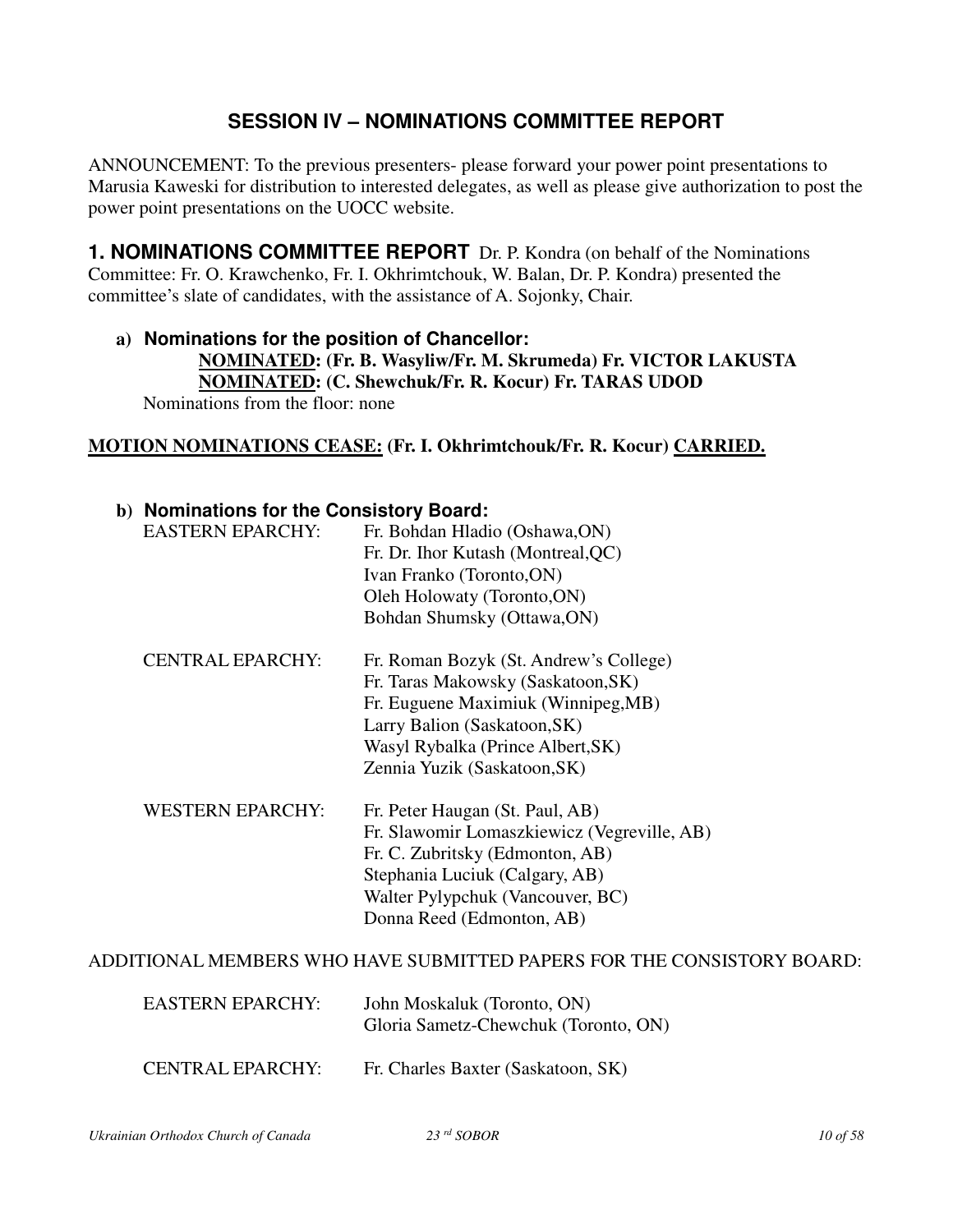#### NOMINATIONS FOR THE CONSISTORY BOARD FROM THE FLOOR:

#### EASTERN EPARCHY:

 **NOMINATED: (?/Antonia Mychalchuk) FR. ROMAN KOCUR** (Windsor, ON)  **NOMINATED:(D. Moskaluk-Rutkay/S. Spytkowsky) LESIA SKYBA** (London, ON)

#### CENTRAL EPARCHY: **NOMINATED: (Fr. I. Okhrimtchouk/S. Bejzyk) TONY HARRAS** (Regina, SK)

### WESTERN EPARCHY: **NOMINATED: (Fr. Y. Podtepa/Deac R. Shiyan) FR. N. RAULIUK** (Edmonton, AB)

### **MOTION NOMINATIONS CEASE: (V. Hetmaczuk/Fr. T. Udod) CARRIED.**

**c) Nominations for the Internal Audit Committee: NOMINATED:** Douglas Maughan Hania Metulynsky

There is a vacancy for the clergy position. Dr. P. Kondra asked for nominations from the floor:

 **NOMINATED: (Fr. N. Rauliuk) Fr. E. Maximiuk** A.Sojonky and Dr. P. Kondra stated that Fr. Eugene is a candidate for the Consistory Board. Chair ruled that Fr. Eugene cannot be nominated for the Internal Audit Committee – it is a conflict of interest. **NOMINATED: (Fr. R. Kocur/Fr. M. Domaradz) FR. M. SKRUMEDA** 

#### **MOTION NOMINATIONS CEASE: (D. Reed/?) CARRIED.**

#### **INTERNAL AUDIT COMMITTE STANDS BY ACCLAMATION:**

- **Douglas Maughan**
- **Hania Metulynsky**
- **Fr. M. Skrumeda**

#### **d) Nominations for the Ecclesiastical Tribunal Church Court:**

**NOMINATED:** Fr. M. Lomaszkiewicz (Prince Albert, SK) Fr. Evan Maximiuk (Winnipeg, MB) Wasyl Balan (Winnipeg, MB) Alternates: Fr. G. Mielnik (Winnipeg, MB) John Krawchenko (Hamilton, MB)

Nominations from the floor: none

#### **MOTION NOMINATIONS CEASE: (O. Shushko/?) CARRIED.**

*Ukrainian Orthodox Church of Canada 23 rd SOBOR 11 of 58*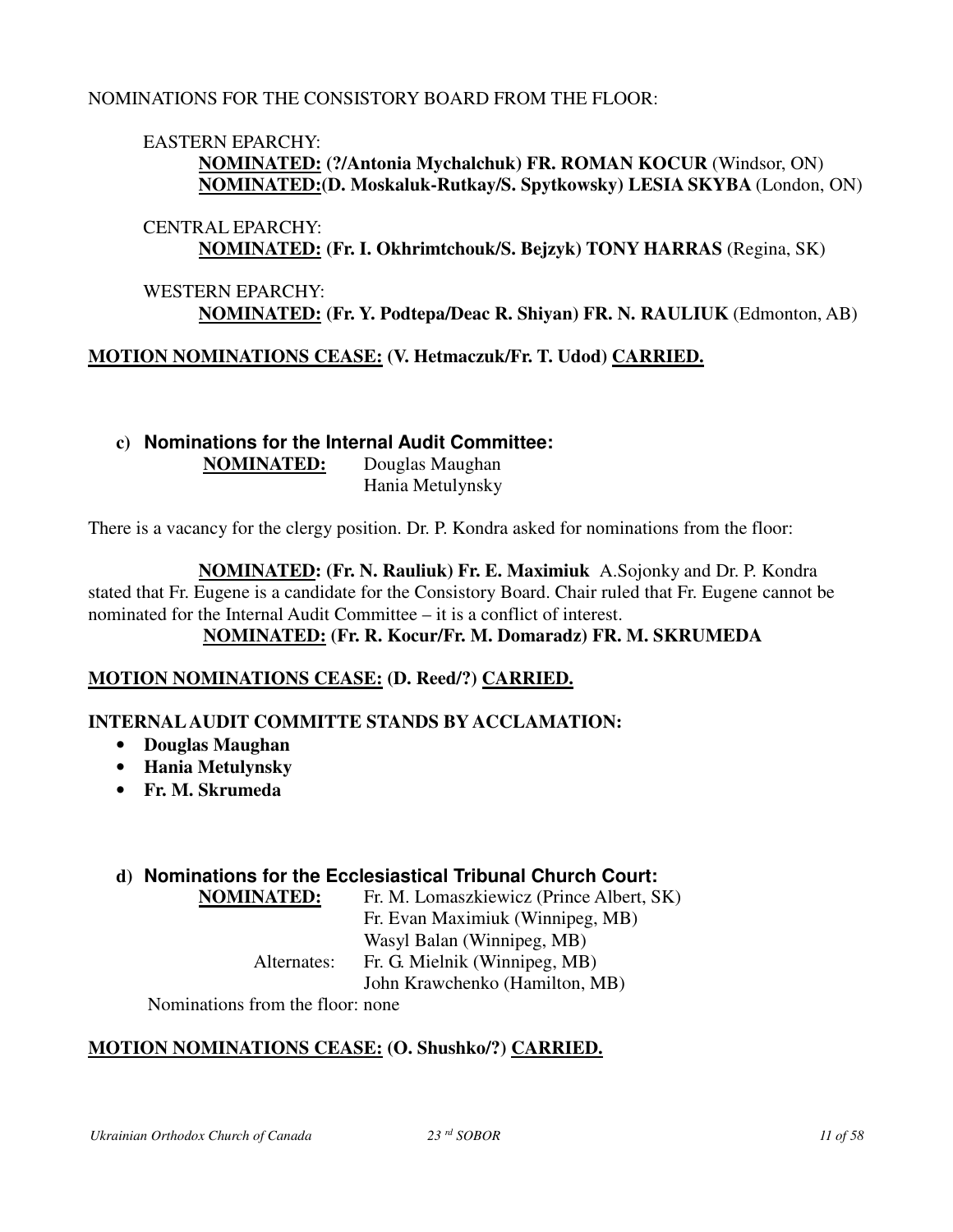#### **ECCLESIASTICAL TRIBUNAL STANDS BY ACCLAMATION: Fr. M. Lomaszkiewicz (Prince Albert, SK) Fr. Evan Maximiuk (Winnipeg, MB) Vasyl Balan (Winnipeg, MB) Alternates: Fr. G. Mielnik (Winnipeg, MB) John Krawchenko (Hamilton, MB)**

**e) Nominations for the St. Andrew's College Board:**

**NOMINATED:** Paul Amiot (Calgary, AB) Fr. T. Chrapko (Calgary, AB) John Jurychuk (Hamilton, ON) Rosanne Maluk (Saskatoon, SK) Ed Lyseyko (Dauphin, MB) Lesia Boychuk (Edmonton, AB) Keith Swinton Marianne Pylypchuk Sonia Bejzyk (Winnipeg, MB)

Nominations from the floor: none

#### **MOTION NOMINATIONS CEASE: (W.Pylypchuk/P. Amiot) CARRIED.**

**ST. ANDREW'S COLLEGE BOARD STANDS BY ACCLAMATION:**

 **Paul Amiot (Calgary, AB) Fr. T. Chrapko (Calgary, AB) John Jurychuk (Hamilton, ON) Rosanne Maluk (Saskatoon, SK) Ed Lyseyko (Dauphin, MB) Lesia Boychuk (Edmonton, AB) Keith Swinton Marianne Pylypchuk Sonia Bejzyk (Winnipeg, MB)**

**POINT OF CLARIFICATION: (?)** "For first time SOBOR attendees, may the members that stood by acclamation please stand so that all can see who they are. Thank you"

**POINT OF CLARIFICATION**: (**A. Triska**) Request that all nominees come down to the front.

*(A. Sojonky, Chair called Dr. P. Kondra to return to the microphone and introduce the nominees for the Consistory Board, Internal Audit Committee, Church Court and St. Andrew's College)* 

#### **f) Candidates' Speeches: Chancellor of the UOCC**

- Fr. Victor Lakusta
- Fr. Taras Udod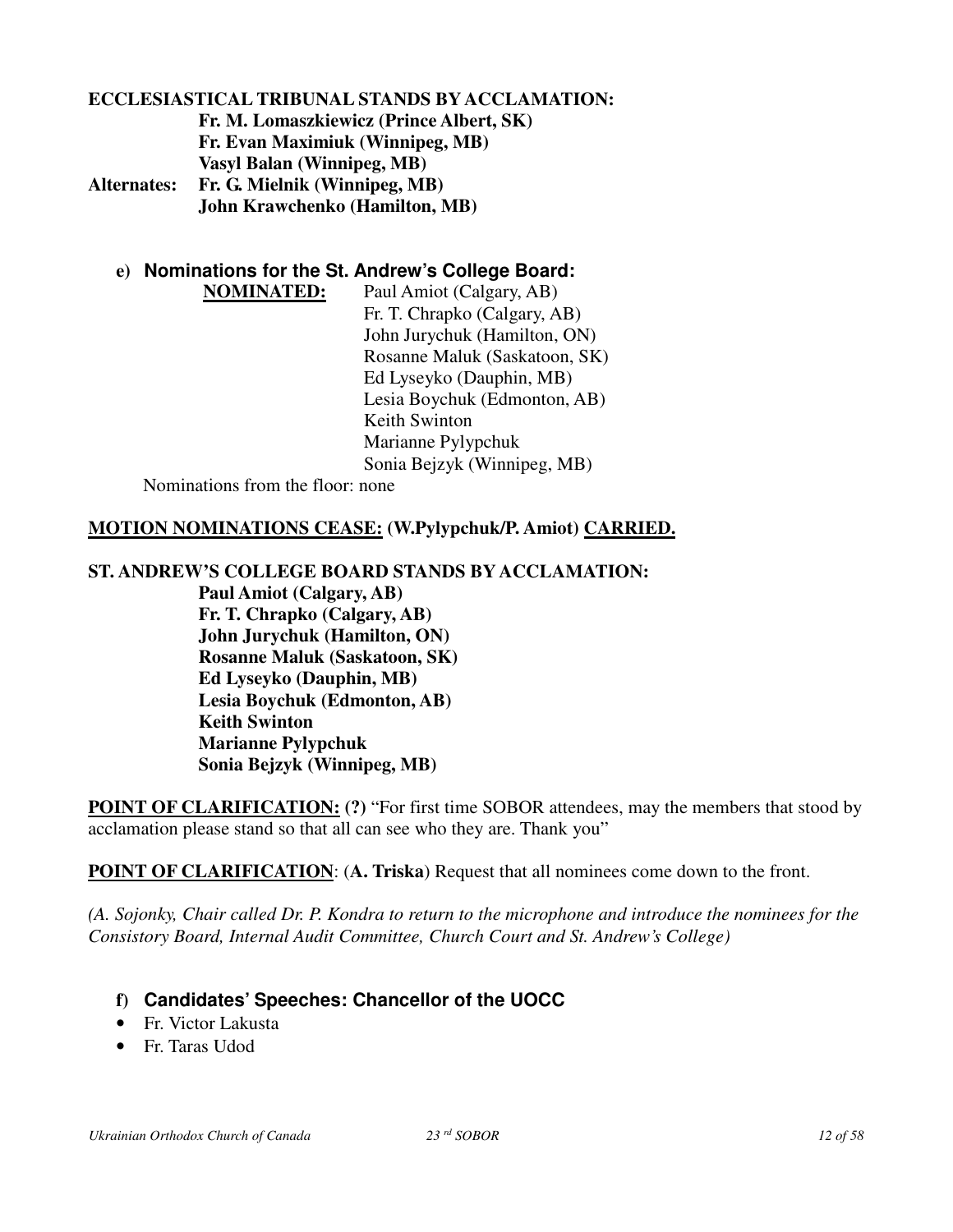**POINT OF ORDER:** (Fr. Dr. J. Buciora) What is the plan for voting? Is it alphabetical? Is it electronic? *CLARIFICATION FROM THE CHAI*R: A. Sojonky answered that nominees will be listed by Eparchy, then alphabetically by name.

(*Meeting adjourned for COFFEE BREAK 3:00pm) (Meeting resumed 3:30pm)* (*Fr. T. Makowsky assumed the Chair).* 

**QUESTION: (L. Boychuk)** Is it possible to have a question/answer period of each of the candidates for the position of Chancellor, including a more concrete vision of this church in the short-term as well as the long-term?

*(Fr. T. Makowsky, Chair: Metropolitan YURIJ stated that if the SOBOR deems it so - it is the will of the SOBOR. Does anyone wish to make a motion to this? )*

**MOTION: (L. Boychuk/B. Harasymiw)** The SOBOR allows a period of 30 minutes total (15 minutes each) for the candidates for the position of Chancellor, to provide a concrete, short (maximum 5 minute presentation), summary of their vision of the future of this church, as well as a question and answer period. Furthermore, for this to take place later today or some time tomorrow, before the vote. Discussion took place. **MOTION CARRIED.**

Fr. T. Makowsky, Chair announced that the SOBOR Presidium suggested this half hour take place after SESSION VI from 8:30-9:00pm.

# **2. ST. ANDREW'S COLLEGE REPORT**

Presented by Dr. Denis Hlynka, Fr. R. Bozyk and Paul Amiot. The report was distributed in the SOBOR binder.

Discussion and questions (answers given by Fr. Bozyk):

- i. L. Skyba: Presently is a psychology course a requirement in order to graduate from St. Andrew's College? When are you offering online courses?
	- Psychology courses are highly recommended but not required.
	- We don't have them yet. One of the things that's important to studying theology is leaving your home to come to the college.
- ii. S. Sametz-Chewchuk: For the students from Ukraine is there any type of obligation for them to stay in Canada?
	- There is a moral obligation, but we cannot make them sign a contract that they are going to stay, because Immigration Services of Canada will not give them a student visa. Officially, they are returning from whence they came. We encourage all of them to stay  $-95\%$  of them have stayed.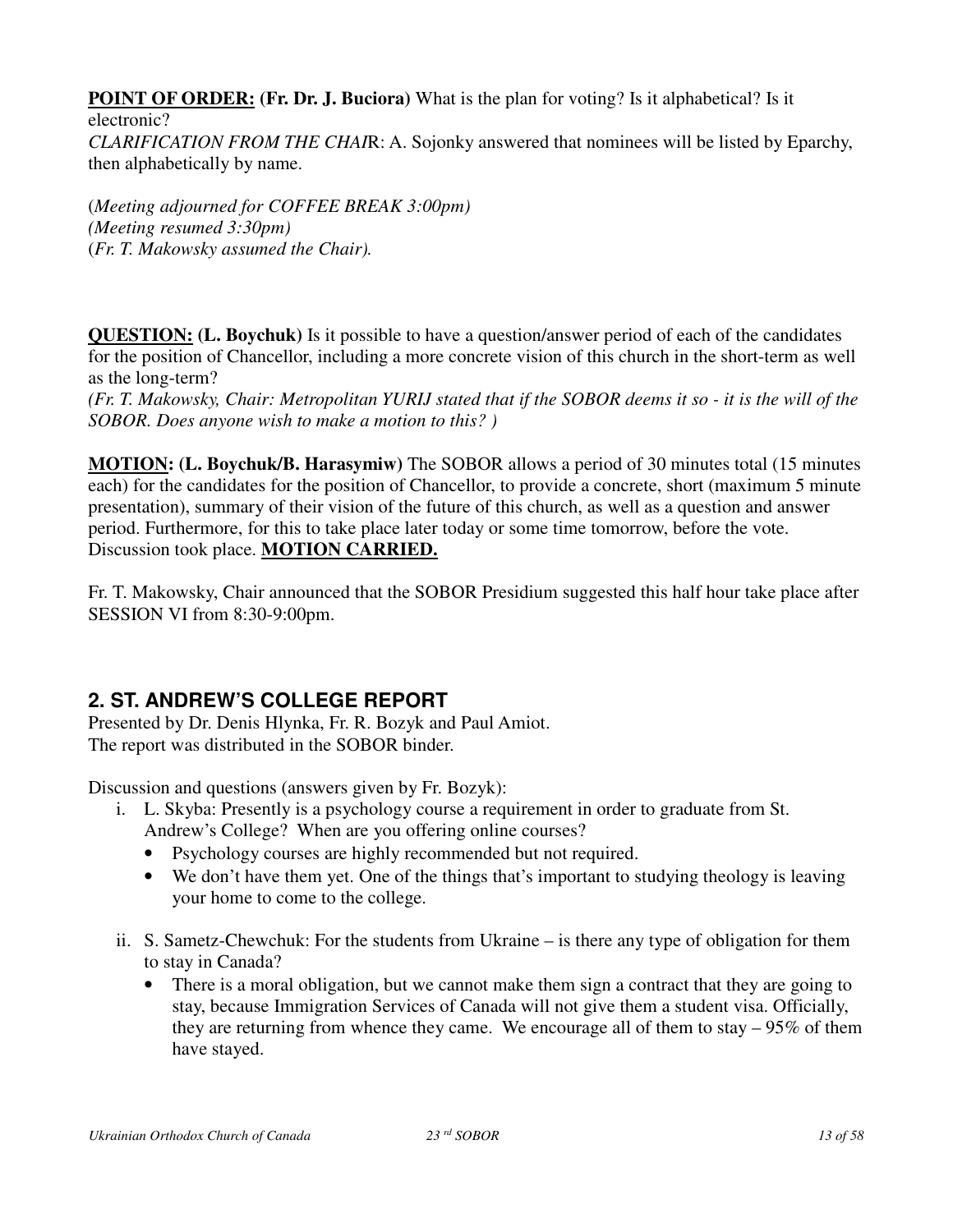- iii. Fr. Dr. J. Buciora: As a member of the Canadian Council of Churches, the problems we are facing here are not only our problems. For example, the United Church of Canada is closing one parish per week. One of the problems for everyone is that we have stopped relating to the daily life of our parishioners. Have you ever considered the possibility of creating an extra course of how to deal with these issues and how to prepare our clergy to respond to those daily challenges - depression, drugs, etc. (*Applause*)
	- The word seminary comes from the Latin "planting seeds". No one is 100% prepared when they leave the seminary – the seminary is for planting seeds - the flowers come in parish life. These problems are dealt with in the canon of the church and the dealing of the normal courses. We have worked on developing the ethics program and other courses, that were only optional courses that are now mandatory.
- iv. Daniel Bilak: The issues that Fr. Jaroslaw and L. Skyba raised-can you deal with them on an interdisciplinary fashion? To what extent can our seminarians have the opportunity to be engaged in seminars, etc.. rather than creating a new course?
	- The University of Manitoba has great seminars and programs to address this topic. This would be the best system. When I visited Lviv University we discussed the idea of our students studying part of the time there.

Fr. T. Makowsky, Chair, closed question period.

ANNOUNCEMENT: UOCC Foundation meeting tomorrow at 10:00 am.

# **SESSION V – UOCC BYLAWS/AMENDMENTS**

# **1. UOCC BYLAWS/AMENDMENTS**

Presented by Gerald Luciuk, Stephania Luciuk, Walter Pylypchuk

- G. Luciuk announced that the legal English version of the UOCC Bylaws has finally been translated into Ukrainian. *(Applause)* It will appear on the UOCC web-site.
- The resolutions submitted were grouped into categories: Governance (including Article 14 of the UOCC Bylaws, Changes to the role of the Chancellor, Hierarchy), Administration and Fiscal Operations, Life of the Church, and miscellaneous governance.
- Scrutineers will count hands if no less than five delegates request a count
- Resolutions presented from the floor must be presented in writing, with a mover and a seconder.
- There will be four sessions tomorrow. Each break out group will have a moderator, a recorder and a resource individual. The moderator will have an agenda to ensure that each break out group is following the same path.
- The Resolutions Committee will consider all of the feedback given during the break out sessions, compile, and on Saturday morning, before the voting, provide further recommendations.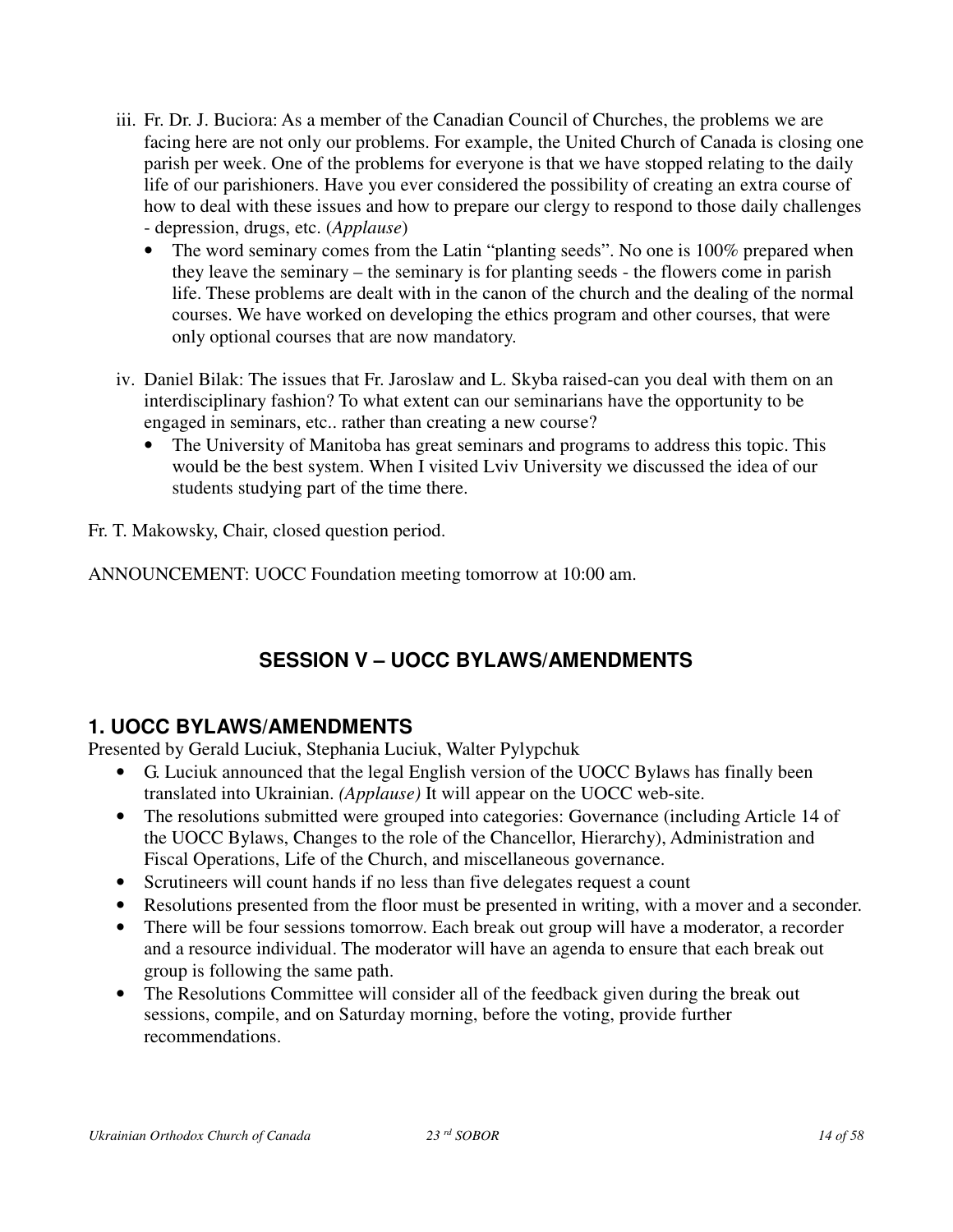- By-Law amendments require a 60% approval; if the amendment happens to touch on an amendment in which would have to appear in the Charter of the Parliament of Canada, the threshold rises to 75% approval by the SOBOR.
- All resolutions presented have a mover and a seconder so essentially the break out groups are the discussion portion of the proceedings.

**POINT OF CLARIFICATION: (K. Swinton)** In SOBOR 2000, was there not a resolution stating that if a presented resolution has a financial impact, does it not have to be costed?, and furthermore, a SOBOR would not be dealing with resolutions that were not costed.

**Answer by Stephania Luciuk:** There is indeed such a resolution, and therefore the Resolutions Committee as well as the Bylaws Committee provided that feedback to those making such resolutions. At this moment in time, the Resolutions Committee has not yet received new information for those "uncosted" resolutions that were submitted. The break out groups will provide one further opportunity to attach a cost to the uncosted resolutions, as well as be an appropriate stage as to whether the resolutions in question continue to the voting stage.

(*Meeting adjourned for VESPERS AND SUPPER 5:15pm) (Meeting resumed at 7:30 pm) (Fr. C. Zubritsky assumed the chair).*

# **SESSION VI – RESOLUTIONS FROM THE FLOOR**

*\*\*SECRETARY'S NOTE: Full text of Resolutions is found attached in appendices*

HOUSEKEEPING ANNOUNCEMENT: Guests to the SOBOR are welcome and invited to listen to all, but they are not to take part in discussions, neither at the microphone nor in the break out groups. *(Fr. C. Zubrtisky, Chair, called Dr. P. Kondra to the podium on a Point of Order: The agenda states the election for the position of Chancellor to take place on Friday, and elections for Consistory Board positions to take place on Saturday. Dr. Kondra explained that there are delegates slated to leave SOBOR early, and wish to vote before leaving, AND, the larger vote would be on a weekday – reducing costs. Dr. Kondra proposed an amendment to the agenda: Elections for Chancellor and Round One for the Full Consistory Board to take place together, then the Round Two for the Full Consistory Board to take place later. The process itself does not change, just the timing.)* 

**MOTION: (Dr. P. Kondra/K. Swinton)** Elections for Chancellor and Round One for the Full Consistory Board to take place together, Friday, then the Round Two for the Full Consistory Board to take place later. Discussion: none. **CARRIED.** 

*(Dr. Kondra explained the voting process that has already been discussed with the Scrutineers: Voting will be done at the tables. Delegates will come out into the lobby to get a voting package. Return to your seat, mark your vote, and the scrutineers will come around with boxes to collect all the ballots. The ballots will be placed in the electronic machine and then the results will be announced. All delegates will need a voting card with them when they go into the lobby to get the package.)*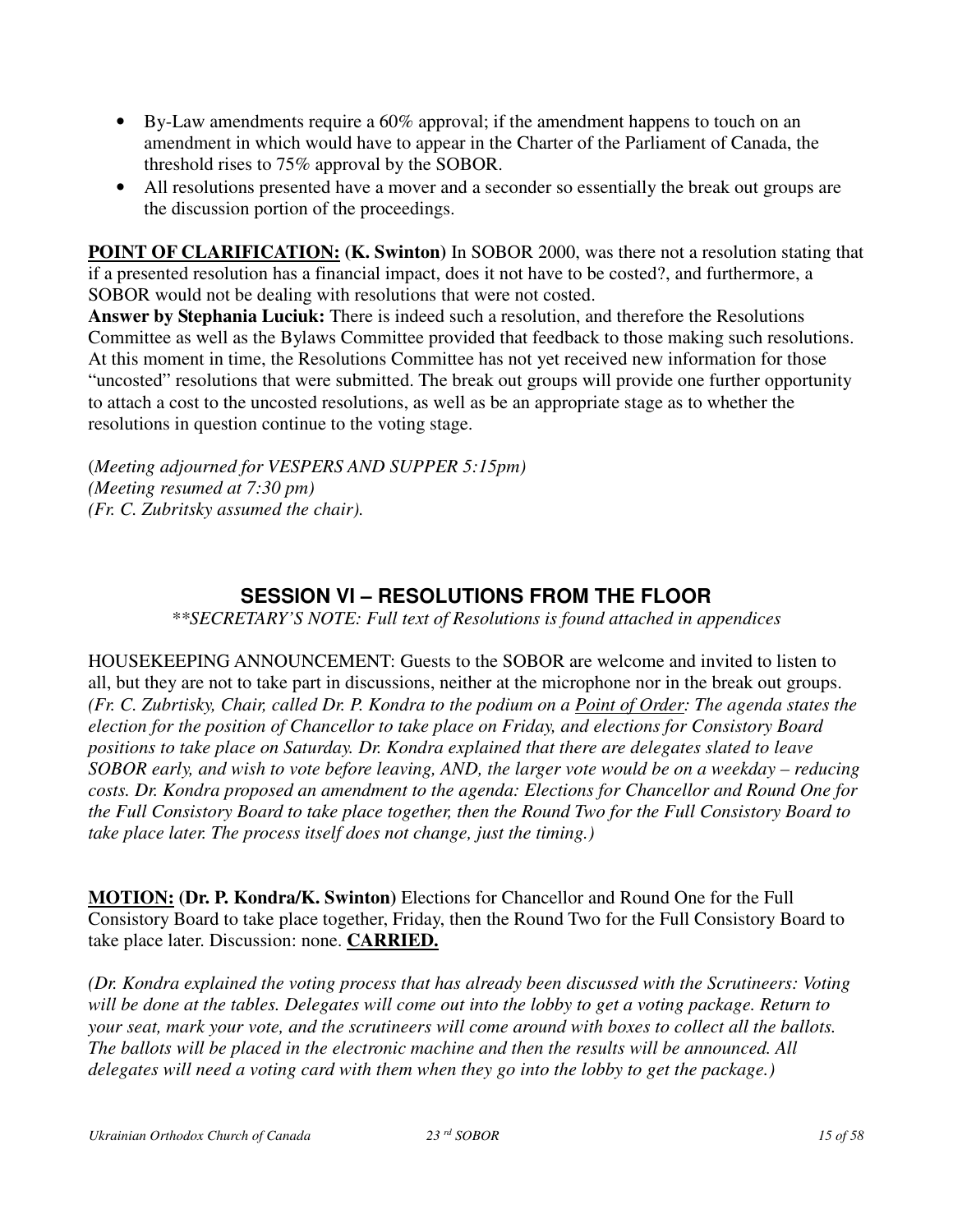**POINT OF ORDER: (G. Luciuk)** How will this agenda change impact the resolutions break out sessions?

CLARIFICATION FROM THE CHAIR: Fr. C. Zubritsky, Chair, stated that the SOBOR Presidium does not believe the agenda will be altered too much.

*(Fr. C. Zubritsky, Chair, reminded all movers of Floor Resolutions to present their resolution in written form to one of the co-chairs of the Resolutions Committee.)* 

*ANNOUNCEMENT: S. Luciuk announced that floor resolutions do not have to be read from the floor. There is no discussion on floor resolutions at this time. Discussion is to take place in the break out sessions.* 

*\*\*SECRETARY'S NOTE: Full text of Resolutions is found attached in appendices*

COMMENT: **(G. Chewchuk)** I want to thank the Resolutions Committee for their fabulous work this year. It was thrilling to have the Resolutions ahead of time. This is a monumental accomplishment. (*Applause)* 

*(Fr. C. Zubritsky, Chair, declared SESSION VI closed. Chair called METROPOLITAN SOTIRIOS to the podium for a word).* 

# **QUESTION AND ANSWER SESSION FOR THE CANDIDATES FOR THE CHANCELLOR POSITION**

(*Meeting adjourned at 8:30 pm with the singing of Dostoyno)*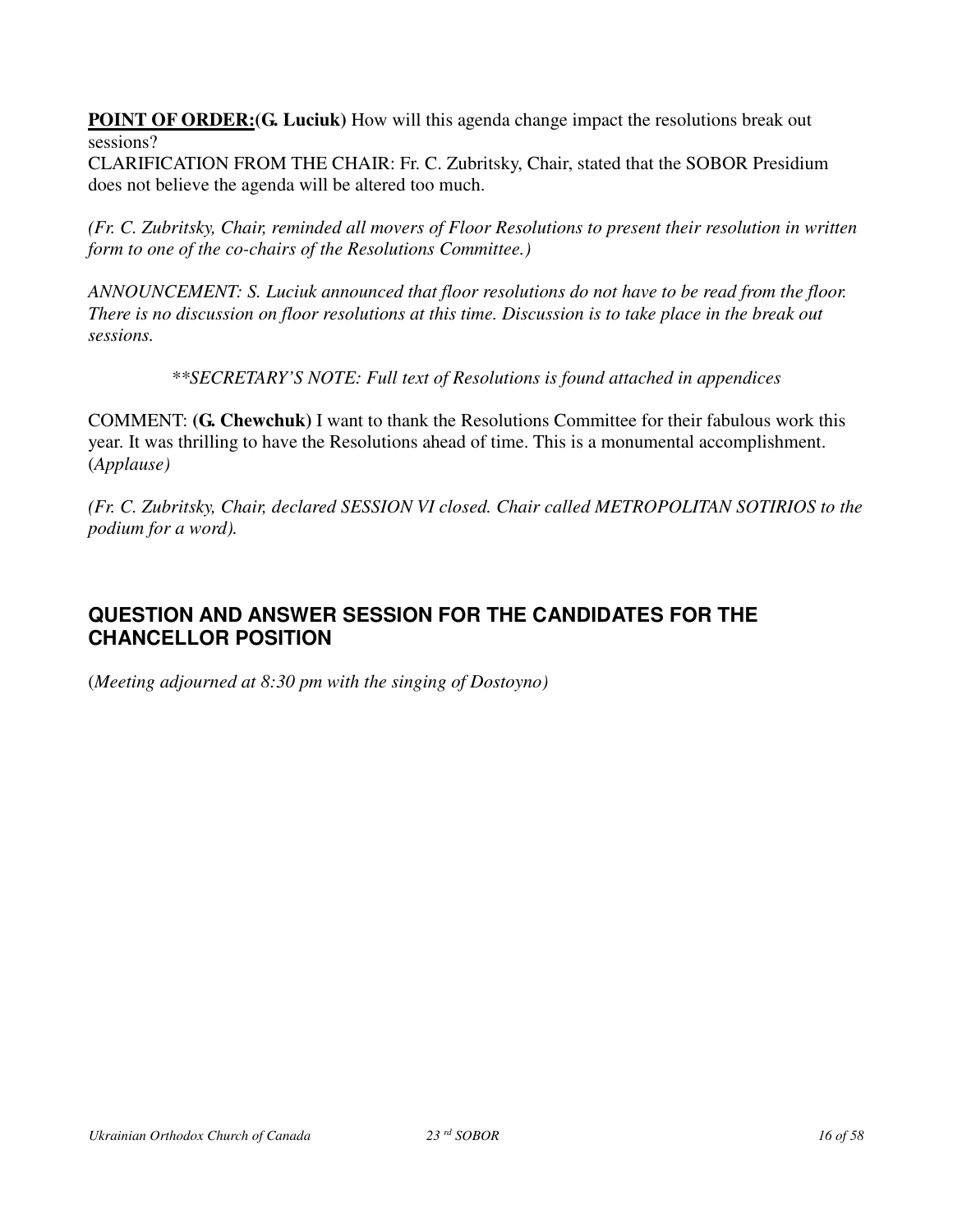#### **Friday, July 17, 2015**

*(Divine Liturgy served by Central Eparchy 7:00 am) (9:30 am sessions resumed)* (*Subdeacon I. Triska assumed the Chair).*

# **SESSION VII – ELECTIONS**

### **a) ELECTION OF CHANCELLOR OF UOCC and ELECTION OF FULL CONSISTORY BOARD ROUND ONE**

*(Dr. P. Kondra asked the Scrutineers to gather at the front of the room. Each delegate will have to show their badge in order to get their voting package. The instructions on how to vote are inside the package.)* 

*(Voting commenced at 9:45am. Dr. P. Kondra closed voting at 10:15am. Scrutineers were instructed to leave the room with all the ballots. Subdeacon I. Triska, Chair was made aware that there was a table where the ballots had not yet been collected. The Scrutineers were called back into the room. Final call for any uncollected ballots.)* 

**POINT OF CLARIFICATION:**(?) Can a person serve two terms on the Full Consistory Board and still run for the position of Chancellor of the UOCC?

**(Fr. B. Hladio)** Read 11.05 of the Bylaws: An elected member of the Consistory Board shall hold office for a five-year term and shall be eligible for re-election but in no event may a person serve as a member of the Consistory Board for more than two successive terms of office unless he is elected to the Office of Chancellor.

### **UOCC FOUNDATION INFORMATIONAL MEETING**

#### **Presented by Walter Saranchuk, President and Chair of the UOCC Foundation and several key Board members**

Question and answer session

*ANNOUNCEMENT: Today is the one year anniversary of the downing of the Malaysian airliner MH17 that crashed over the territory of Ukraine. His Eminence, METROPOLITAN YURIJ read a report issued by the government of Ukraine. The SOBOR sang Vichnaya Pamyat.)* 

*(Subdeacon I.Triska, Chair called upon Dr. P. Kondra to present the election results).* 

#### RESULTS OF VOTING:

211 registered delegates eligible to vote. 203 votes were cast. 3 ballots were left blank. 1 spoiled ballot. 4 ballots were not picked up.

**CHANCELLOR: Fr. Taras Udod (elected)**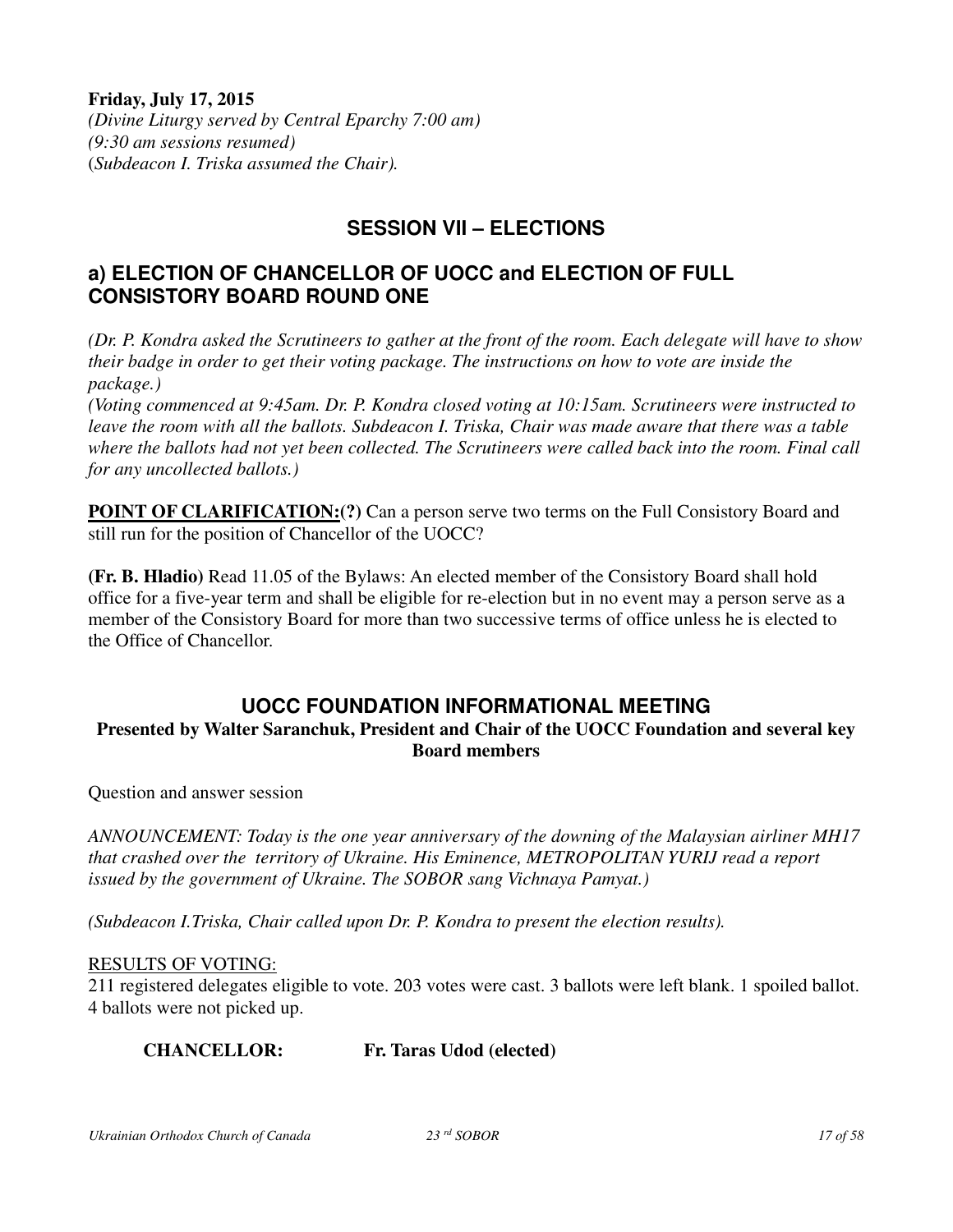**MOTION: (Dr. P. Kondra/A. Triska)** Move to destroy ballots from both the Chancellor election and Consistory Board election (once the results are announced). **CARRIED.** 

*(METROPOLITAN YURIJ offered his congratulations and prayers for Fr. T. Udod and also thanked Fr. V. Lakusta for his continued work for the good of the church. SOBOR sang Mnohaya Lita for both Fr. V. Lakusta and Fr. T. Udod).* 

*(Newly elected Chancellor, Fr. T. Udod stated that he is humbled and expressed his thanks to God. He pledged to work together to transform this church. He stated that it has been an honour to serve with Fr. V. Lakusta these last five years. We seek to serve God.)* 

# **SESSION VIII – RESOLUTIONS BREAK OUT SESSIONS**

Four break out groups in various rooms in the hotel

*(Break out groups adjourned for LUNCH (sponsored by UOCC Foundation) 12:15pm) (Meeting resumed 1:30pm) (Fr. T. Makowsky assumed the Chair). (Fr. T. Makowsky called Dr. P. Kondra to the podium. Dr. Kondra thanked the scrutineers for their excellent work, and announced the results of the Round One voting for the Full Consistory Board.)*

#### ROUND ONE OF ELECTIONS FOR THE FULL CONSISTORY BOARD: RESULTS OF VOTING:

| <b>WESTERN EPARCHY:</b> | Fr. C. Zubritsky (Edmonton, AB)<br>Fr. Peter Haugan (St. Paul, AB)<br>Stephania Luciuk (Calgary, AB)<br>Walter Pylypchuk (Vancouver, BC)       |
|-------------------------|------------------------------------------------------------------------------------------------------------------------------------------------|
| <b>CENTRAL EPARCHY:</b> | Fr. Euguene Maximiuk (Winnipeg, MB)<br>Fr. Taras Makowsky (Saskatoon, SK)<br>Wasyl Rybalka (Prince Albert, SK)<br>Zennia Yuzik (Saskatoon, SK) |
| <b>EASTERN EPARCHY:</b> | Fr. Dr. Ihor Kutash (Montreal, QC)<br>Fr. Bohdan Hladio (Oshawa, ON)<br>Ivan Franko (Toronto, ON)<br>Lesia Skyba (London, ON)                  |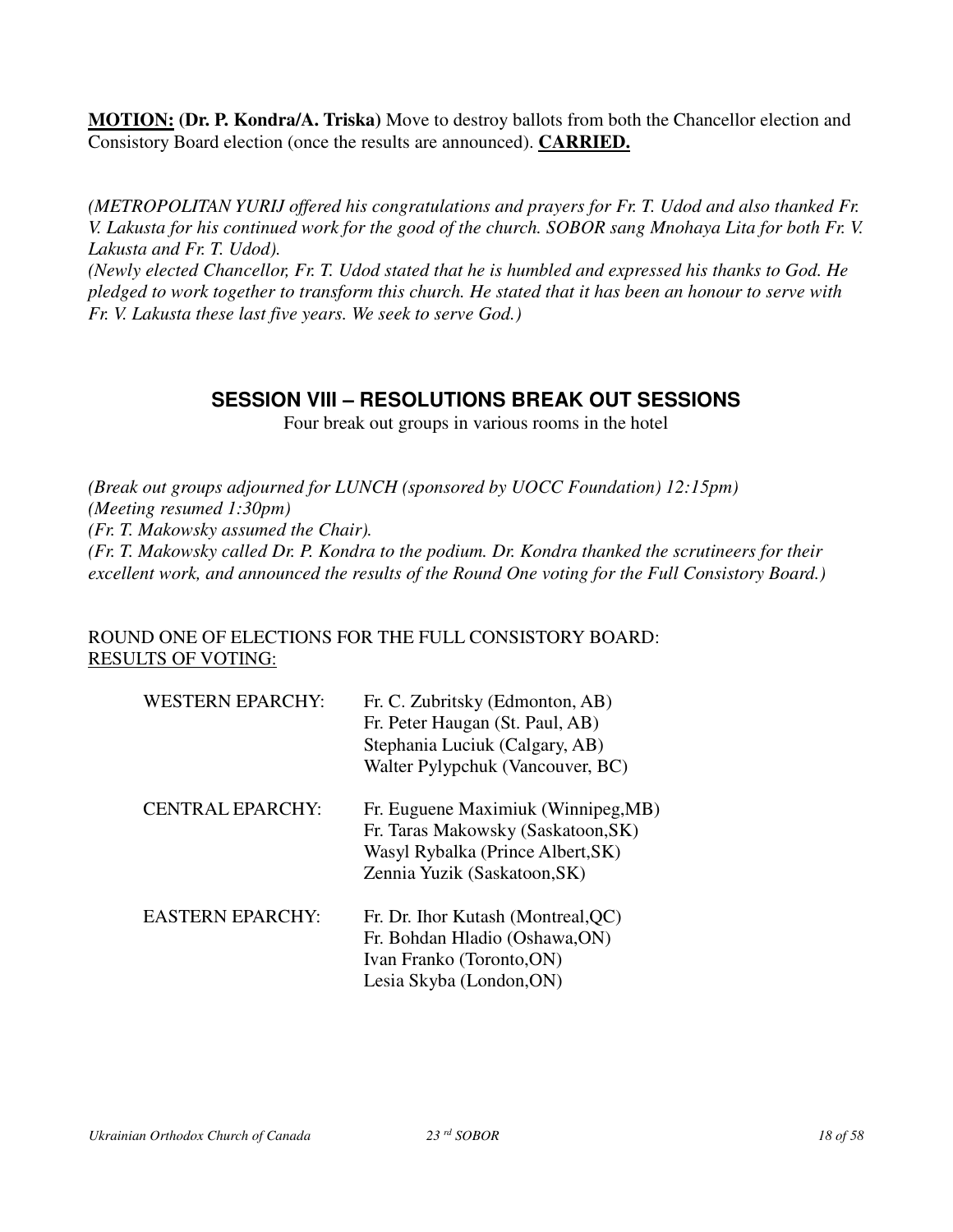# **SESSION IX, X AND XI: GROUP BREAK OUT SESSIONS FOR PRESENTATION AND DISCUSSION OF RESOLUTIONS**

(*Meeting adjourned for VESPERS AND SUPPER 5:15pm)*

**SESSION XII – ST. ANDREW'S COLLEGE CONVOCATION & RECEPTION 7:30pm**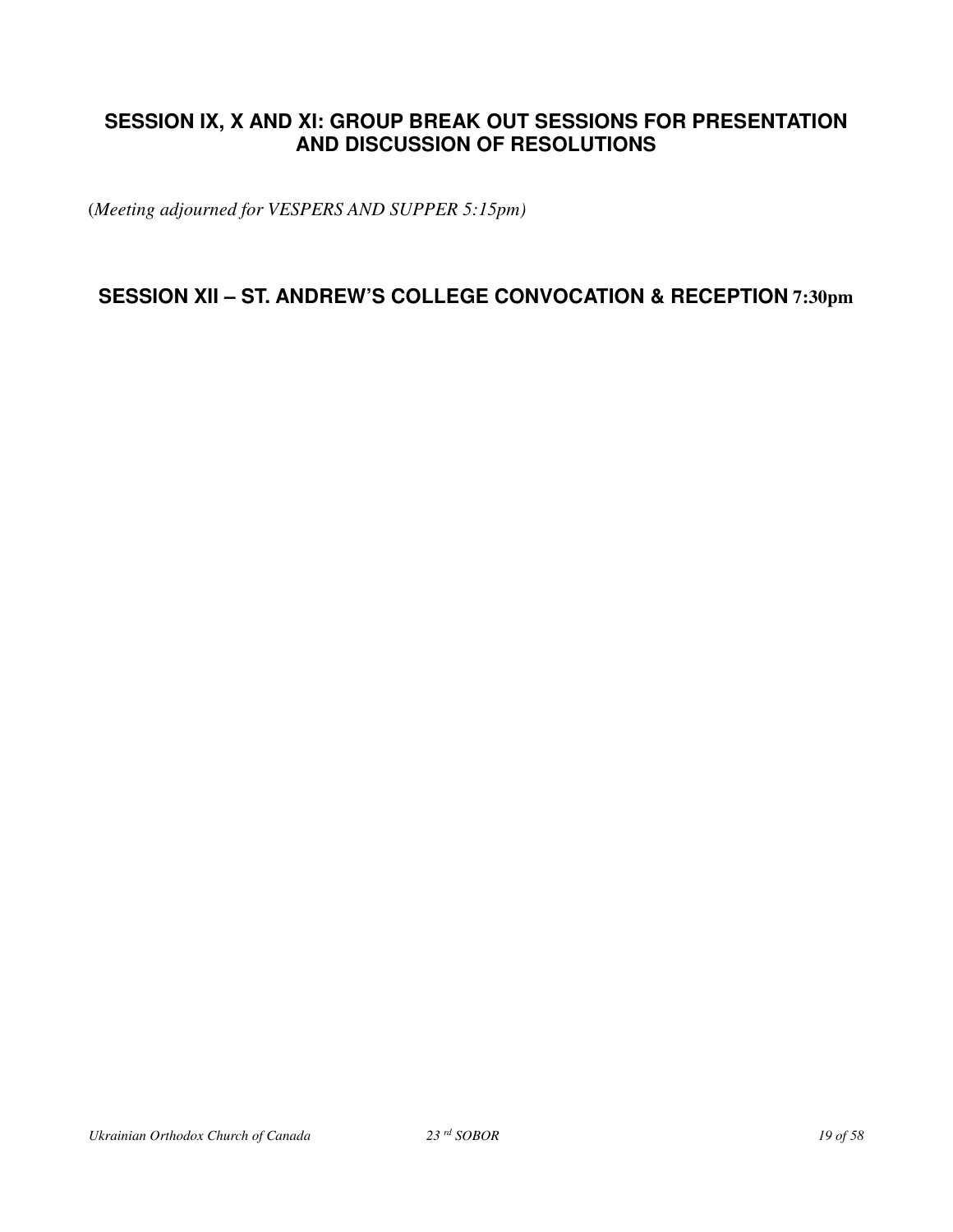#### **Saturday, July 18, 2015**

*(Divine Liturgy served by Western Eparchy 7:00 am) (9:30 am sessions resumed) (A. Sojonky assumed the chair). (ANNOUNCEMENT: At 12:00 noon, all PK's (priests' kids and grandchildren of priests) please gather in this room for a group photo.)* 

### **SESSION XIII – ELECTIONS ROUND TWO OF THE FULL CONSISTORY BOARD MEMBERS AT LARGE**

*(Dr. P. Kondra reminded the SOBOR of the voting instructions.)* 

Voting took place.

*(A. Sojonky relinquished the chair to Fr. C. Zubritsky). (Fr. C. Zubritsky, Chair called Fr. W. Kushnir to the podium. Fr. W. Kushnir presented an informational session about the UOCC Eastern Eparchy camp St. Sophie in Quebec) (Fr. C. Zubritsky, Chair called upon METROPOLITAN SOTIRIOS to say a few words.) (Fr. C. Zubritsky, Chair relinquished the chair to A. Sojonky. A. Sojonky, Chair declared a COFFEE BREAK).* 

*(Meeting resumed 10:30am)* 

*(Fr. C. Zubritsky, Chair called Dr. P. Kondra to the podium. Dr. Kondra thanked the scrutineers for their excellent work, and announced the results of the Round Two voting for the Full Consistory Board.)*

#### ROUND TWO OF ELECTIONS FOR THE FULL CONSISTORY BOARD MEMBERS AT LARGE: RESULTS OF VOTING:

 Fr. Roman Bozyk (St. Andrew's College) Fr. Slawomir Lomaszkiewsicz (Vegreville, AB) Donna Reed (Edmonton, AB) Bohdan Shumsky (Ottawa,ON) Tony Harras (Regina, SK)

*(Dr. P. Kondra asked all members of the newly elected Consistory Board to stand and be recognized). (Fr. C. Zubritsky, Chair called S. Luciuk, G. Luciuk and W. Pylypchuk to the podium.)*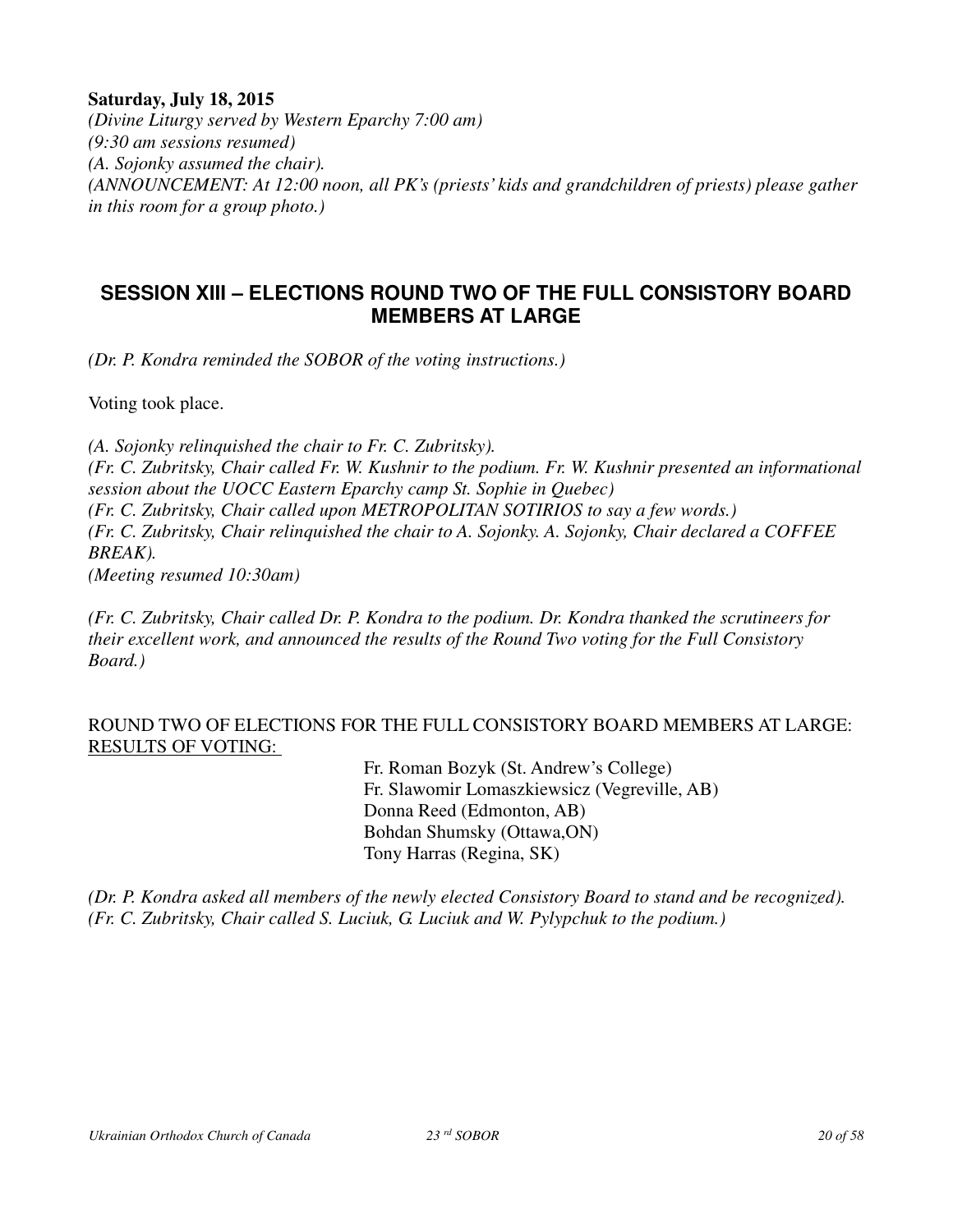### **SESSION XIV – SOBOR RESOLUTIONS VOTING**

**Resolution B1** (bylaw)

### **MOTION: (G. Luciuk/W. Pylypchuk)**

Proposed Amendments to Article 14 of UOCC Bylaws on Parishes, Missions and Parochial Districts. Discussion: - Bylaws Committee stated that 14.07(b) amendments to bylaws during past fiscal year by parish must be submitted to Consistory Board and noted time frame for reply should apply.

 - Support expressed for additional guidance on church decommissioning. CALL FOR VOTE: 159 in favour. **CARRIED.**

**Resolution B2** (bylaw) **MOTION: (St. Vladimir's congregation Calgary, AB)** Proposed Amendment to Bylaw 14.09 CALL FOR VOTE: Show of hands. Chair declares Resolution #B2 **DEFEATED.**

**Resolution F1** (floor) **MOTION: (S. Demchinsky/Fr. R. Bozyk)**

BE IT RESOLVED that the Heritage Subcommittee of the Rural Issues Committee draft a guide that is in keeping with the Bylaws of the UOCC and the resolutions passed at SOBOR 2015 and prior SOBORS that will guide the clergy and laity in matters of parish amalgamation or disbandment, care of parishioners after amalgamation or disbandment, care of church properties after amalgamation or disbandment, disposal of church properties, and other related issues, and that such a guide be subject to the approval of the Consistory Board. **CARRIED.**

# **Resolution R34 MOTION: (Holy Trinity Metropolitan Cathedral Winnipeg MB)**

BE IT RESOLVED that the UOCC erect/establish SPECIAL COMMEMORATIVE CAIRNS on the original church sites (as close as possible, especially near cemeteries) to provide a historical record of their existence, and BE IT FURTHER RESOLVED that the UOCC work closely with the local Municipalities and Provincial Governments that may have policies and funding for such historic commemorative cairns (similar for example to those for the early one room schools). **DEFEATED.**

# **Resolution B6** (bylaw)

#### **MOTION: (St. Vladimir's congregation Calgary, AB)**

BE IT RESOLVED that By-law 11.03 be amended to read: "The election of the Chancellor at a General Council, shall be held prior to and separately from the election of the other clergymen to the Consistory Board. The Chancellor may be removed from his position by a 2/3 majority of Consistory Board members votes cast"

CALL FOR VOTE: 150 in favour. 26 opposed. **CARRIED.**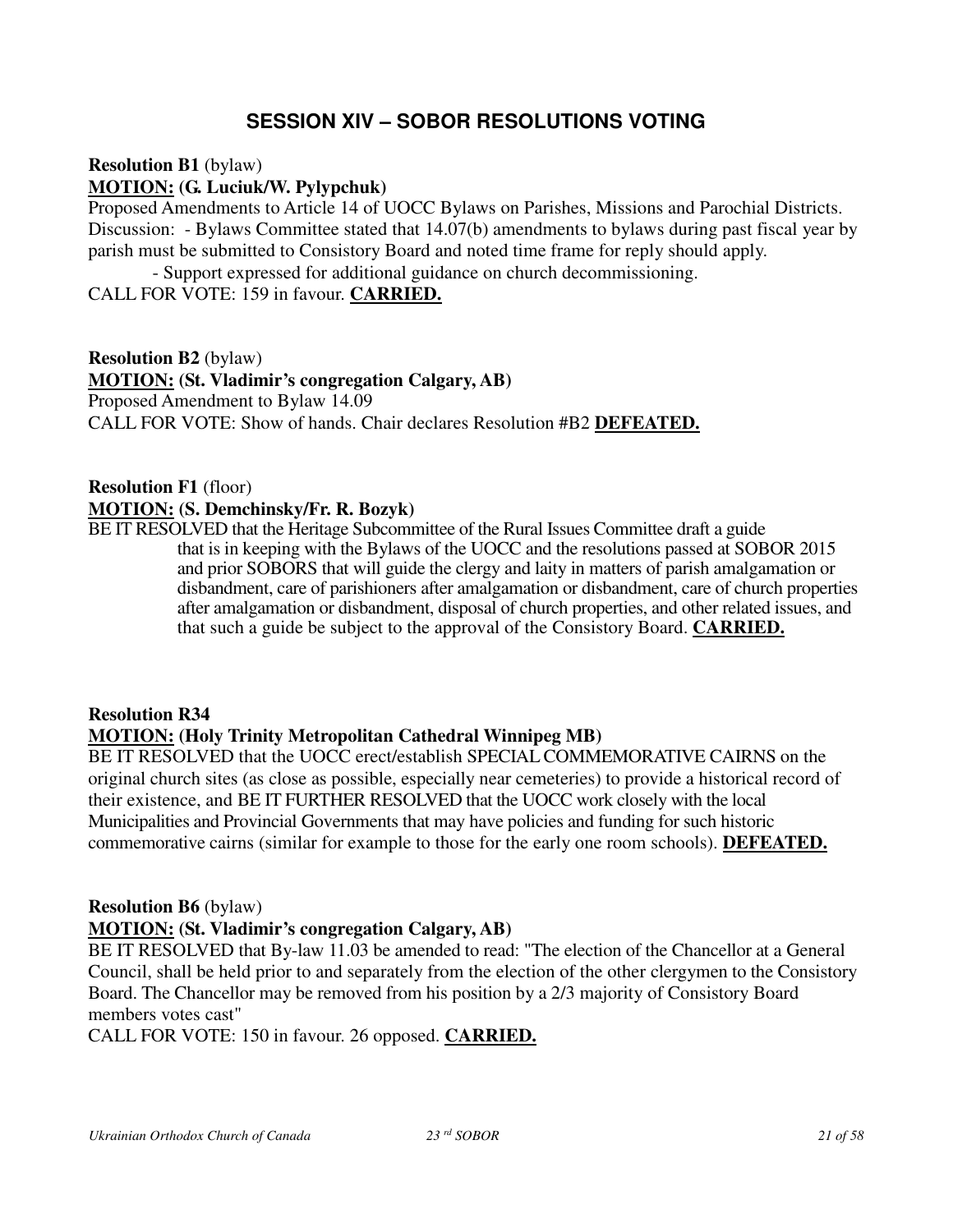**MOTION: (G. Luciuk/W. Pylypchuk)** In regards to:

**Resolution B7** (BE IT RESOLVED that the position of CHANCELLOR be eliminated and replaced with a paid position of EXECUTIVE DIRECTOR reporting to the CONSISTORY BOARD OF DIRECTORS),

and **Resolution B8** (BE IT RESOLVED that the position of CHANCELLOR be eliminated and replaced with a paid position of EXECUTIVE DIRECTOR reporting to the CONSISTORY BOARD OF DIRECTORS),

and **Resolution B9** (BE IT RESOLVED that the Ukrainian Orthodox Church of Canada conduct a proper search using a third party professional consulting firm to identify a fully qualified individual who is a trained professional in all matters of management, administrative and operational efficiency. This individual would report to the Presidium and be responsible for administering the day to day functions of the Ukrainian Orthodox Church of Canada. The Presidium would be responsible for setting policy only),

and **Resolution B10** (BE IT RESOLVED that the Chancellor's position be reduced to a 0.500 full time equivalent (F.T.E.) or less to act in an advisory role, and that the Consistory Board be authorized to hire a professionally trained Full Time (1.000 F.T.E.) Chief Administrative Officer who works in conjunction with the UOCC elected hierarchy and laity to efficiently deal with the daily administration in the Consistory Office of the UOCC.)

and **Resolution R41** (BE IT RESOLVED that the Consistory Board engage a consultant to analyze the operations of the Consistory and St. Andrew's College and make recommendations within (6) months after the 2015 SOBOR. )

#### **THE BYLAWS COMMITTEE MOVES THAT THE FOLLOWING AMENDMENTS BE MADE INTO AN AMALGAMATED MOTION:**

- 1. Resolutions B7-through to B10 be defeated
- 2. Resolution R41 be replaced with a direction to the Consistory Board to engage an external consultant to conduct an analysis of operations of the UOCC and report to the Consistory Board within 24 months, including recommendations for potential changes to Chancellor's position
- 3. the Consistory Board report to the next SOBOR regarding the report and its implementation.
- 4. Cost \$10,000

### **CARRIED.**

*(Meeting adjourned for LUNCH BREAK at 11:50am) (Meeting resumed at 1:30pm) (Subdeacon, I. Triska assumed chair).* 

# **SESSION XV – SOBOR RESOLUTIONS VOTING**

**Resolution B5** (bylaw) **MOTION: (St. Vladimir's congregation Calgary, AB)** Proposed Amendment to Bylaw 12.09 CALL FOR VOTE: 151 opposed. **DEFEATED.**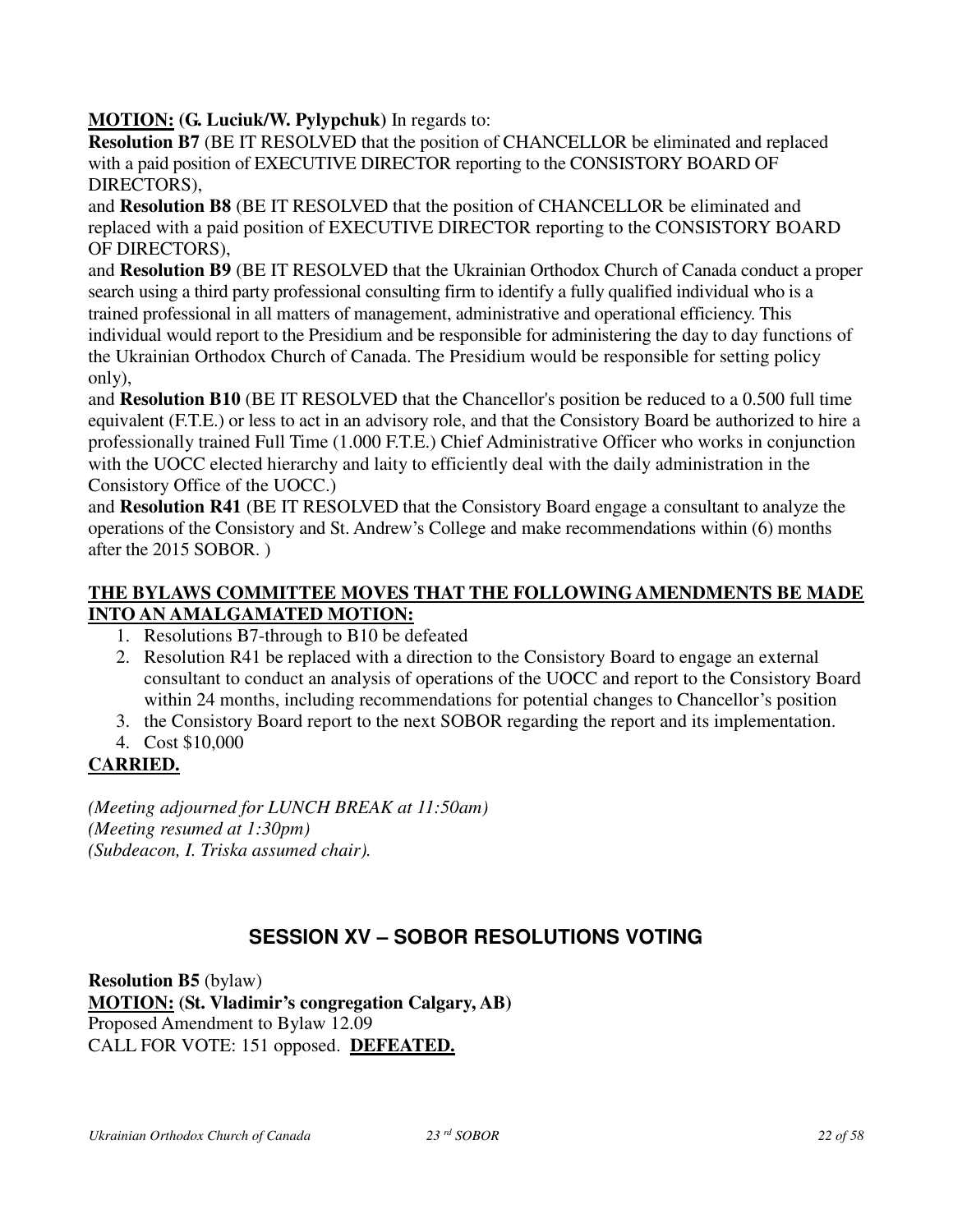### **Resolution B14 MOTION: (N. Didulch/G. Taras)**

BE IT RESOLVED that the Consistory create a committee within 60 days to research and prepare a report on the feasibility of human and fiscal savings attributed to a restructuring of the current UOCC infrastructure. The Committee will consist of one representative from each Eparchy and two from the Consistory in addition to the Metropolitan and Chancellor as ex-officio. The report would be published in the Herald and posted on the UOCC website by one year from date resolution is passed at SOBOR 2015.

**FRIENDLY AMENDMENT:(Bylaw Committee)** Replace "60 days" with "6 months". **MOTION AS AMENDED: CARRIED.**

**Resolution B19** (bylaw) **MOTION: (St. Vladimir's congregation Calgary, AB)** Proposed Amendment to Bylaw 10.12 CALL FOR VOTE: 171 in favour. zero opposed. **CARRIED.**

**Resolution B20** (bylaw) **MOTION: (St. Vladimir's congregation Calgary, AB)** Proposed Amendment to Bylaw 11.14 CALL FOR VOTE: 169 in favour. zero opposed. **CARRIED.**

#### **Resolution B21**

#### **MOTION: (Holy Trinity Ukr. Ortho. Cathedral Vancouver BC)**

BE IT RESOLVED that the Standing Bylaws Committee be directed to review, create or otherwise incorporate a protocol for the election of Bishops and the Metropolitan as an Appendix to the Bylaws which ensure a practice consistent with the Bylaws and that such amendment by submitted to the next SOBOR for consideration. **CARRIED.**

#### **Resolution R22**

#### **MOTION: (Holy Trinity Ukr. Ortho. Cathedral Vancouver, BC)**

BE IT RESOLVED that in the future, any attachments containing resolutions be scanned and made part of the relevant SOBOR minutes either by insertion directly into the text of the minutes or as appendices. **CARRIED.**

**Resolution F15** (floor) **MOTION: (L. Skyba/P. Slavchenko)** Proposed amendment to Policy 21 (article 4) **CARRIED.**

#### **Resolutions B16 and B17**

**MOTION: (St. Demetrius, Etobicoke, ON/St. Volodymyr Cathedral, Toronto, ON)**

BE IT RESOLVED that the Bishop of the Western Eparchy and the Bishop of the Eastern Eparchy exchange Eparchies every ten years. **DEFEATED.**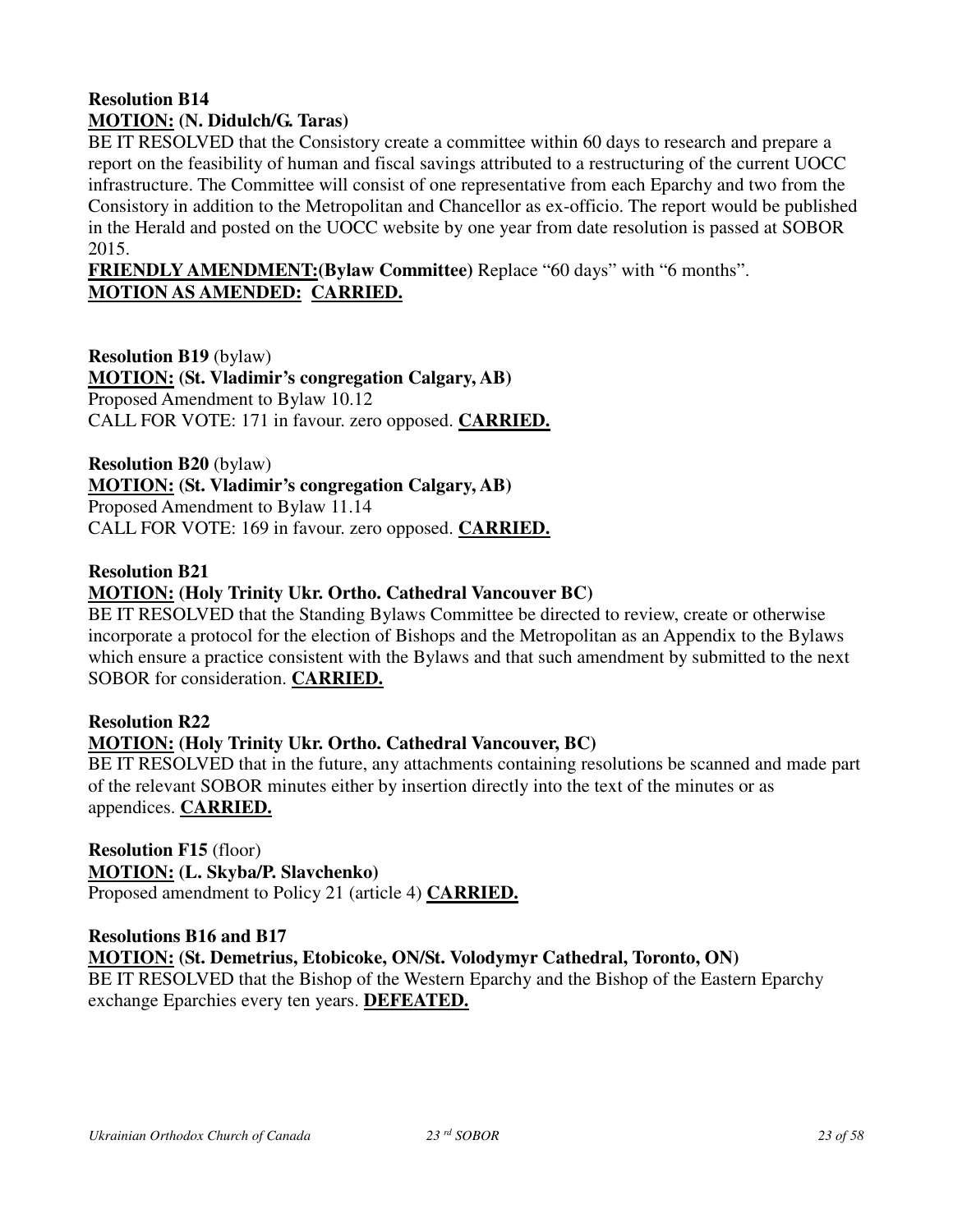### **Resolution B18 MOTION: (Holy Trinity Cathedral Vancouver, BC)**

BE IT FURTHER RESOLVED that the Standing Bylaws Committee propose amendments to the Bylaws removing any references to auxiliary Bishops and that these amendments be submitted for consideration at the next SOBOR. **DEFEATED.**

### **Resolution R21**

#### **MOTION: (Z. Cherak/D. Huzyk)**

BE IT RESOLVED that the resolution passed in 2000 calling for the nomination and election of auxiliary Bishops be rescinded. **DEFEATED.**

#### **Resolution B22**

### **MOTION: (St. Mary's Winnipeg, MB)**

BE IT RESOLVED that the Consistory reexamine the current formula and prepare a revised formula for the next SOBOR of one delegate for every 100 members, as well as a formula for fractions above each 100 (for example, a congregation with 175 members would be entitled to two delegates); and take all necessary steps for the implementation of the new formulas. **DEFEATED.**

#### **Resolution B23**

#### **MOTION: (St. Mary's Cathedral Winnipeg, MB)**

BE IT RESOLVED that the period between Regular SOBORS of the Ukrainian Orthodox Church of Canada be reduced from 5 to 3 years, and the Consistory take all necessary steps to implement this reduction. **DEFEATED.**

#### **Resolution R14 MOTION: (A. Zapata/A. Alexander)**

BE IT RESOLVED that the Annual Meeting in its present format and bylaw be amended to allow an election of officers to the Church Council every two years, and; BE IT FURTHER RESOLVED that a Congregational Annual Meeting be held at the end of the fiscal year and that reports from elected Church Council members be given along with the Yearly Financial Audited Report. **DEFEATED.**

### **Resolution R26**

#### **MOTION: (Z. Cherak/D. Huzyk)**

Proposed amendment from the All Canada Clergy Conference regarding the role and service of a parish priest with respect to a parish's administration. **DEFEATED.**

#### **Resolution F13 and B15**

#### **MOTION: (Y. Panchuk/M. Kostash and M. Kostash/Fr. R. Shiyan)**

BE IT RESOLVED that the eparchial issues be dealt with at the eparchy level until the eparchy requests assistance from the Consistory Offices. **DEFEATED.**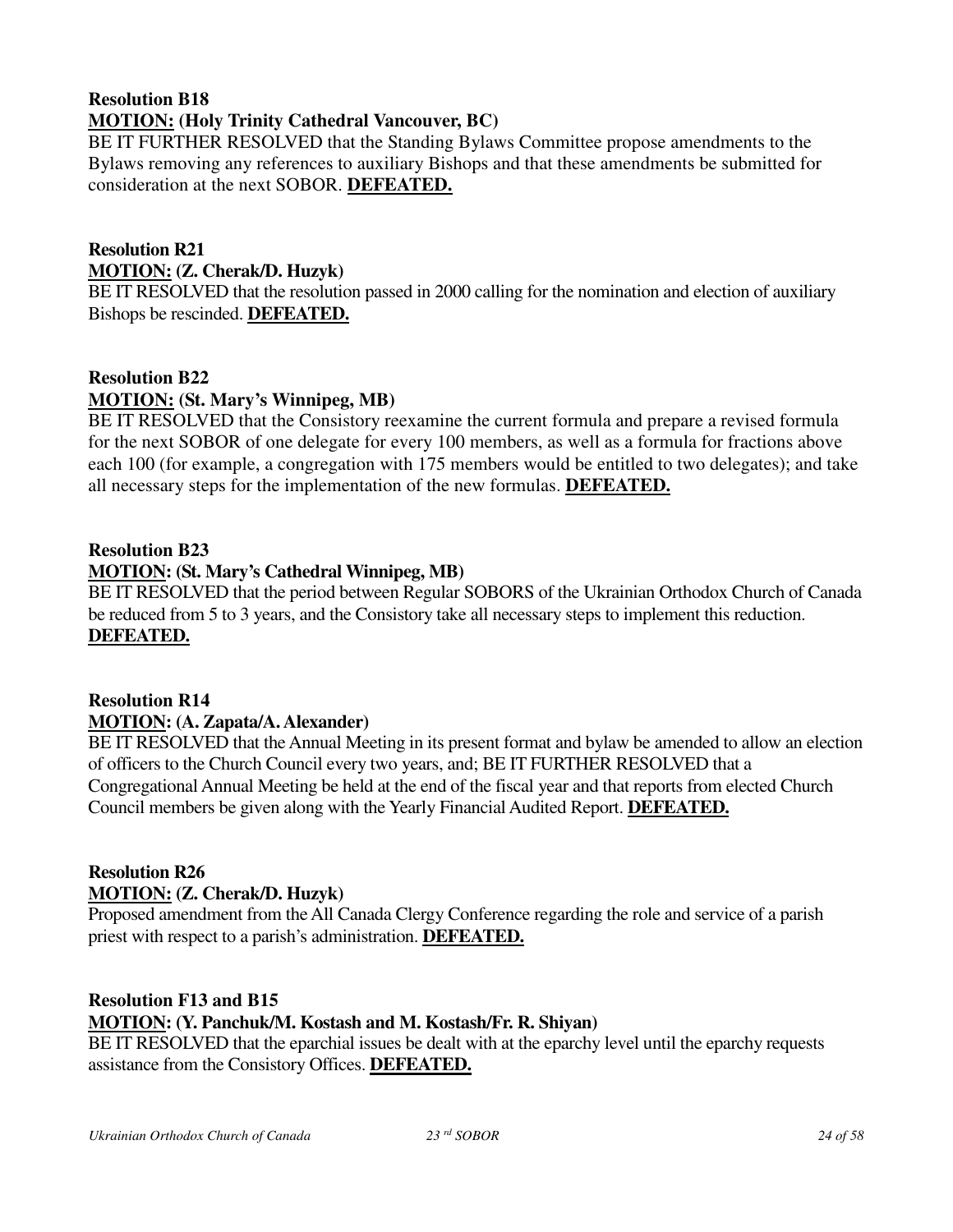#### **Resolution F23** (floor) **MOTION: (V. Hetmanczuk/Donna Reed)**

BE IT RESOLVED that the annual base levy payment per member of the Ukrainian Orthodox Church of Canada be established at \$82.00 for 2016, \$84.00 for 2017, \$86.00 for 2018, \$88.00 for 2019 and \$90.00 for 2020.

### **FORMAL AMENDMENT:(W. Pylypchuk/Dr. P. Kondra)** Increase the levies by \$5.

Discussion.

Discussion closed.

#### **VOTE ON PROPOSED AMENDMENT: CARRIED. VOTE ON MOTION AS AMENDED: CARRIED.**

#### **Resolution R4 MOTION: (A. Triska/M. Zukiwsky)**

BE IT RESOLVED that the levies charged to the Parishes of the UOCC be frozen at the 2015 rate per member until SOBOR 2020. **DEFEATED.**

### **Resolution R29**

#### **MOTION: (Z. Cherak/D. Huzyk)**

BE IT RESOLVED that the Ukrainian Orthodox Church of Canada adopt a balanced budget fiscal policy to fund operations of the Office of the Consistory, through diligent control of expenses and through increased levies to ensure that revenues cover 100% of operational costs and that the budget is not exceeded. The budget and any increases in levies must be approved by each SOBOR. **DEFEATED.**

#### **Resolution B3 and B4**

#### **MOTION: (M. Kalimin/M. Olynyk and G. Blysniuk/W. Chewchuk)**

BE IT RESOLVED that Parishes consider a merger with neighbouring Parishes to continue serving the needs of their Parishioners and achieve financial stability, and that this would be realized at the sole discretion of the Parishes involved, and;

BE IT FURTHER RESOLVED that should a Parish dissolve, that the monies realized from the dissolution be immediately allocated using the following formula: 50% be transferred to the geographically closest Parish, 25% be transferred to the Eparchy in which the Parish resides, and 25% be transferred to Ukrainian Orthodox Church of Canada Foundation, and;

BE IT FURTHER RESOLVED that the Bylaws of the Ukrainian Orthodox Church of Canada (section 14) be amended to reflect this change. **DEFEATED.**

#### **Resolution F16** (floor)

#### **MOTION: (V. Hetmanczuk/O. Holowaty)**

Motion to rescind Resolution 16 from the  $21<sup>st</sup>$  SOBOR in 2005. Change paragraph 16.1. to read: BE IT RESOLVED that when a parish of the UOCC is dissolved, and if not already completed, an inventory be conducted of all church contents, 34% of the principal realized from its closure be transferred to the UOCC Foundation.

This allocation will be in place until the 2020 SOBOR.

Motion on allocation of monies acquired from the dissolution of a UOCC parish.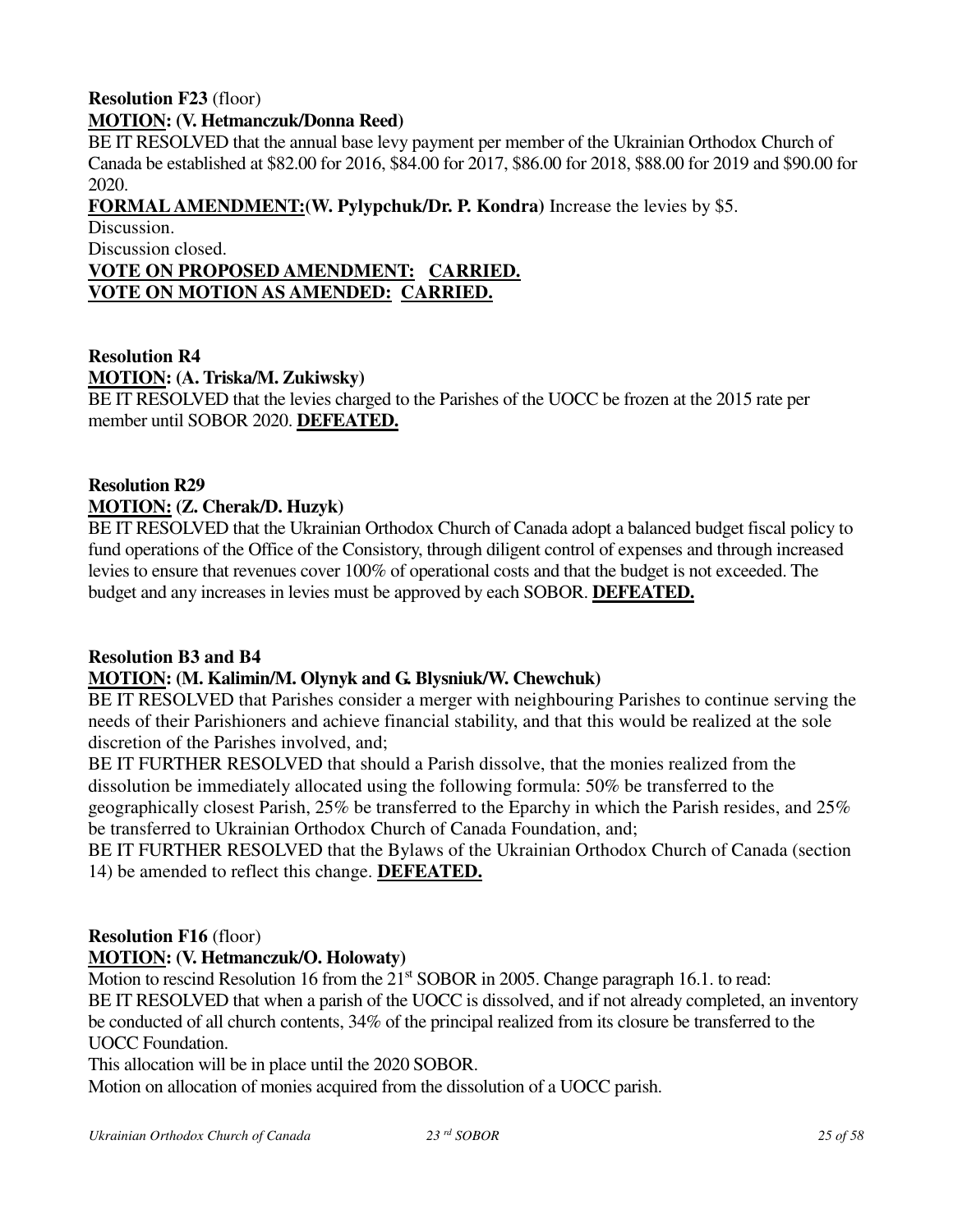BE IT RESOLVED that when a parish of the UOCC is dissolved, and if not already completed, an inventory be conducted of all church contents, 66% of the principal realized from its closure be transferred to UOCC. This allocation will be in place until 2020 SOBOR.

The funds will be designated as "Operations Contingency Funds" and held in the Restricted Funds account.

- It will be used for: i) decline in parish levies
	- ii) legal costs
	- iii) cover costs of disbanded parishes if no funds available
	- iv) hierarchical travel

**FORMAL AMENDMENT: (D. Reed/S. Gray)** add as point v) perpetual care of cemeteries No Discussion.

#### **VOTE ON PROPOSED AMENDMENT: CARRIED. VOTE ON MOTION AS AMENDED: CARRIED.**

### **Resolution R15 and R23 MOTION: (W. Chewchuk/G. Blysniuk and Z. Cherak/D. Huzyk)**

Both Resolutions having to do with monastic communities. **DEFEATED.**

#### **Resolution R10**

#### **MOTION: (M. Kalimin/M. Olynyk)**

BE IT RESOLVED that the 23rd SOBOR of the UOCC table the establishment of a women's monastery until such time as more women indicate their interest and commitment to a monastic community in Canada, and;

BE IT FURTHER RESOLVED that one there is a sufficient number of women interested in a monastic community, the UOCC then undertake a thorough study of the costs and principles of self-sustainability for implementation of such monastic community, and that the results of this study be presented at the next SOBOR for review. **CARRIED.**

#### **Resolution R16 MOTION: (N. Jemetz/G. Blysniuk)**

BE IT RESOLVED that St. Andrew's College be closed, and; BE IT FURTHER RESOLVED that a committee be created to deliver a recommendation within six months on how best to educate our candidates for priesthood to ensure they are fully prepared and qualified to serve the unique needs of the faithful of the Ukrainian Orthodox Church of Canada. **DEFEATED.**

### **Resolution F17** (floor) **MOTION: (L. Skyba/A. Zerebecky)**

BE IT RESOLVED that the UOCC mandate St. Andrew's College to create a course based on some of the challenges specific to the UOCC and have Clergy guest speakers present these issues. BE IT FURTHER RESOLVED that the above motion take no more than 2 years to establish. **DEFEATED.**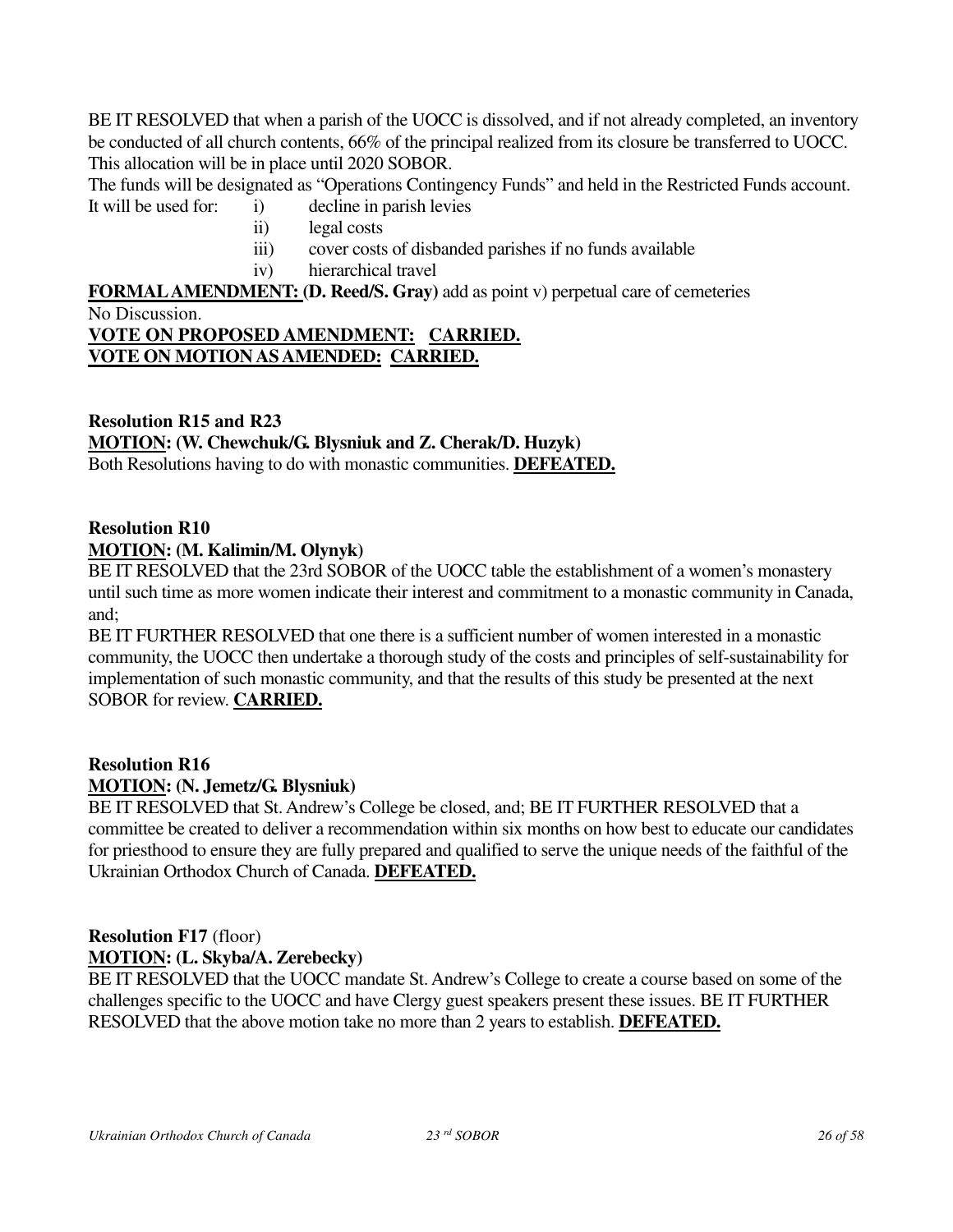#### **MOTION: (St. Andrew's College Board of Directors Winnipeg, MB)**

BE IT RESOLVED that the portion of the UOCC annual membership levy be \$10 per member as of January 2016 and thereafter remain at \$10 until the next regular SOBOR in 2020, and that the Consistory forward these funds to St. Andrew's College in support of the Theology Program, and; BE IT FURTHER RESOLVED that the collection of this annual levy for St. Andrew's College be implemented by the Consistory and be based on the UOCC membership for the preceding year. **CARRIED.**

#### **Resolution F2** (floor)

#### **MOTION: (Subdeacon I. Triska/V. Hetmanczuk)**

- **a)** BE IT RESOLVED that the SOBOR approve inclusion of child orthodontic care (\$2500) lifetime in the benefit package for the UOCC at an increased monthly cost for 2015 of \$4.14 for single and \$11.65 for family paid 50% by clergy and UOCC staff and 50% by congregations.
- **b**) BE IT RESOLVED that the clergy minimum salary be increased by \$600 per year on the first pay of each year 2016 through 2020.

Resolutions Committee broke Resolution F2 into two separate resolutions:

**F2a)** benefit package for the UOCC "staff" ... 50% by "members" (instead of "by clergy and UOCC staff") **CARRIED.** 

**F2b)** same language used **CARRIED.**

#### **Resolution F9** (floor) **MOTION: (G. Luciuk/V. Hetmanczuk)**

BE IT RESOLVED therefore that the Standing Committee on Bylaws be tasked to review the issues identified in the Internal Audit and to bring forward such amendments to the Bylaws that would strengthen and ensure an independent mechanism elected by and reporting to SOBORS on management by the Consistory and its administrative components and BE IT FURTHER RESOLVED that such amendments be brought forward by 2018. **CARRIED.**

#### **Resolution R11 MOTION: (E. Wojcichowsky/C. Strub)**

BE IT RESOLVED that the UOCC Consistory submit an annual audited financial statement in January to all parishes, and; BE IT FURTHER RESOLVED that the annual budget accompany the levy requests. **DEFEATED.**

### **Resolution B12 MOTION: (G. Tkachyk/R. Mauch)**

BE IT RESOLVED that the Consistory Board be reduced in number in its make up by reducing the laity and cleric representatives by a third each. This will make the body more manageable and efficient as well as saving costs. **DEFEATED.**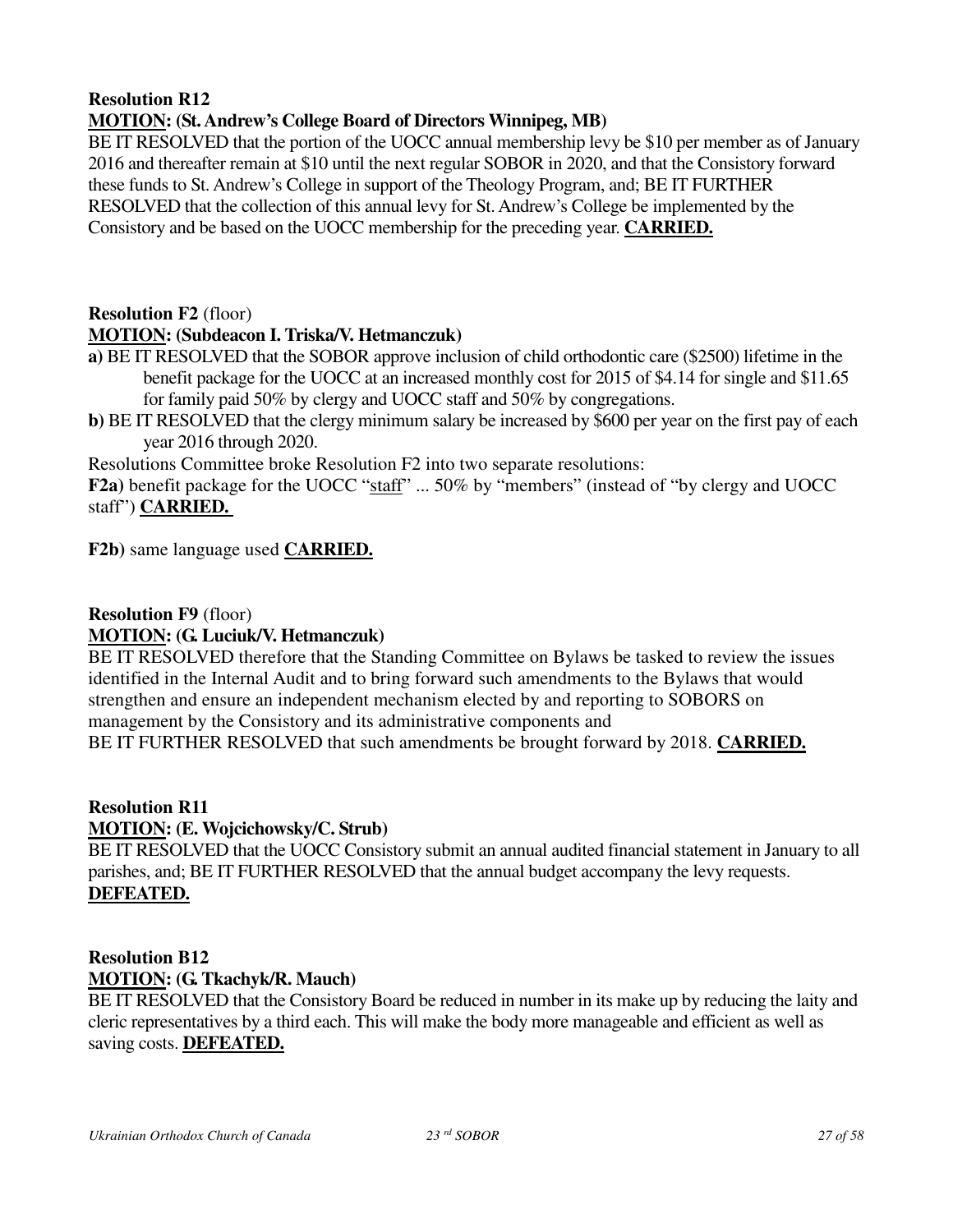# **Resolution B13 MOTION: (L. Klopoushak/T. Kolodziejski)**

Proposed Bylaw amendments to Bylaws 5.01, 6.01a, 7.01, 11.02, 11.06, 15.01 **DEFEATED.**

#### **Resolution R1 MOTION: (St. Vladimir's congregation Calgary, AB)**

BE IT RESOLVED that

- **1)** no less than \$50,000 annually from levies be directed to a restricted fund to be used solely to support the activities of the Office of Missions and Education ("OME"), and
- **2)** the Consistory identify and carry out opportunities to operate OME using clergy and/or other individuals from across Canada. **CARRIED.**

#### **Resolution F14** (floor)

#### **MOTION: (N. Schaplowsky/Fr. P. Yamniuk)**

BE IT RESOLVED that the Consistory Board, through the Office of Missions and Education, implement a national youth retreat program similar to the Western Eparchy Youth Retreat with the following principles to apply: a) the first retreat to be held no later than 2017, b) a retreat to be held approximately every two years, c) the retreat rotates to different locations, which could be SAC, St. Vladimir's Institute, Mohyla Institute or St. John's Institute, d) the duration of at least a week e) costs to be funded as close to 100% as possible – by the Consistory with support from the UOCCF, Eparchies, Parishes and national fundraising. E) Cost to Consistory budget \$20,000 per year. **CARRIED.**

#### **Resolution R40**

#### **MOTION: (St. John the Baptist Edmonton, AB)**

BE IT RESOLVED that the Consistory Board seek out and hire a director for the Office of Missions and Education by the 2016 Consistory Board Spring Session. **CARRIED.**

#### **Resolution R2**

#### **MOTION: (St. Vladimir's congregation Calgary AB)**

BE IT RESOLVED that

1) the publication of the Visnyk be reduced to no more than six issues per year,

2) the primary method for delivery of the Visnyk to members be in an electronic or online format, with a transition to a combined model of electronic/online and hard copy delivery, to be completed within 12 months of the SOBOR, and

3) the Office of the Consistory develop and use a database of emails for all parishes, clergy and members as the primary method for regular communication to reduce paper distribution and related costs.

**FORMAL AMENDMENTS: (S. Luciuk/W. Pylypchuk)** moved that **R2** 2) and 3) be adopted stay as written, with **R2** 1) be deleted and replaced with the following: "the format of the Visnyk be referred to the Consistory Board for review and consideration".

Discussion.

**FRIENDLY AMENDMENT: (Fr. B. Hladio)** format "and frequency" of the Visnyk… **VOTE ON AMENDMENT: CARRIED. VOTE ON MOTION AS AMENDED: CARRIED.**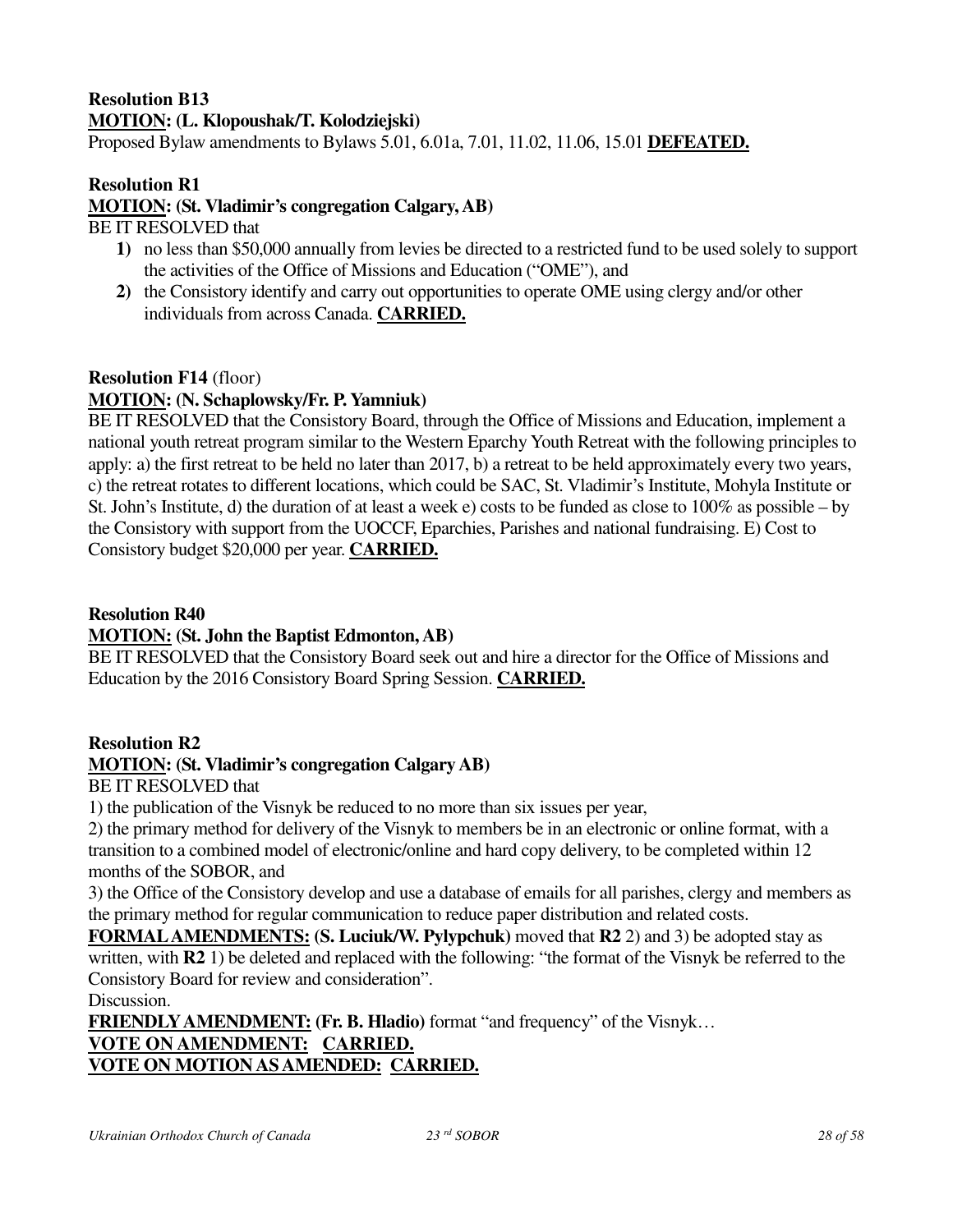#### **Resolution F10** (floor) **MOTION: (A. Triska/R. Mauch)**

BE IT RESOLVED that the current Church Goods operations be wound down promptly and prudently in no more than 30 months, and

BE IT FURTHER RESOLVED that the Consistory establish resources to assist members and parishes with procurement of supplies through other sources, and

BE IT FURTHER RESOLVED that the Consistory continue to market and sell its own publications. CALL FOR VOTE: 108 in favour. 41 opposed. **CARRIED.**

#### **Resolution R9**

#### **MOTION: (M. Kalimin/M. Olynyk)**

BE IT RESOLVED that the Ukrainian Orthodox Church of Canada Presidium conduct a review of all resolutions passed th the 20th, 21st, 22nd and 23rd SOBORS, and ensure action steps are identified and implements for each passed resolution withing 6 months of the conclusion of the 23rd SOBOR. **DEFEATED.**

### **Resolution F11** (floor)

### **MOTION: (K. Swinton/G. Udod)**

BE IT RESOLVED that the Consistory Board prepare and publish in Visnyk by June 30 each year a report detailing the status of each resolution of this SOBOR and of any outstanding resolutions of previous SOBORS, the actions taken to implement those resolutions, and proposed steps to implement them. **CARRIED.**

#### **Resolution R27 MOTION: (Z. Cherak/D. Huzyk)**

BE IT RESOLVED that the Consistory Board make it a priority to establish a virtual network for members and clergy to communicate with the leadership and with each other regarding issues of concern to our Church. **CARRIED.**

# **Resolution F5** (floor) **MOTION: (M. Oleskiw/B. Shumsky)**

BE IT RESOLVED THAT:

1. Reports to SOBORS generated by the Consistory Board, its committees or the Presidium be made available or distributed in an electronic format to registered delegates for a SOBOR at least two weeks prior to the SOBOR so that delegates have time to read the reports and formulate questions for that SOBOR.

2. Sufficient time be allocated during the SOBOR'S timetable to the question and answer period following major reports such as the Chancellor or Consistory Board's Financial Committee to ensure that a reasonable number of questions can be presented and responded to;

3. The Chancellor and/or the Finance Committee reports address the specific actions taken and funds expended during the interval since the last SOBOR in implementing each of the resolutions from that SOBOR. **CARRIED.**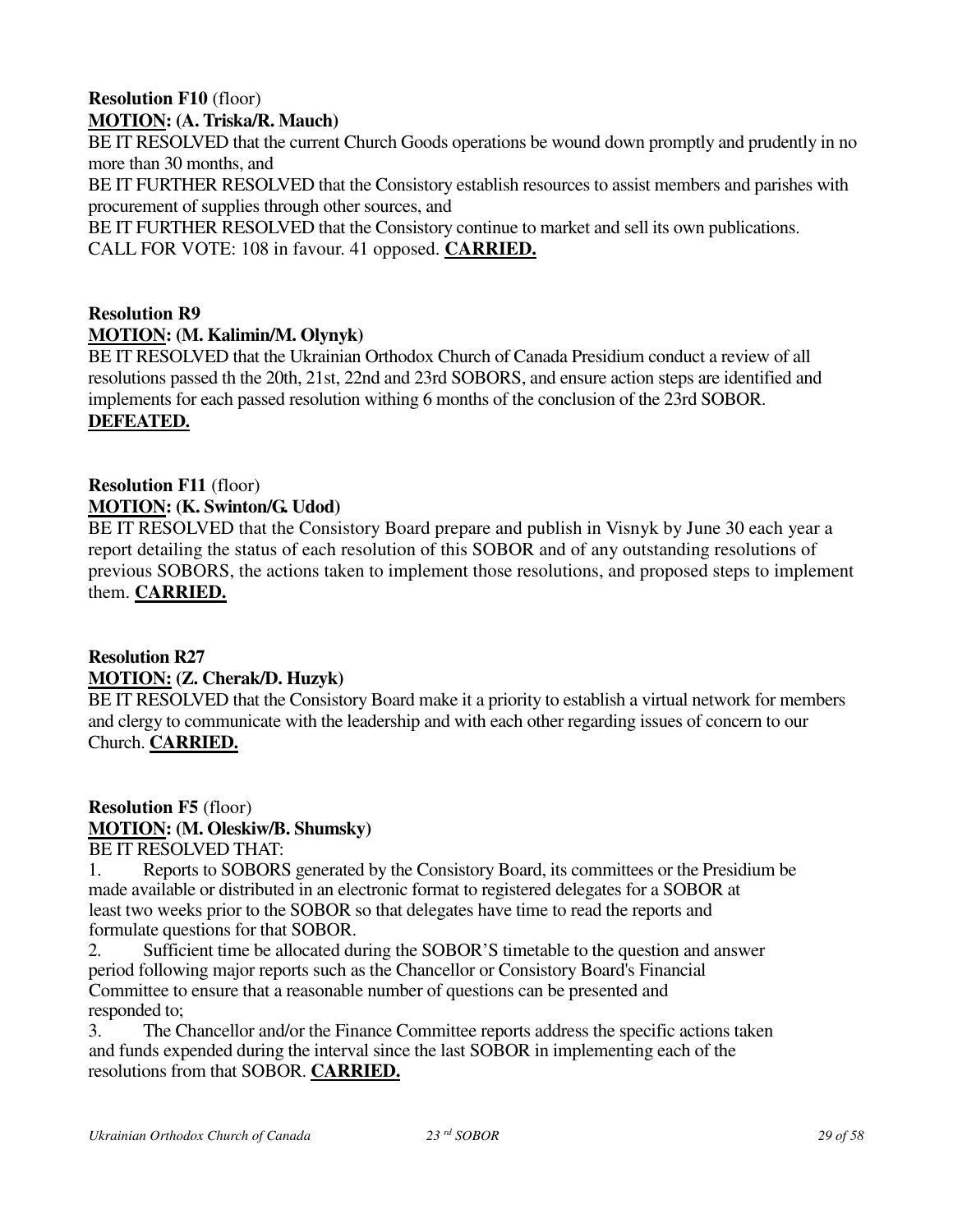# **Resolution F3** (floor)

### **MOTION: (H. Nichiporik/N. Schaplowsky)**

- BE IT RESOLVED that the UOCC Consistory Board add "Member Sustainability" as a standing meeting agenda item to encourage an immediate and continuing focus on actions and programs that are aimed at stabilizing or increasing the number of church members across Canada.
- BE IT FURTHER RESOLVED that the Consistory Board discussions on Member Sustainability regularly include a broad range of issues needing immediate attention such as: attracting and retaining youth and young families; aids and assistance to parishes to facilitate a greater understanding of scriptures and Orthodoxy.

**FRIENDLY AMENDMENT: (H. Nichiporik/N. Schaplowsky)** membership sustainability as agenda item – only added to regular meetings of Full Consistory Board.

Discussion.

### **VOTE ON MOTION AS AMENDED: CARRIED.**

### **Resolution R7**

#### **MOTION: (M. Kostash/Fr. R. Shiyan)**

BE IT RESOLVED that parishes be encourage to organize cultural and/or spiritual activities to invigorate and strengthen their communities. **DEFEATED.**

#### **Resolution R31 MOTION: (M. Zip/V. Bakowski)**

BE IT RESOLVED that the Ukrainian Orthodox Church of Canada create a Stewardship Committee with the mission of developing a stewardship program with resources and materials to be available for education local parish members and adherents on the need for time, talent and financial commitment in order to fulfill the vision and mission of the Ukrainian Orthodox Church of Canada. **DEFEATED.**

### **Resolution R32**

#### **MOTION: (M. Zip/V. Bakowski)**

BE IT RESOLVED that full information concerning the mandate, purpose, responsibilities, news and accomplishments on all committees of the Consistory of the UOCC be made readily available in The Herald and the UOCC website. **DEFEATED.**

*(Subdeacon I. Triska, Chair declared a COFFEE BREAK) (Meeting resumed 3:25pm)* 

**Resolution R3 MOTION: (M. Zukiwsky/G. Tkachyk)** BE IT RESOLVED that the SOBOR 2015 delegation support the adoption of the Gregorian I Modified Julian Calendar. **MOTION TO REFER: (S. Luciuk/W. Pylypchuk)** To refer **R3** to the Hierarchs and Liturgical Commission for consideration. **CARRIED.**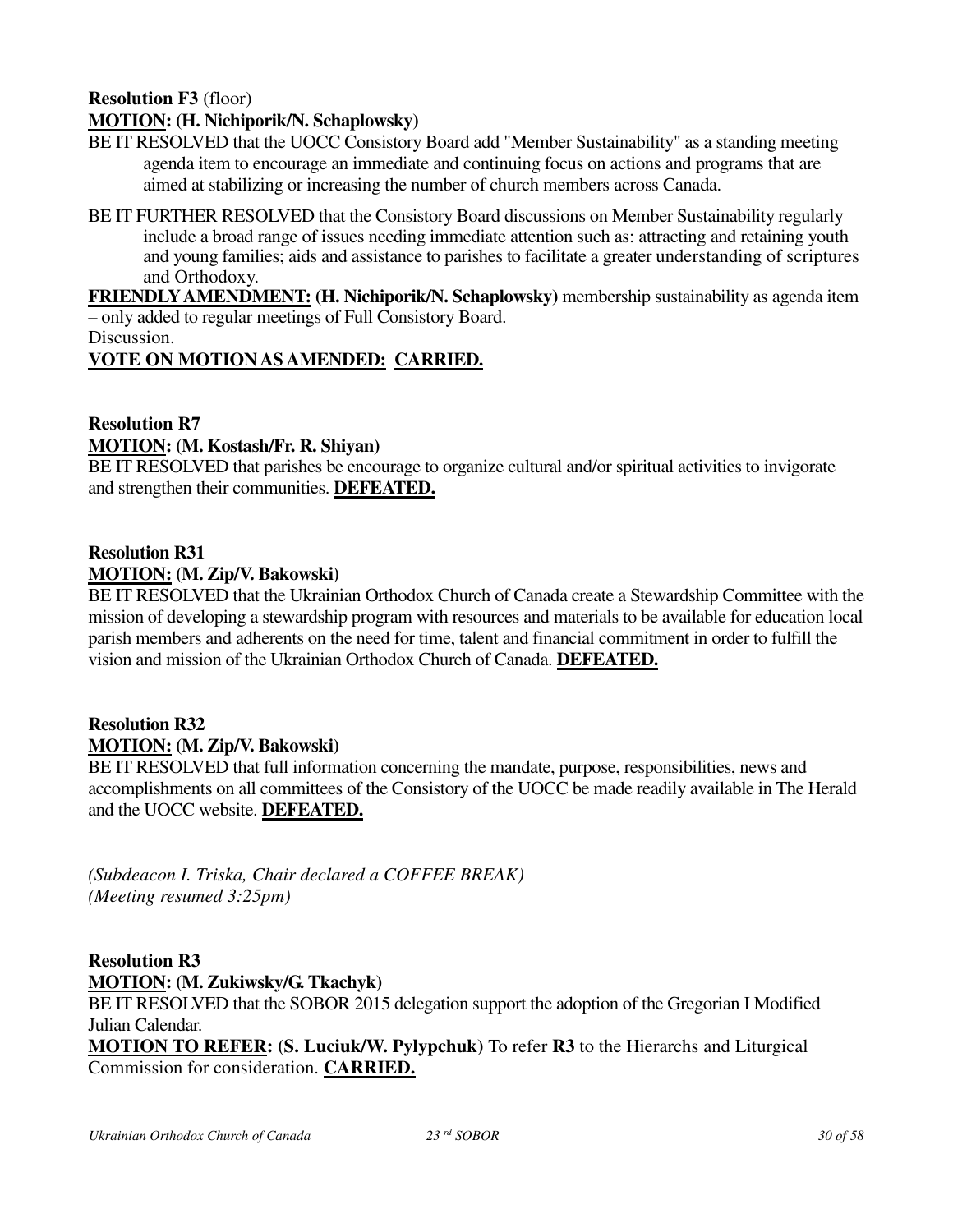### **Resolution F20** (floor)

#### **MOTION: (O. Metulynsky/Fr. M. Shmyhelskyy)**

WHEREAS the light of the Church is in the Body and Blood of Christ. And the central focus of the Church is one that leads us all to the participation in the Eucharist,

BE IT RESOLVED that the definition of a "member in good standing" include participation in the services and sacraments of the Orthodox Church, namely Confession and Communion, at least four times a year. Noted by Bylaw and Resolutions Committees: this practice is already in Canons in our bylaws, and, being that this resolution is from the floor, a bylaw amendment cannot be discussed at this time due to lack of required notice.

No vote taken.

### **Resolution R25**

### **MOTION: (Z. Cherak/D. Huzyk)**

**a)** BE IT RESOLVED that Parishes be encouraged to extend individual Parish membership to Dobrodiky and to consider waiving or covering the membership fee for Dobrodiky; and

**b)** BE IT FURTHER RESOLVED that membership for Dobrodiky in the UOCC generally other than through membership in the Parish not be considered; and

**c)** BE IT FURTHER RESOLVED that Dobrodiky may not attend SOBOR as voting members unless elected as delegates from the respective Parishes in which they hold membership and unless they agree to vote the wishes of their Parish as instructed by the respective Parish council.

VOTING: Resolutions Committee asked if it was the will of the SOBOR to vote on Resolution **R25** in three parts. Chair asked the SOBOR with a show of hands. SOBOR in favour of voting in three parts.

**R25a) CARRIED. R25b) CARRIED.**

**R25c) DEFEATED.**

#### **Resolution F7** (floor) **MOTION: (W. Chewchuk/M. Waler)**

BE IT RESOLVED THAT the UOCC through the Metropolitan and the Consistory Board respond to misinformation as soon as possible once the source and effect of the misinformation has been determined. **DEFEATED.**

S. Luciuk: In the plenary sessions it was supported in principle, but lack of clarity. The Resolutions Committee suggested that the issues identified in **F7** will be considered by the next Consistory Board.

#### **Resolution F8** (floor) **MOTION: (W. Chewchuk/M. Waler)**

BE IT RESOLVED THAT for all future SOBORS, the Nominations Committee publish a full biography of each candidate who submits his/her candidacy application within the required time lines. **DEFEATED.** S. Luciuk: In the plenary sessions it was supported in principle, but lack of clarity. The Resolutions Committee suggested that the issues identified in **F8** will be considered by the next Consistory Board, prior to the next SOBOR.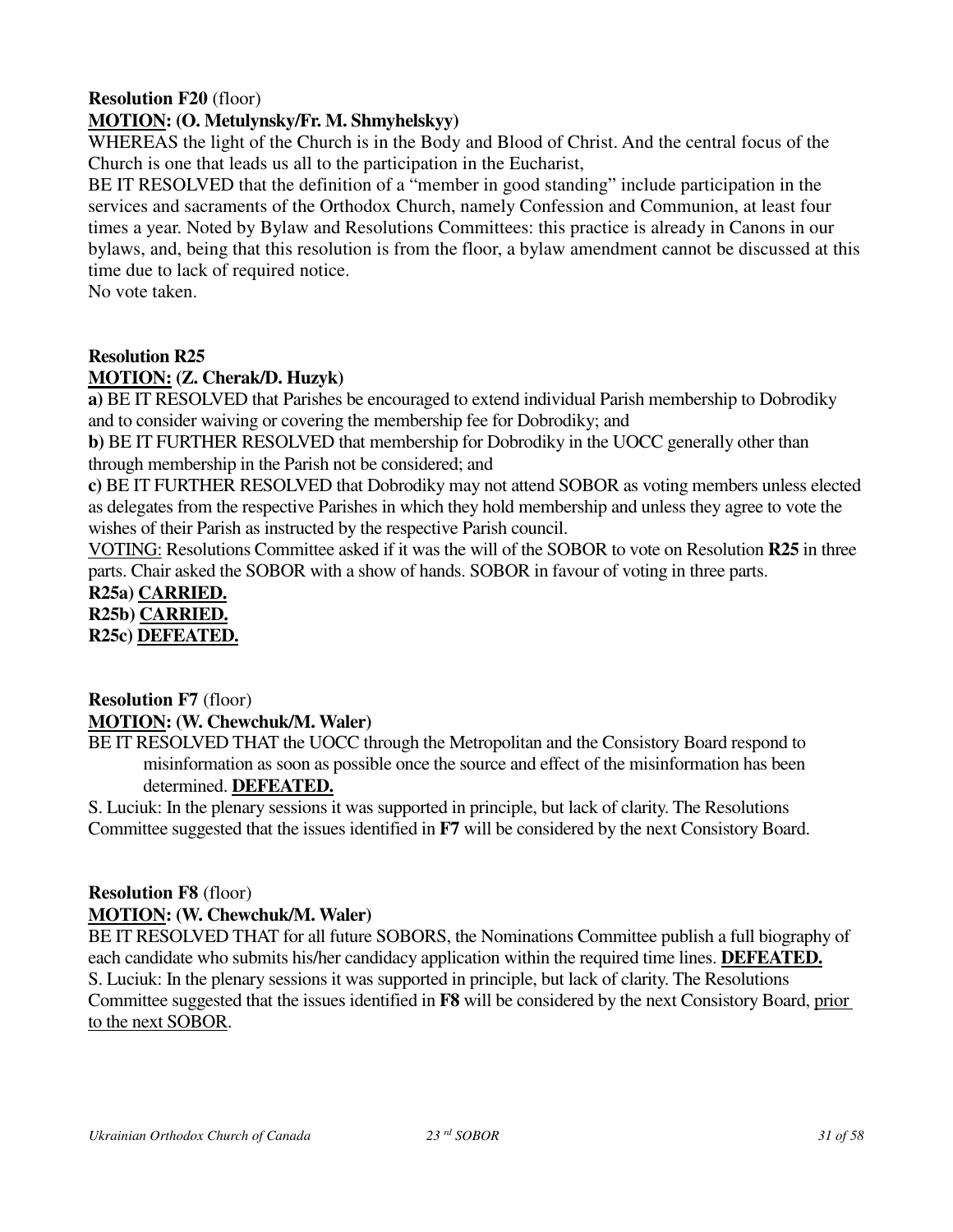#### **Resolution R35 MOTION: (Holy Trinity Cathedral Winnipeg, MB)**

BE IT RESOLVED that the UOCC commission and fund a DVD and BOOK project to celebrate the centennial of the UOCC. **DEFEATED.**

#### **Resolution R18 MOTION: (G. Blysniuk/W. Chewchuk)**

BE IT RESOLVED that the fullest possible range of interaction, co-operation and exchange with non-Moscow patriarchal churches in Ukraine must be acted on immediately, consistent with the Articles of Agreement and with the resolutions passed at previous General Councils (SOBOR), with the primary focus reserved for the Kyivan Patriarchate, and; BE IT FURTHER RESOLVED that the UOCC actively engage with the Ecumenical Patriarch to constructively and urgently pursue the realization of a single, national, autocephalous, canonical Ukrainian Orthodox Church in Ukraine that is based in Ukraine, and is free of foreign control. **DEFEATED.**

### **Resolution R20**

**MOTION: (Z. Cherak/D. Huzyk)** 

in reference to a SOBOR 2000 Floor Resolution **DEFEATED.**

#### **Resolution F18** (floor) **MOTION: (V. Lahoda/W. Sydorenko)**

WHEREAS in 1998 a legal assessment on the relationship of the UOCC with the Ecumenical Patriarch was drawn up by Mr. Orest Sametz, pointing out issues of concern,

BE IT RESOLVED that this document be revisited to review these points of concern. **DEFEATED.**

### **Resolution R5**

#### **MOTION: (K. Herzog/P. Shabatows)**

BE IT RESOLVED that the Ukrainian Orthodox Church of Canada recognize these efforts and sacrifices of Canada's active Military Service Personnel, First Responders Services Personnel and the Medical and the Scientific Community by offering a statement(s) of support/thanks to individuals who have personally sacrificed, and the governments for their support; from the Hierarchs, clergy and parishioners of the UOCC, in congregations via the clergy, on the UOCC web page relating to the incidents whey they occur and offering collective prayers for those on the front lines of duty and prayers for those who have lost their lives in the line of duty, or by collateral damage; by expressing said prayers on the web page of the UOCC, and in churches across the nation, immediately after the incidents occur. **CARRIED.**

#### **Resolution R30**

#### **MOTION: (M. Zip/V. Bakowski)**

BE IT RESOLVED that the Consistory of the Ukrainian Orthodox Church of Canada petition the Prime Minister's Office to work to limit the harm done by the Supreme Court's decision on assisted suicide by supporting restrictive legislation regarding physician-assisted suicide.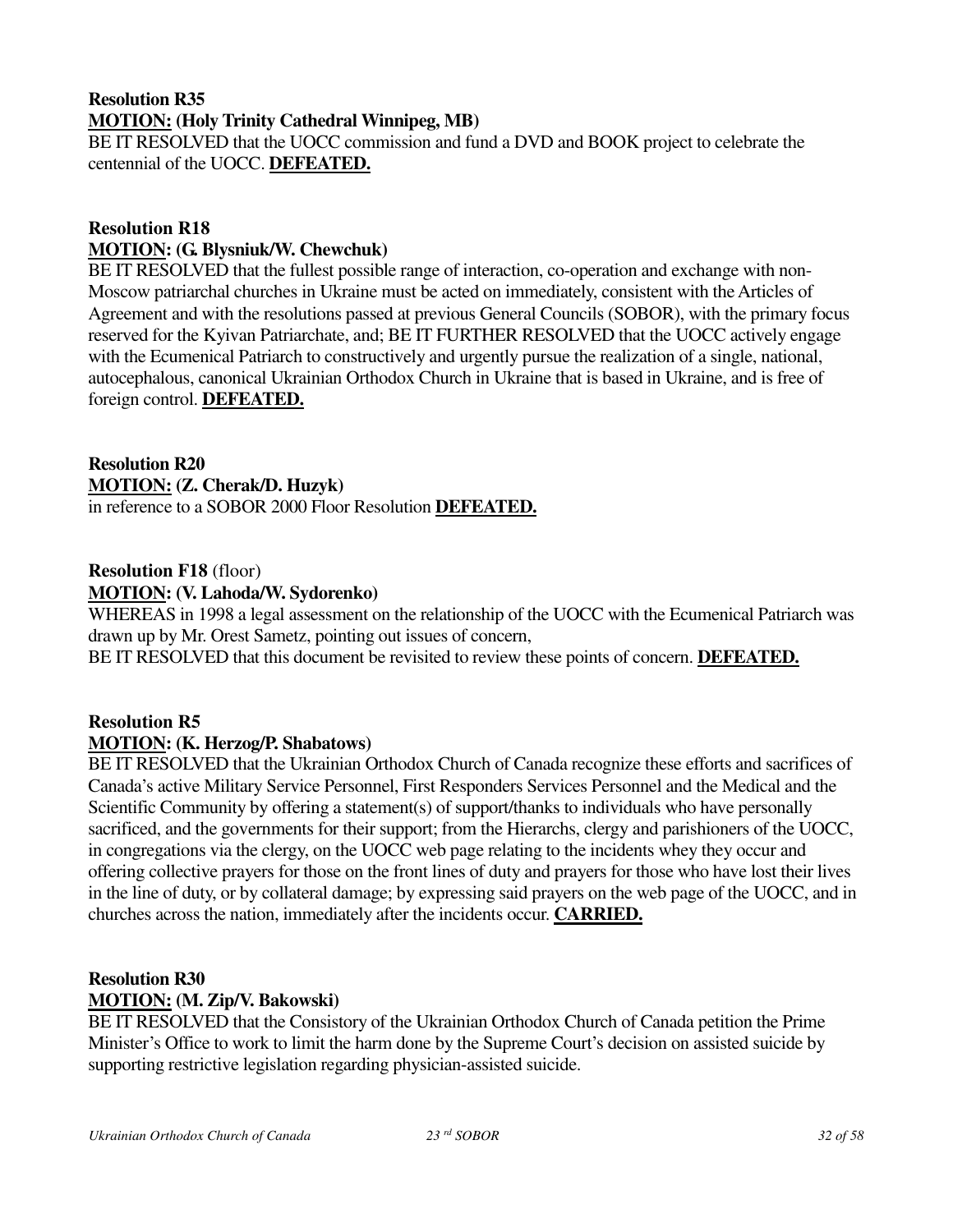**FRIENDLY AMENDMENT: (I. Franko)** To bring one of the WHEREAS' into a "be it resolved" - BE IT RESOLVED not to use extraordinary means to maintain life in those instances when a person is hopelessly ill. The movers of this motion are not in attendance at this time, therefore, the SOBOR cannot accept a friendly amendment. Friendly amendment ruled out of order.

METROPOLITAN YURIJ spoke to Resolution R30 – to replace "the Prime Minister's Office" with "all appropriate authorities".

**FORMAL AMENDMENT: (S. Luciuk/W. Pylypchuk)** To replace "the Prime Minister's Office" with "all appropriate authorities". **CARRIED.**

**FORMAL AMENDMENT: (I. Franko/Y. Balan)** Add "BE IT RESOLVED not to use extraordinary measures nor extraordinary means to maintain life in those instances when a person is hopelessly ill and has a living will to this affect".

Discussion. I. Franko withdraws the formal amendment in support of the following amendment:

**FORMAL AMENDMENT: (L. Boychuk/I. Franko)** Resolution R30 states: WHEREAS the Orthodox Church makes a precise differentiation between euthanasia and the decision not to use extraordinary means to maintain life in those instances when a person is hopelessly ill. The Proposed amendment is to change the "WHEREAS" with "BE IT RESOLVED" and expand "Orthodox Church" to the "UOCC".

#### Discussion. **DEFEATED.**

VOTE ON MOTION AS AMENDED: "BE IT RESOLVED that the Consistory of the Ukrainian Orthodox Church of Canada petition **all appropriate authorities** to work to limit the harm done by the Supreme Court's decision on assisted suicide by supporting restrictive legislation regarding physician-assisted suicide." Scrutineers called to count the vote – 95 in favour. 47 opposed. **CARRIED.**

### **Resolution R33**

### **MOTION: (Holy Trinity Cathedral Winnipeg, MB)**

BE IT RESOLVED that the UOCC apply to the Federal Government of Canada (the appropriate office) to issue a POSTAGE STAMP AND/OR COIN to recognize this significant commemoration anniversary of one of the most important Christian traditions in Canada. **CARRIED.**

Resolution F12 replaced Resolution R36

### **Resolution F12** (floor)

### **MOTION: (V. Balan/P. Bayrachny)**

BE IT RESOLVED that: The UOCC continue to work with the Ecumenical Patriarch of Constantinople to recognize a canonical church in Ukraine not affiliated with the Moscow Patriarch. **CARRIED.**

#### **Resolution R24**

#### **MOTION: (Z. Cherak/D. Huzyk)**

BE IT RESOLVED that the UOCC continues to pray that the Lord grant unity and harmony to the Bishops, Clergy and Laity in Ukraine; BE IT FURTHER RESOLVED that until such unity is realized, the UOCC establish and maintain formal relations with all branches of Orthodoxy in Ukraine treating all as equals; BE IT FURTHER RESOLVED that the UOCC continue to facilitate symposiums and encourage mediation to bring about the unity of all branches of Orthodoxy in Ukraine in the form of a unified, antocephalous Orthodox Church in Ukraine; BE IT FURTHER RESOLVED that the UOCC call upon the Mother Church and the Ecumenical Patriarch to bless these efforts and the objective of realizing these aspirations. **DEFEATED.**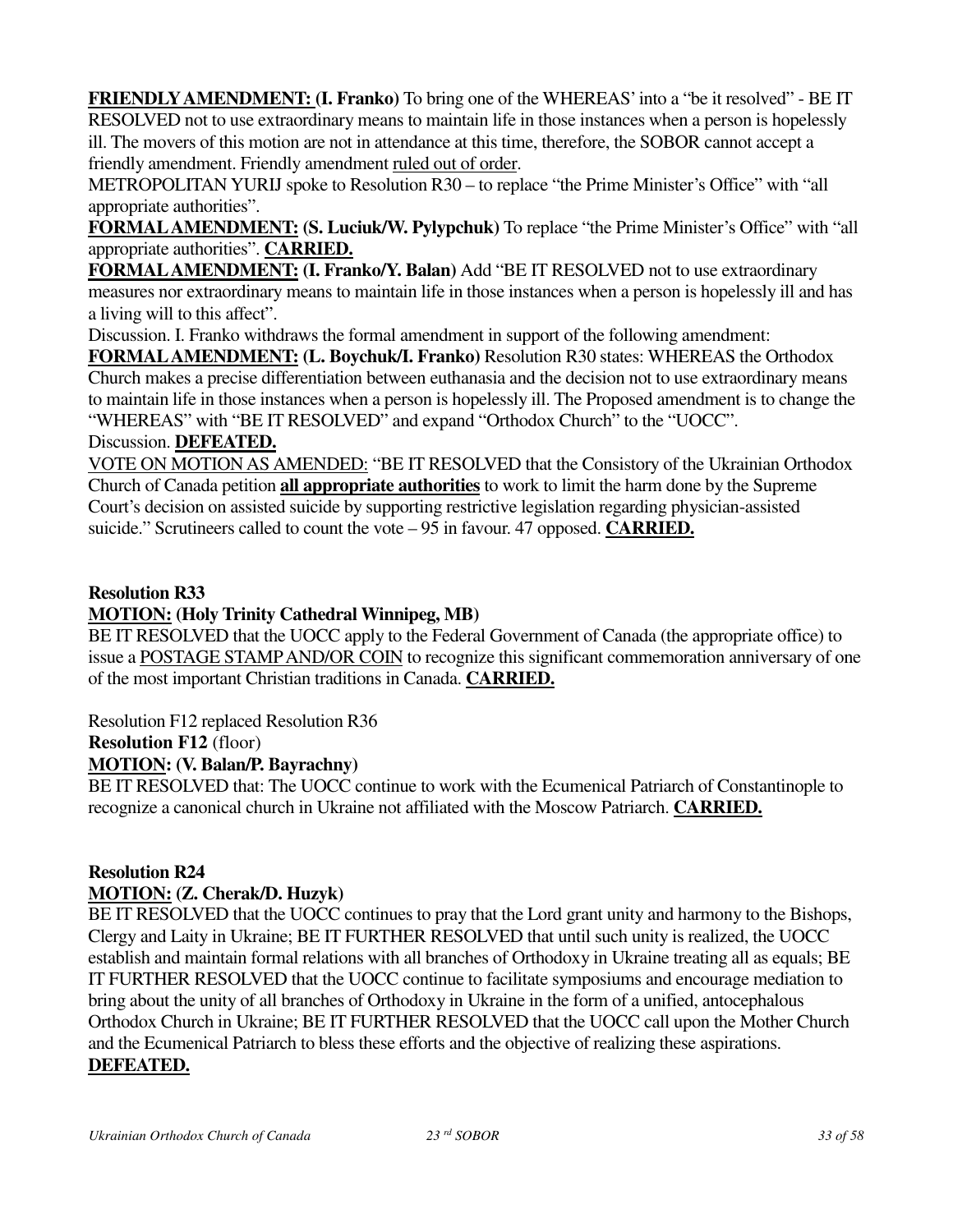### **Resolution F21** (floor) **MOTION: (/)**

BE IT RESOLVED that the 23<sup>rd</sup> SOBOR of the UOCC acknowledge this important 400<sup>th</sup> Anniversary with a congratulatory Metropolitan's Epistle (Similar to the one issued by of blessed memory Metropolitan Ilarion (Ohienko) on the 350<sup>th</sup> Anniversary in 1965.) to the National University "Kyiv Mohyla Academy". **CARRIED.**

#### **Resolution F22** (floor) **MOTION: (V. Hetmanczuk/D. Reed)**

BE IT RESOLVED that the 23<sup>rd</sup> SOBOR of the UOCC rejoices and congratulates the National University "Kyiv Mohyla Academy" in initiating such a strategic intellectual undertaking in the service of Ukrainian Orthodoxy in the  $21<sup>st</sup>$  Century and asks its membership to support this strategic initiative in every way possible. **CARRIED.**

#### **Resolution F4** (floor) and **Resolution F19** (floor)

#### **MOTION: (W. Sydorenko/N. Jemetz and St. Mary's Winnipeg, MB)**

BE IT RESOLVED that Frs. Sametz, S.W.Sawchuk and D.E.Stratychuk be recognized as Righteous Enlighteners of the Ukrainian Orthodox Church of Canada.

BE IT RESOLVED that Fr. Stepan Hrebeniuk be added to the resolution of Wasyl Sydorenko, as recommended by Volodymyr Senchuk, Archivist, UOCC

**MOTION TO REFER: (S. Luciuk/W. Pylypchuk)** Recommend these two amalgamated resolutions be referred to the Hierarchs for consideration. **CARRIED.**

#### **Resolution R19**

#### **MOTION: (G. Blysniuk/W. Chewchuk)**

BE IT RESOLVED that the Ukrainian religious tradition of our Church remain as a fundamental defining characteristic of the UOCC, and that the UOCC protect, nurture and leverage our distinct Ukrainian identity and religious tradition to ensure they are never undermined, diluted or diminished, nor replaced by the religious tradition of other ethnic or pan-orthodox churches.

**MOTION TO DEFER: (S. Luciuk/W. Pylypchuk)** Recommend R19 be deferred to Vision discussion at a future SOBOR. **CARRIED.**

#### **Resolution R6**

#### **MOTION: (M. Kostash/Fr. R. Shiyan)**

Proposed change to wording of 1.2 of the Guiding Principles of the UOCC.

**MOTION TO DEFER: (S. Luciuk/W. Pylypchuk)** Recommend R6 be deferred to Vision discussion at a future SOBOR. **CARRIED.**

#### **Resolution R17**

#### **MOTION: (G. Chewchuk/G. Blysniuk)**

BE IT RESOLVED that a consistent protocol by instituted whereby these clergy members be allowed to pray in our Ukrainian Orthodox Church of Canada churches and socialize with our faithful.

#### **MOTION TO REFER: (S. Luciuk/W. Pylypchuk)** Recommend this resolution be referred to the Hierarchs for consideration. **CARRIED.**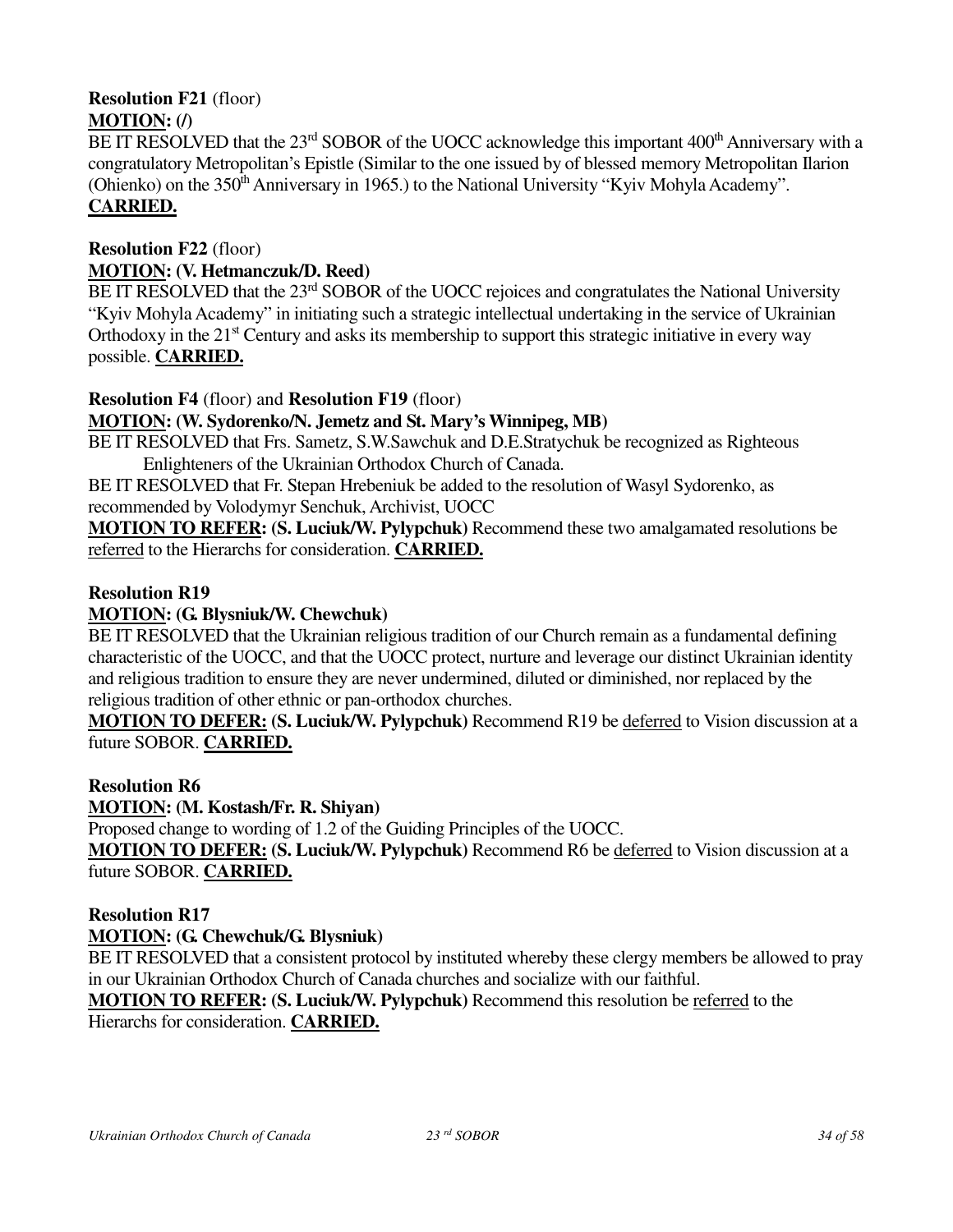*\*\*Secretaries note in regards to Resolution R8: no notations taken for R8. The audio recording is also missing for Resolution R8.* 

**MOTION: (?/G. Udod)** For the next SOBOR to be in Saskatoon 2018. **CARRIED.**

**MOTION: (W. Pylypchuk/G. Luciuk)** BE IT RESOLVED that all standing committees of the UOCC as currently constituted continue, and that the Consistory Board be authorized to fill any vacancies or any necessary additions as may be required from time to time. **CARRIED.**

**MOTION: (V. Hetmanczuk/D. Moskaluk-Rutkay)** That the 23<sup>rd</sup> SOBOR accept the following people as the next Consistory Board for 2015-2020 term: **CARRIED.** CHANCELLOR: Fr. T. Udod WESTERN EPARCHY: Fr. C. Zubritsky (Edmonton, AB)

|                         | Fr. Peter Haugan (St. Paul, AB)              |
|-------------------------|----------------------------------------------|
|                         | Fr. Slawomir Lomaszkiewsicz (Vegreville, AB) |
|                         | Stephania Luciuk (Calgary, AB)               |
|                         | Walter Pylypchuk (Vancouver, BC)             |
|                         | Donna Reed (Edmonton, AB)                    |
| <b>CENTRAL EPARCHY:</b> | Fr. Euguene Maximiuk (Winnipeg, MB)          |
|                         | Fr. Taras Makowsky (Saskatoon, SK)           |
|                         | Fr. Roman Bozyk (St. Andrew's College)       |
|                         | Wasyl Rybalka (Prince Albert, SK)            |
|                         | Zennia Yuzik (Saskatoon, SK)                 |
|                         | Tony Harras (Regina, SK)                     |
| <b>EASTERN EPARCHY:</b> | Fr. Dr. Ihor Kutash (Montreal, QC)           |
|                         | Fr. Bohdan Hladio (Oshawa, ON)               |
|                         | Ivan Franko (Toronto, ON)                    |
|                         | Lesia Skyba (London, ON)                     |
|                         | Bohdan Shumsky (Ottawa,ON)                   |

*(Carol Shewchuk Congratulated the Resolutions Committee on an amazing job.) (Applause) At this time there was some discussion and METROPOLITAN YURIJ spoke to the withdrawn floor Resolution F6 as to the titling of Bishop not proceeding.* 

*(S. Chewchuk recommended that in advance of the next SOBOR, to have a one-day or half-day pre-Sobor laity day (with an agenda), much like the clergy do. She volunteered to organize it for the next Sobor, as she had done 5 years ago for SOBOR 2010. Subdeacon, I. Triska, Chair suggested that the Consistory Board take this under advisement.)* 

*(To the new Chancellor – W. Chewchuk spoke to using the strengths of the members; delegate some of your roles to us. We are happy to help.) (Applause)* 

**MOTION: (Fr.C. Zubritsky/S. Luciuk)** All in favour of the Salutory Resolutions. **CARRIED.**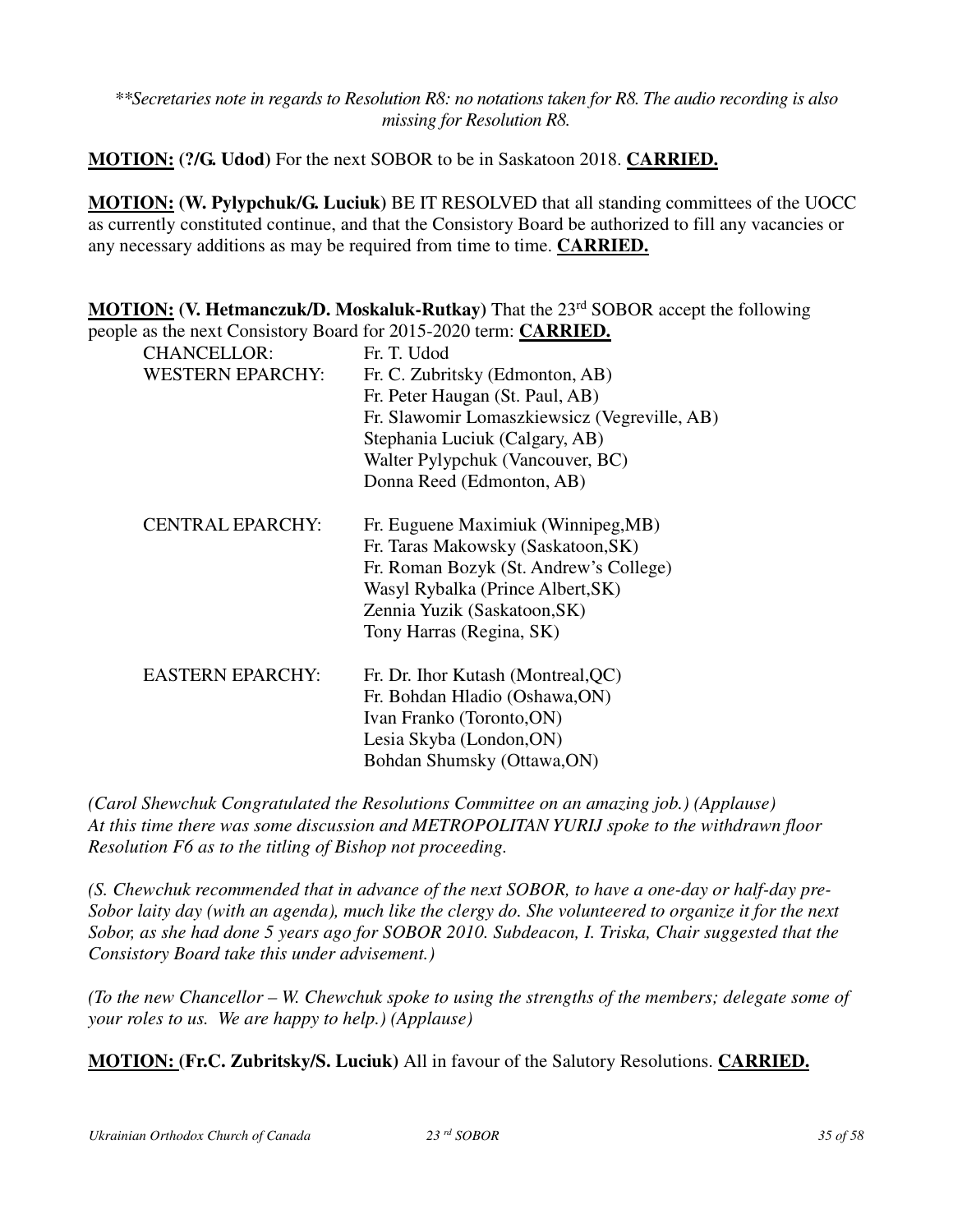*(Fr. T. Udod thanked all of the secretaries for their work. (Applause) It's imperative to get these minutes out so that work can begin).* 

# **SESSION XVI – SOBOR CLOSING**

*(The Chair, Fr. T. Makowsky [on behalf of all co-Chairs], thanked the gathering for the opportunity to co-Chair the SOBOR. His Eminence, METROPOLITAN YURIJ, thanked all the hierarchs, clergy and lay delegates for their prayerful and sincere deliberations. With his final blessing, His Eminence, Most Rev. Metropolitan YURIJ OFFICIALLY CLOSED THE 23RD SOBOR OF THE UKRAINIAN ORTHODOX CHURCH OF CANADA).* 

#### *CLOSURE OF THE 23RD SOBOR OF THE UKRAINIAN ORTHODOX CHURCH OF CANADA AT 3:55pm.*

*(singing of Dostoyno)*

*(Processional exit of the Hierarchs with the Holy Icon of the Canadian Mother of God, to the singing of the Troparion by the clergy and the assembly).* 

#### *MINUTES OF THE 23RD SOBOR OF THE UKRAINIAN ORTHODOX CHURCH OF CANADA RESPECTFULLY SUBMITTED BY:*

L. Skyba M. Spytkowsky

(Holy Trinity, London) (Holy Trinity Cathedral, Winnipeg)

Fr. P. Powalinsky S. Demchinsky (Wakaw-Melfort-Nipawin SK Parish District) (St. Mary's, Ottawa)

Fr. C. Pawlyshyn N. Obraztsova

(Victoria/Parksville) (Sobor Parish of St. Mary, Winnipeg MB)

### *MINUTES OF THE 23RD SOBOR OF THE UKRAINIAN ORTHODOX CHURCH OF CANADA APPROVED BY:*

*+YURIJ, METROPOLITAN ARCHBISHOP OF WINNIPEG AND THE CENTRAL DIOCESE PRIMATE OF THE UKRAINIAN ORTHDOX CHURCH OF CANADA* **PRESIDENT OF THE 23RD SOBOR OF THE UKRAINIAN ORTHODOX CHURCH OF** *CANADA*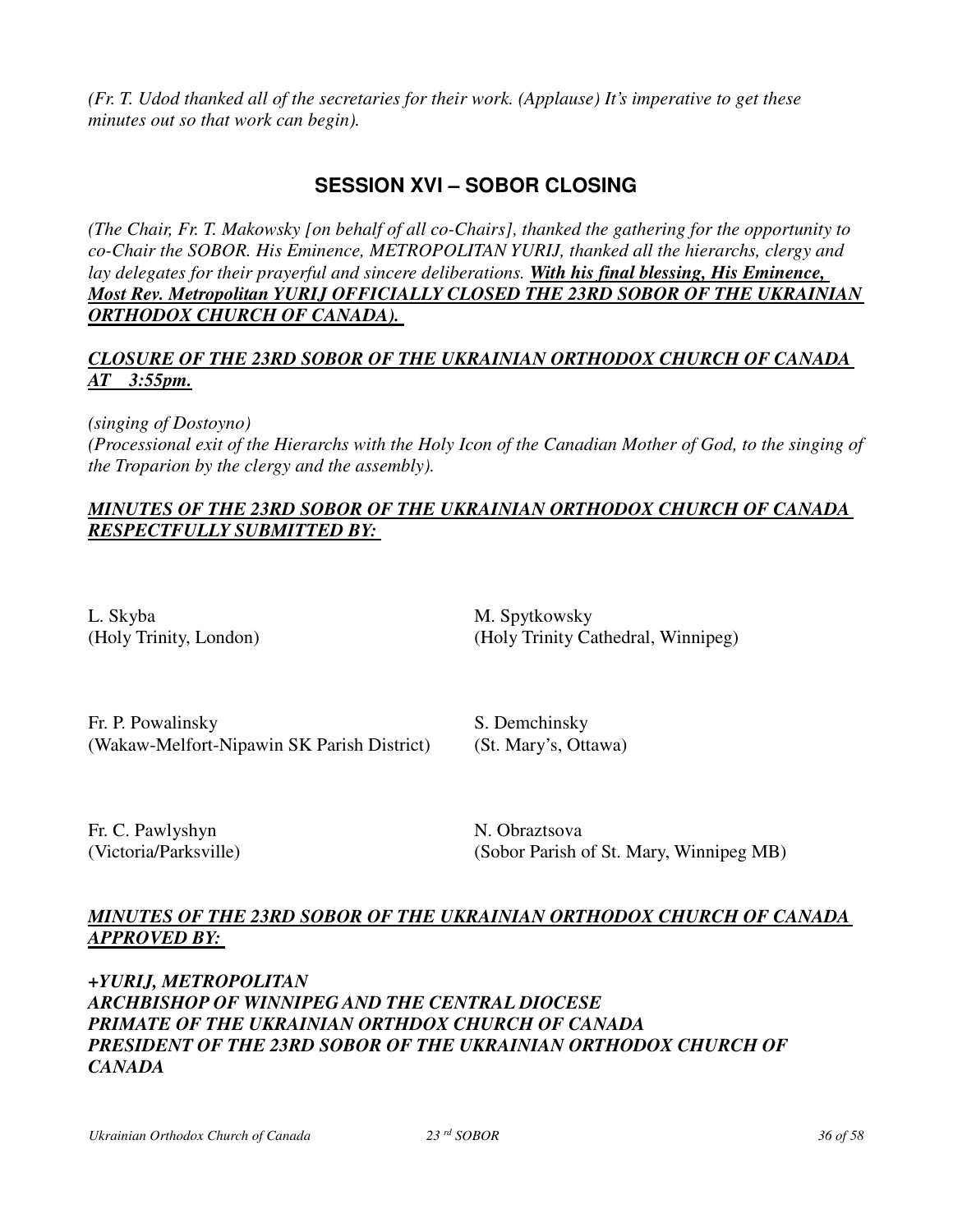# RESOLUTIONS OF THE 23-RD SOBOR 2015

# PART A: SALUTORY RESOLUTIONS

- 1. **WE GREET His All-Holiness, the Ecumenical Patriarch Bartholomew I,** and thank him for the greetings, blessings and love conveyed by his Exarch in Canada, **His Eminence, METROPOLITAN SOTIRIOS,** whose presence and comments at this 23-rd SOBOR we appreciate and value. We pray His All-Holiness might ever be inspired and strengthened by the Grace of the Holy Spirit in his most weighty ministry and leadership, including that of guiding the Daughter Church of Constantinople in Ukraine in its efforts to attain a unified canonical status in keeping with the aspirations of the people of Ukraine to live in peace, dignity and freedom among all the Orthodox of the world.
- 2. **WE GREET His Eminence, Most Reverend YURIJ, Archbishop of Winnipeg and the Central Eparchy, METROPOLITAN of Canada,** our beloved Primate, and extend to him our prayerful wishes for good health and spiritual strength in bearing his weighty responsibilities as our Church's Archpastor.
- 3. **WE GREET His Eminence, Most Reverend METROPOLITAN EMERITUS JOHN,** and extend to him our prayerful wishes for his good health and spiritual strength in his retirement.
- 4. **WE GREET their Graces, Bishop ILARION and Bishop ANDRIY** and extend to them also our prayerful wishes for good health and spiritual strength in bearing their weighty responsibilities as Archpastors in the Western and Eastern Eparchies of our Church.
- 5. **WE GREET** our sister-Church, the Ukrainian Orthodox Church of the United States of America, their Primate, **His Eminence METROPOLITAN ANTONY,** and **His Grace, Bishop DANIEL**, who are representing Her at this 23-rd SOBOR, and thank them for enhancing our deliberations by their comforting Archpastoral words and prayers. May God grant them all many blessed years of fruitful service in the Lord's Vineyard.
- 6. **WE GREET** the Right Reverend **Protopresbyter Fr. Victor Lakusta,** the out-going Chancellor of our Church. We thank him for his years of dedicated and self-sacrificial endeavours on the Consistory and extend to him our prayerful wishes for good health and spiritual strength in his future priestly ministry.
- 7. **WE GREET** the newly-elected Chancellor, the Very Reverend **Archpriest Fr. Taras Udod.** We pray God grant him wisdom, strength, and vigilance as he takes upon himself the burden of serving the Church and the new Consistory in the role of Chair of the Consistory Presidium.
- 8. **WE GREET** the Very Reverend **Archpriest Fr. Roman Bozyk,** the Acting Principal of St. Andrew's College in Winnipeg and Dean of the Faculty of Theology, together with his academic and administrative staff, thank him and them for their diligent work and extend to him and them all our prayerful wishes for good health and God's blessing upon their continuing demanding labours.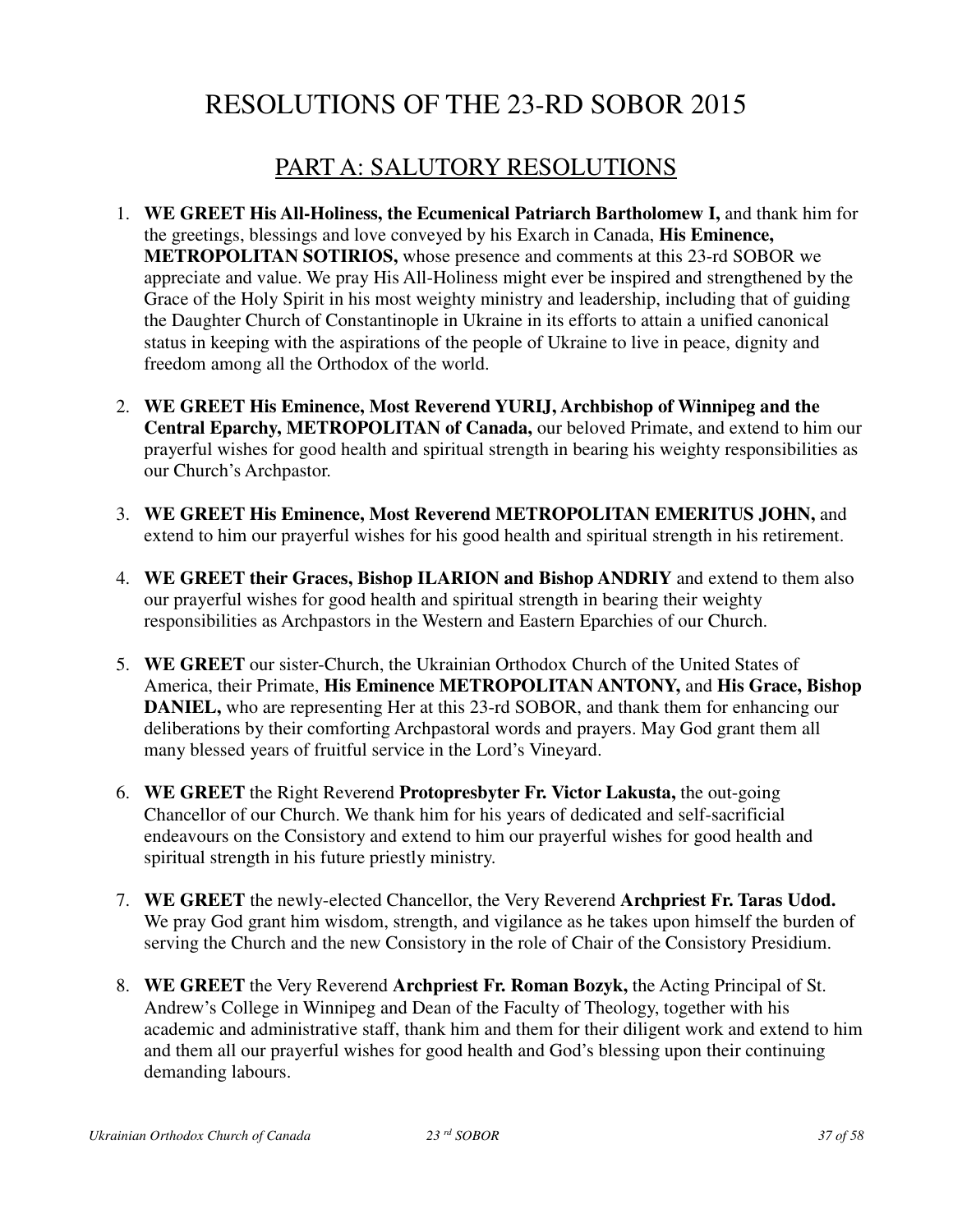- 9. **WE GREET Marusia Kaweski,** the Editor of the Church press "Visnyk/The Herald" of the Ukrainian Orthodox Church of Canada, thank her for her diligent work and extend to her our prayerful wishes for strength and God's blessing in her continuing demanding labours.
- 10. **WE GREET** all the Clergy and Laity of the Ukrainian Orthodox Church of Canada, especially as the 100<sup>th</sup> anniversary of its founding will very soon be upon us. We pray for our Bishops and the Consistory as they lead preparations for the commemoration, by God's gracious Will and Blessing, of this most solemn and auspicious event in the life of our Church.
- 11. **WE REMEMBER IN PRAYER** all the Clergy and Laity of the Ukrainian Orthodox Church of Canada who are shut-in or infirm, and prayerfully extend our wishes for spiritual strength to them in bearing the cross of illness and, by God's will, full healing from any sickness.
- 12. **WE REMEMBER IN PRAYER** the people of God in our ancestral homeland, Ukraine, and especially our brothers and sisters in all the branches of the Ukrainian Orthodox Church and extend to them our prayerful best wishes for ever increasing unity in the all-forgiving and allembracing Love of Christ.
- 13. WE REMEMBER IN PRAYER the Sovereign Ukrainian State on the 24<sup>th</sup> anniversary of its arising after centuries of oppression and pray that the Lord aid and help its people in these most difficult times of foreign invasion and civil conflict, in the growth and development of true fraternal love and justice under the rule of law, as a pluralist democracy like the one that we enjoy in our dear motherland of Canada, to which we also extend heartfelt thanks for its strong support of Ukraine in the current challenge by its northern neighbour to its sovereignty and territorial integrity.
- 14. **WE UNITE IN PRAYER** with all the people of Ukraine on their ancestral land and in the diaspora for the repose of the souls of all those murdered in the Holodomor (Famine) Genocide of 1932-33, as well as of all who have laid down their lives in defense of the sovereignty and territorial integrity of Ukraine in response to the invasion by the forces of the Russian Federation, which not only supports the separatist terrorists in eastern Ukraine with money and weapons, but also sends members of its armed forces to lead them and augment their manpower. We call upon all the faithful of the Church to pray, donate and do all in their power to support the people of Ukraine so that peace, harmony and love may be restored among them by the grace and intercessions of the Prince of Peace and that their enemies might vanish like the dew upon the rising of the sun.
- 15. **WE EXTEND DEEP THANKS** to the **staff of the Consistory Office** and all who laboured in the organization and conducting of the 23rd SOBOR.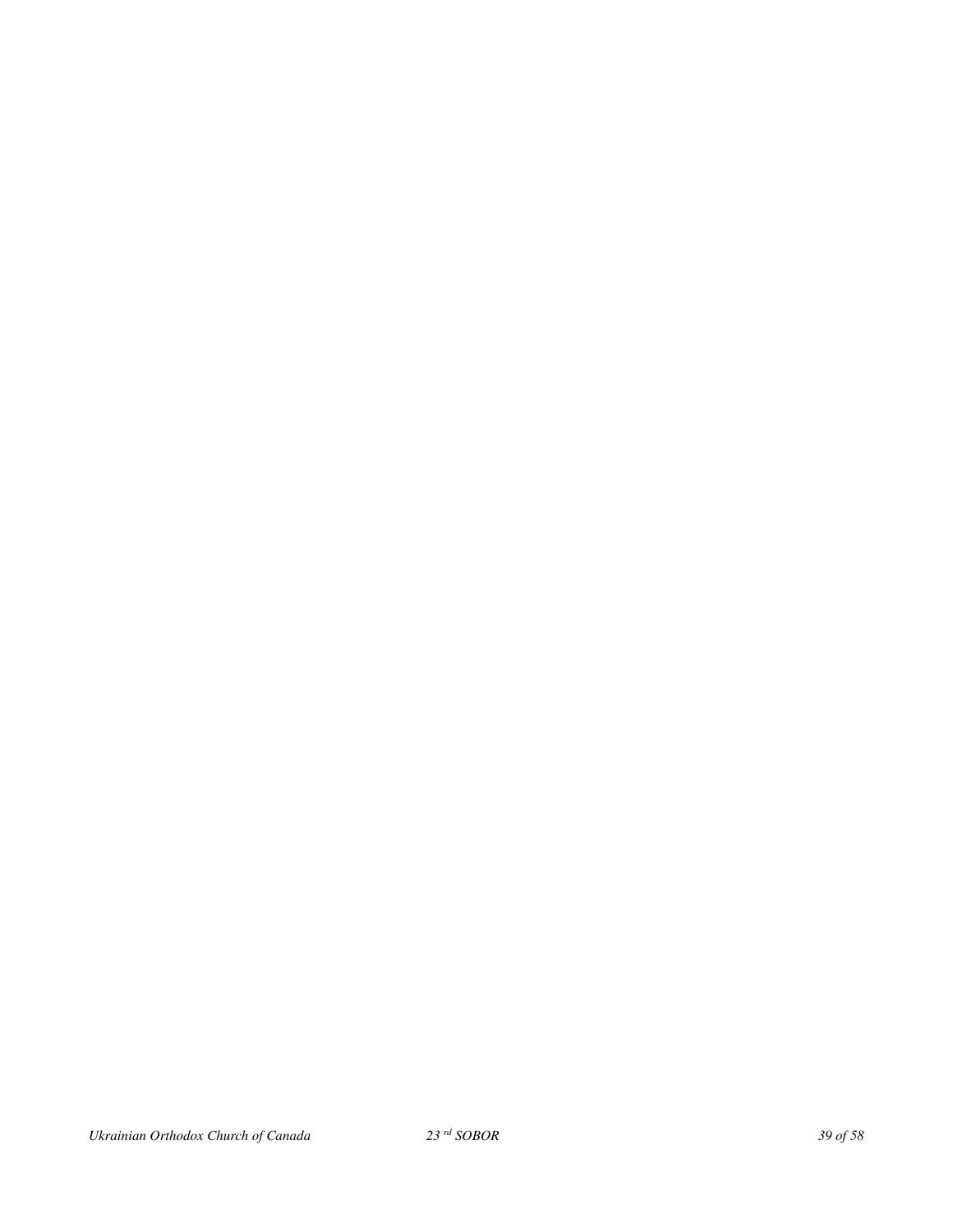# PART B: RESOLUTIONS APPROVED BY THE 23-RD SOBOR 2015:

*The following resolutions in their final form were considered by the 23-rd SOBOR and approved. All Resolution numeration is given as it will appear in the official Minutes of the SOBOR. Resolutions were given the following designations: "B" for bylaw amendment "R" for general resolutions "F" for floor resolutions* 

### **Resolution B1**

Proposed Amendments to Article 14 of UOCC Bylaws on Parishes, Missions and Parochial Districts:

14.01 Parishes and Missions constitute the basic components of organizational membership within the Church and the official status of the parishes and missions which were accepted into and gained affiliation with the Church prior to the passing of these Bylaws shall remain unchanged and shall continue to be recognized, provided they remain in good standing with the Church at the time these Bylaws are passed.

### *Affiliation*

14.02 (a) A group of Orthodox Christians who adhere to the faith, dogma and ritual practice of the Orthodox Church as defined in Article 2.01 of these Bylaws ("the applicant group") and seek to become affiliated with the Ukrainian Orthodox Church of Canada as a parish or mission organized for religious worship and instruction, must signify their intention by formal notice, in writing, to the Eparchial Bishop in the eparchy where the parish or mission is sought to be located. Subject to the written consent of the Eparchial Bishop in question, the applicant group must confirm its intention in that regard by a resolution passed at a meeting duly called and held for that purpose, a copy of which shall be delivered to the Eparchial bishop within (30) days of the conclusion of the meeting. The consent of the Eparchial Bishop shall not be unreasonably withheld.

 (b) If the Eparchial Bishop refuses his consent to the establishment of a parish or mission under (a) above, the applicant group may appeal the decision directly to the Consistory Board within sixty (60) days of receiving notice in writing of the Eparchial Bishop's decision. The Consistory Board must make its decision on such an appeal at its next meeting after providing the applicant group and the Eparchial Bishop an opportunity to be heard either in writing or orally. The onus justifying the reasonableness of the refusal of consent shall by on the Eparchial Bishop. The decision of the Consistory Board on the issue shall be final and binding on the applicant group and the Eparchial Bishop.

14.03 Subject to the provisions of paragraph 14.02, the applicant group must submit a written application in the prescribed form to the Consistory Board, together with a certified copy of the resolution confirming its intention duly passed in that regard and a copy of the applicant group's draft by-laws which must be substantially in the form of the "Model Bylaws for Parishes and Missions" appended to these bylaws as Schedule "A".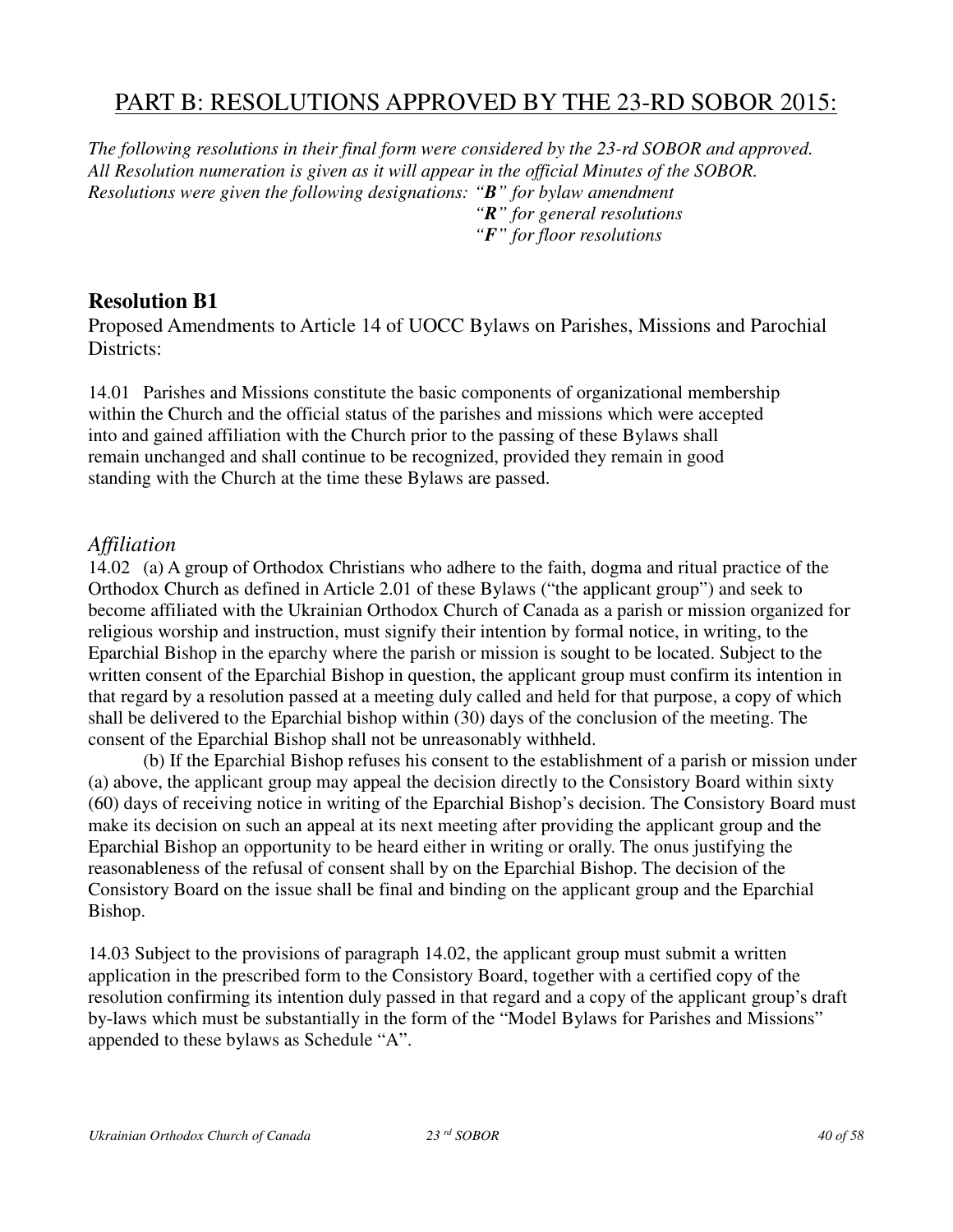14.04 The Consistory Board must make its decision accepting an application for affiliation with the Church as a parish or mission in consultation with the Eparchial Bishop in question. It is a condition of any acceptance of affiliation that the parish or mission becoming affiliated with the Church shall, within sixty (60) days after receiving written notice of acceptance from the Consistory Board, pass a resolution adopting bylaws substantially in the form of the "Model Bylaws for Parishes and Missions" appended to these bylaws as Schedule "A" with such reasonable modifications as local circumstances may require and are approved by the Consistory Board in consultation with the Eparchial Bishop in question. Approval of reasonable modifications must not be unreasonably withheld by the Consistory Board. A certified copy of such resolution and the bylaws adopted by the parish or mission must be submitted to the Consistory Board within thirty (30) days after the meeting at which the resolution was passed and upon receipt thereof, the Consistory Board may issue a "Certificate of Admission" in the form appended to these by-laws as Schedule "B" to the newly affiliated parish or mission, as the case may be.

14.05 Every affiliated parish or mission must conduct its affairs in accordance with its approved bylaws and shall, as a constituent part of the Church, abide by and operate in accordance with Church Tradition, the Act and bylaws of the Church, decisions of the Council of Bishops and the General Council and directives of the Consistory Board.

14.06 Every affiliated parish and mission must pay into the general fund of the Church such annual levies and assessments as may be determined by the General Council from time to time.

14.07 (a) Every parish and mission shall, within thirty (30) days following its annual meeting, submit a written report to the Presidium of the Consistory Board, providing a copy of the financial statements for the past fiscal year, particulars of activities and operations conducted during that year and names and addresses of members of the newly elected executive of the parish or mission for the current year.

 (b) Every parish and mission shall also submit a certified copy of any amendments made to its bylaws during the past fiscal year for approval by the Consistory Board. Approval of reasonable amendments must not be unreasonably withheld by the Consistory Board.

14.08 The assets and property, both real and personal, of a parish or mission are under the ownership and control of the members thereof and shall remain under the management of the executive thereof. In the event of disbandment of a parish or mission, or after liquidation of assets, subject to the exception in paragraphs 14.08.1 to 14.08.4, the residue of the assets and property thereof shall, after payment of all debts and expenses, accrue to and vest in the Ukrainian Orthodox Church of Canada.

#### *Amalgamation*

14.08.01 (a) Where two or more parishes or missions seek to amalgamate, they must signify their intention by formal notice, in writing, to the Eparchial Bishop in the eparchy where the parishes or missions are located. Subject to the written consent of the Eparchial Bishop in question, the applicant parishes or missions must confirm their intention to amalgamate by a resolution passed at a meeting duly called and held for that purpose in each of the parishes or missions affected, a copy of which shall be delivered to the Eparchial Bishop within thirty (30) days of the conclusion of the meeting. The consent of the Eparchial Bishop shall not be unreasonably withheld.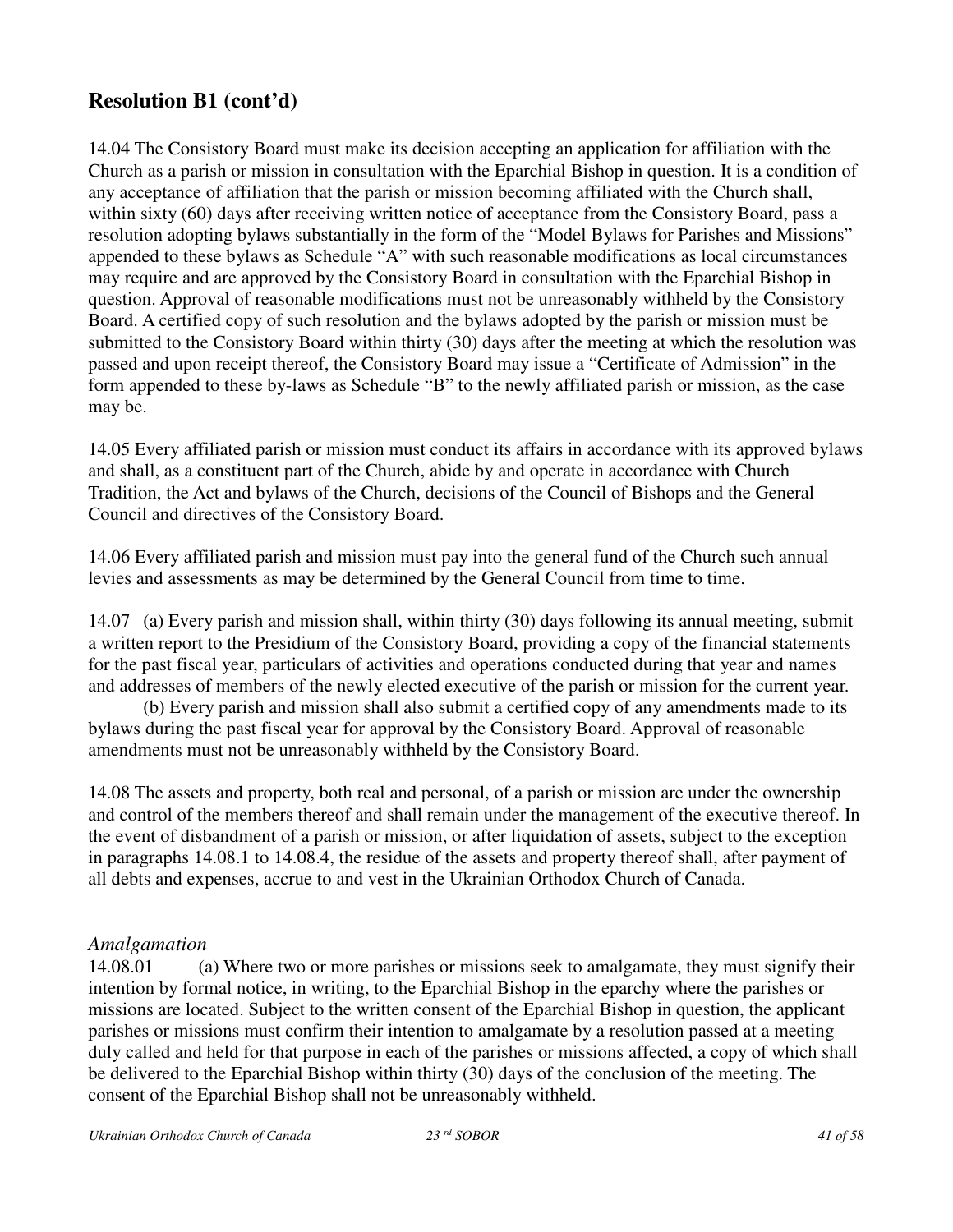14.08.01 (b) If the Eparchial Bishop refuses his consent to the amalgamation under (a) above, the applicant parishes or missions may appeal that decision directly to the Consistory Board within sixty (60) days of receiving notice in writing of the Eparchial Bishop's decision. The Consistory Board must make its decision on such an appeal at its next meeting after providing the applicant group and the Eparchial Bishop an opportunity to be heard either in writing or orally. The onus justifying the reasonableness of the refusal of consent shall by on the Eparchial Bishop. The decision of the Consistory Board on the issue shall be final and binding on the applicant parishes or missions and the Eparchial Bishop.

14.08.2 Subject to the provisions of paragraph 14.08.1, the Eparchial Bishop must submit a written application on behalf of the affected parishes or mission in the prescribed form to the Consistory Board, together with certified copies of the resolutions confirming their intention duly passed in that regard and a copy of the applicant parishes or missions' draft bylaws which will govern the amalgamated parish or mission and which must be substantially in the form of the "Model Bylaws for Parishes and Missions" appended to these by-laws as Schedule "A".

14.08.3 The Consistory Board must make its decision accepting an application for amalgamation in consultation with the Eparchial Bishop in questions. It is a condition of any acceptance of amalgamation that the amalgamated parish or mission shall, within sixty (60) days after receiving written notice of acceptance from the Consistory Board, pass a resolution adopting bylaws substantially in the form of the "Model Bylaws for Parishes and Mission" appended to these bylaws as Schedule "A" with such reasonable modifications as local circumstances may require and are approved by the Consistory Board in consultation with the Eparchial Bishop in question. Approval of reasonable modifications must not be unreasonably withheld by the Consistory Board. A certified copy of such resolution and the bylaws adopted by the amalgamated parish or mission must be submitted to the Consistory Board within thirty (30) days after the meeting at which the resolution was passed and upon receipt thereof, the Consistory Board may issue a "Certificate of Amalgamation" in the form appended to these bylaws as Schedule "?" to the newly amalgamated parish or mission, as the case may be.

14.08.4 In the event of amalgamation of a parish or mission with another parish or mission, the assets and property of the affected parishes or missions shall, after payment of all debts and expenses as the case may be, accrue to and vest in the new amalgamated parish or mission.

14.08.5 Where the amalgamation results in the decommissioning of one or more churches, the parishes or missions affected must jointly provide a copy of a plan outlining the proposed disposition of parish or mission assets in accordance with applicable law ("disposition plan"). The disposition plan must be developed in consultation with the Eparchial Bishop and must provide an inventory of parish or mission assets, including record books, band accounts, land title, personal property, relics and other sacred church items. The disposition plan must identify persons with the legal capacity to dispose of parish or mission assets through sale, donation or transfer as my be applicable.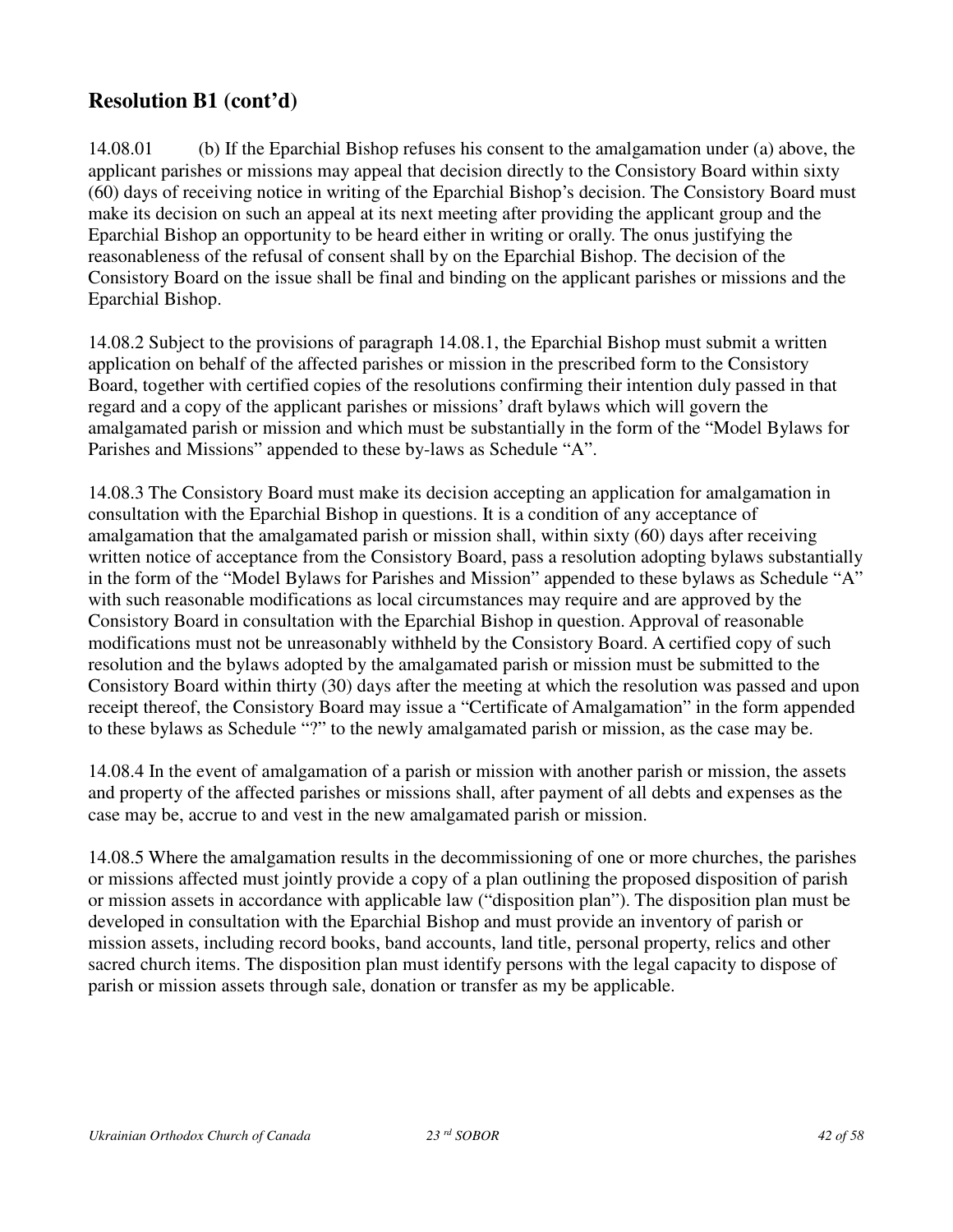14.08.6 Where one or more neighbouring parishes or missions have given notice of intention to disband under paragraph 14.16(a), the Eparchial Bishop may recommend to the affected parishes or missions that they consider amalgamation as an alternative to disbandment. The affected parishes or missions shall have up to six months to consider the Eparchial Bishop's recommendation and the Eparchial Bishop may assist the affected parishes or missions to develop a plan to amalgamate. If no decision to amalgamate is made within the six-month time period, disbandment shall proceed in accordance with paragraphs 14.16 to 14.19.

#### *Disorder and Trusteeship*

14.09 In the event the members of a parish or mission, or the executive thereof, fail to comply with the rules of conduct or directives of the Metropolitan, Council of Bishops or the Eparchial Bishop, or otherwise contravene the provision of the Act or these bylaws, or decision of the General Council or Consistory Board, or permit un-Orthodox teachings in the parish or mission, or if a divisiveness or general disorder among the members shall occur so as to threaten a normal and harmonious existence of the membership, the Consistory Board may appoint three (3) trustees, subject to paragraphs 14.09.1 to 14.09.3, from among the membership of the parish or mission in question to manage and supervise the general affairs of the parish or mission until order and normal Christian life are restored.

14.09.1 Where the Consistory Board is unable to find three members within the parish or mission in question that are able or willing to serve as appointed trustees, the Consistory Board may appoint three members in good standing from a neighbouring parish or mission to act as trustees in accordance with paragraph 14.09.

14.09.2 Where the Consistory Board is unable to find three members within a neighbouring parish or mission in question that are able or willing to serve as appointed trustees, the Consistory Board may appoint three members in good standing from anywhere within the Eparchy to act as trustees in accordance with paragraph 14.09.

14.09.3 When the Consistory Board is unable to find three members within the Eparchy that are able or willing to serve as appointed trustees, the Consistory Board may appoint three members from the Consistory Board to act as trustees in accordance with paragraph 14.09.

14.09.4 Where trustees have been appointed by the Consistory Board and other members of the parish or mission affected file an objection in writing with the Consistory Board, the Consistory Board must place the matter for a hearing before the Eparchial Tribunal in accordance with paragraph 19.06 within 60 days of receiving notice of the objection. The onus justifying the appointment of the trustees shall rest with the Consistory Board in all circumstances.

14.09.5 If the Eparchial Tribunal finds that the appointment of trustees was not justified, the appointment expires immediately and the control of the affected parish or mission must be returned to the elected board.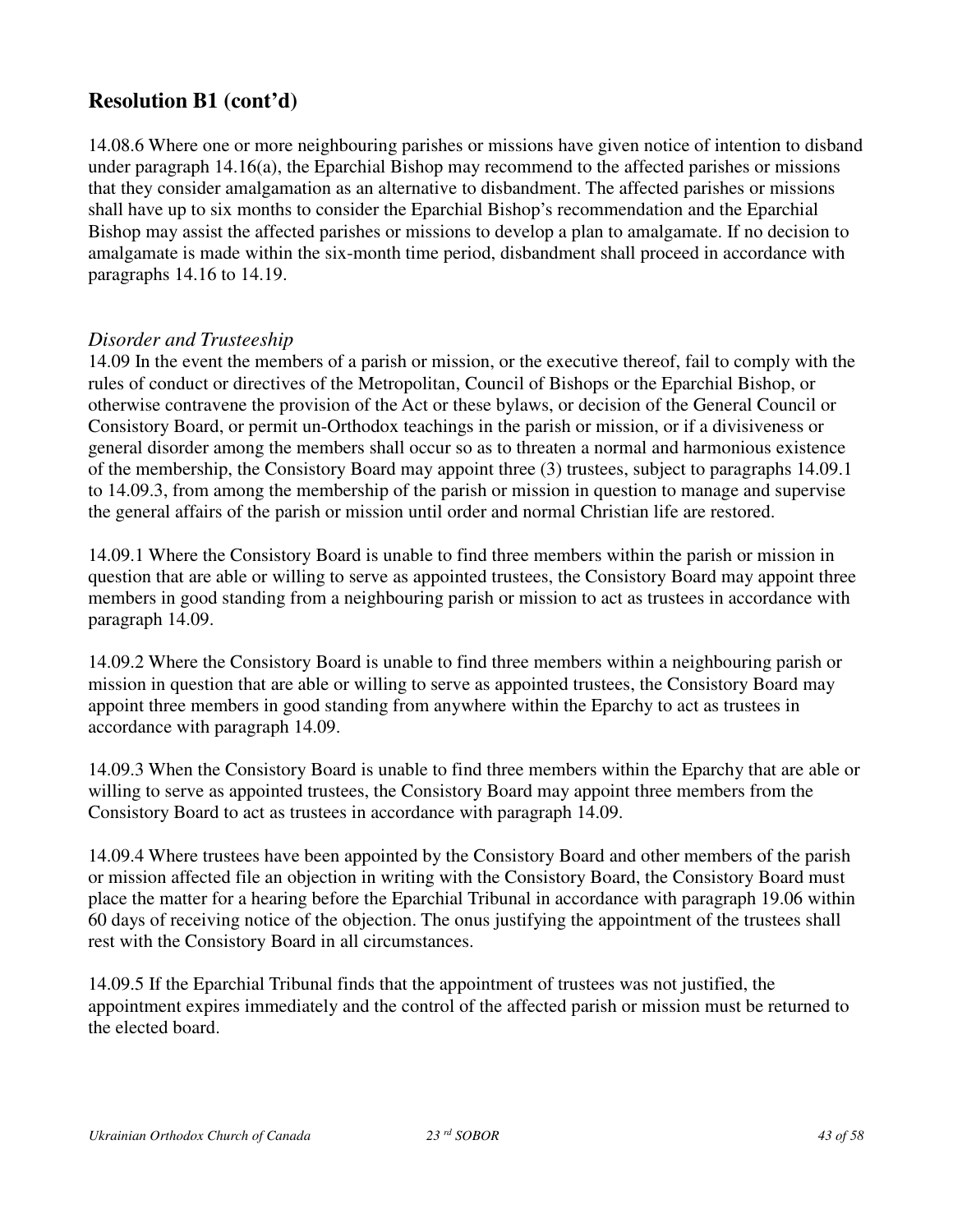### *Direct application for membership*

14.10 Individuals or families residing in areas where there is no parish or mission may apply directly to the Eparchial Bishop for membership in a parish or mission within his eparchy by making such declaration of the Orthodox faith and providing such other information as the Eparchial Bishop may require. When considering such application, the Eparchial Bishop may consult with the executive of the parish or mission in which membership is being contemplated and if the application is approved by the Eparchial Bishop, membership gained thereby shall be subject to compliance with the duties and obligations of members in the parish or mission.

14.11 The Eparchial Bishop may establish a Parochial District with two or more parishes and missions to be served by at least one priest.

14.12 Establishment of a Parochial District shall be evidenced by the issuance by the Eparchial Bishop of a "Certificate of Establishment" in the form appended to these bylaws as Schedule "C" and a copy thereof shall be forwarded to each parish and mission names therein.

14.13 Immediately after receiving a copy of the Certificate of Establishment aforesaid, the parishes and missions named therein shall take all necessary steps to hold a combined meeting of their representatives, with an equal number of members of the parishes and missions in attendance, for the purpose of having bylaws of the Parochial District passed and adopted substantially in the form of "Model Bylaws for Parochial Districts" appended to these bylaws as Schedule "D", with such modifications thereto as special circumstances may dictate and may be approved by the Eparchial Bishop.

14.14 A resolution passed by the Parochial District in accordance with the provisions of the next preceding paragraph 14.13 shall have, as signatories, the chairman and secretary of the meeting and the presidents of each parish and mission affected thereby and a certified copy of such resolution shall be submitted to the Presidium of the Consistory Board within thirty (30) days of the meeting at which the resolution was passed.

14.15 The establishment or realignment of a Parochial District shall be subject to the ratification and approval of the Consistory Board.

#### *Disbandment*

14.16 (a) A parish or mission which seeks to disband as a parish or mission organized for religious worship and instruction, must signify its intention by formal notice, in writing, to the Eparchial Bishop in the eparchy where the parish or mission is located. Subject to the written consent of the Eparchial Bishop in question, the applicant parish or mission must confirm its intention in that regard by a resolution passed at a meeting duly called and held for that purpose, a copy of which shall be delivered to the Eparchial Bishop within thirty (30) days of the conclusion of the meeting. The consent of the Eparchial Bishop shall not be unreasonably withheld.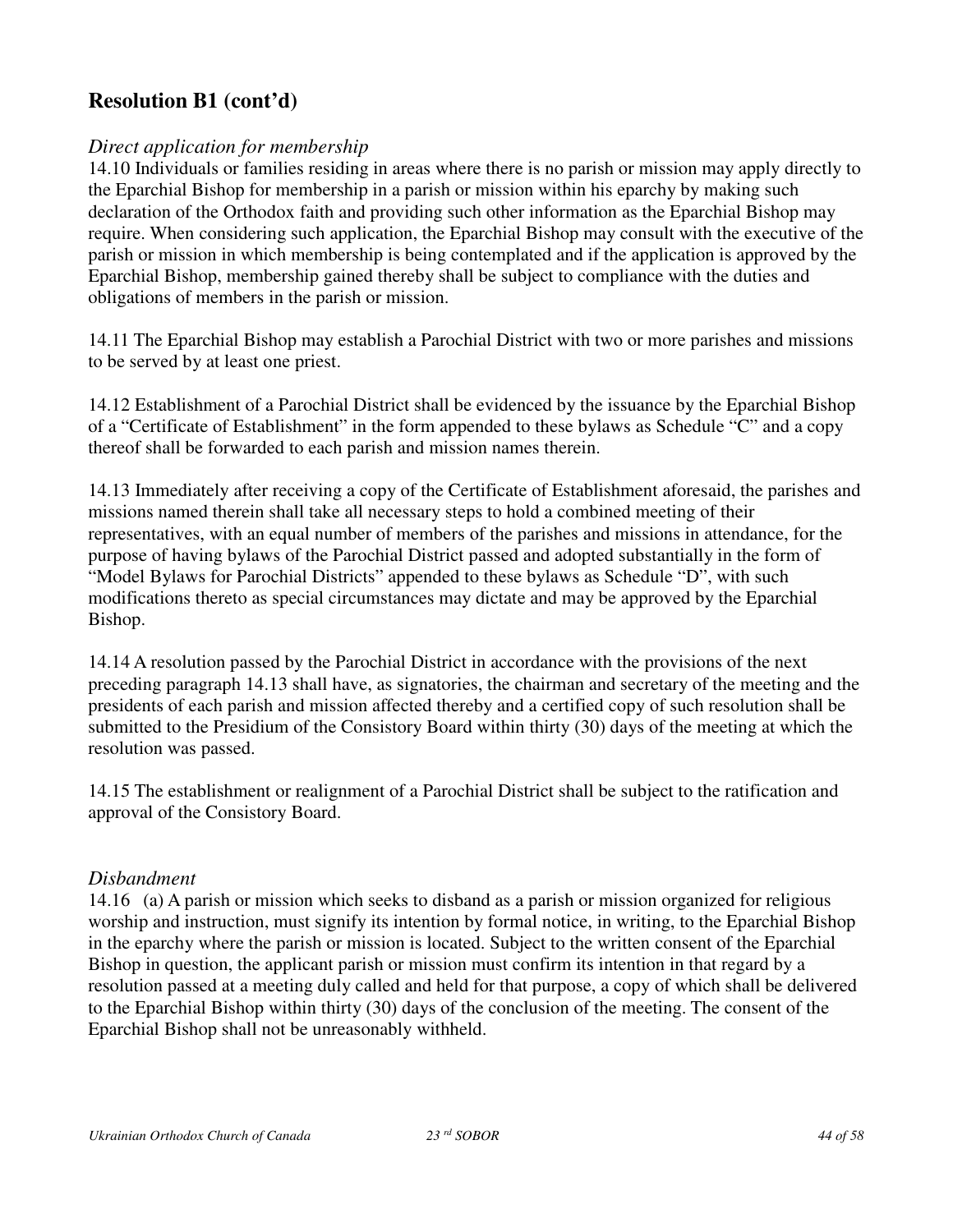14.16 (b) If the Eparchial Bishop refuses his consent to the disbandment of a parish or mission under (a) above, the applicant parish or mission may appeal that decision directly to the Consistory Board within sixty (60) days of receiving notice in writing of the Eparchial Bishop's decision. The Consistory Board must make its decision on such an appeal at its next meeting after providing the applicant parish or mission and the Eparchial Bishop an opportunity to be heard either in writing or orally. The onus justifying the reasonableness of the refusal of consent shall be on the Eparchial Bishop. The decision of the Consistory Board on the issue shall be final and binding on the applicant parish or mission and the Eparchial Bishop.

14.17 Subject to the provision of paragraph 14.16, the Eparchial Bishop must submit a written application on behalf of the affected parish or mission in the prescribed form to the Consistory Board, together with a certified copy of the resolution confirming its intention duly passed in that regard.

14.18 The Consistory Board must make its decision accepting an application for disbandment of a parish or mission in consultation with the Eparchial Bishop in question. It is a condidion of any acceptance of disbandment, within sixty (60) days after receiving written notice of acceptance from the Consistory Board, pass a resolution adopting a disposition plan substantially in the form acceptable to the Consistory Board in consultation with the Eparchial Bishop in question. Approval of a disposition plan must not be unreasonably withheld by the Consistory Board. A certified copy of such resolution and disposition plan adopted by the parish or mission must be submitted to the Consistory Board within thirty (30) days after the meeting at which the resolution was passed and upon receipt thereof, the Consistory Board may issue a "Certificate of Disbandment" in the form appended to these bylaws as Schedule "?" to the parish or mission, as the case may be, which will become effective on date when all assets have been disposed of in accordance with the disposition plan.

14.19 The Certificate of Disbandment must contain a provision ratifying the actions of the outgoing executive board of the disbanded parish or mission, including all steps taken to disband the parish or mission, and absolving the outgoing executive board and trustees of all liability associated with the disbanded parish or mission.

#### *Decommissioned churches*

14.20 The Consistory Board is responsible for all aspects of decommissioning churches provided that the Consistory Board or Sobor may from time to time establish an Office for Decommissioning Churches ("ODC") or such other committee whose responsibility shall include, but not be limited to, advising parishes or missions which are disbanding or amalgamating, on the preparation and implementation of a disposition plan as required by paragraphs 14.08.5 and 14.17, and taking charge of or otherwise overseeing the continued preservation of graveyards, holy relics, and other church assets.

14.21 The Consistory Board must ensure that sufficient funds are made available to carry out the mandate in paragraph 14.20.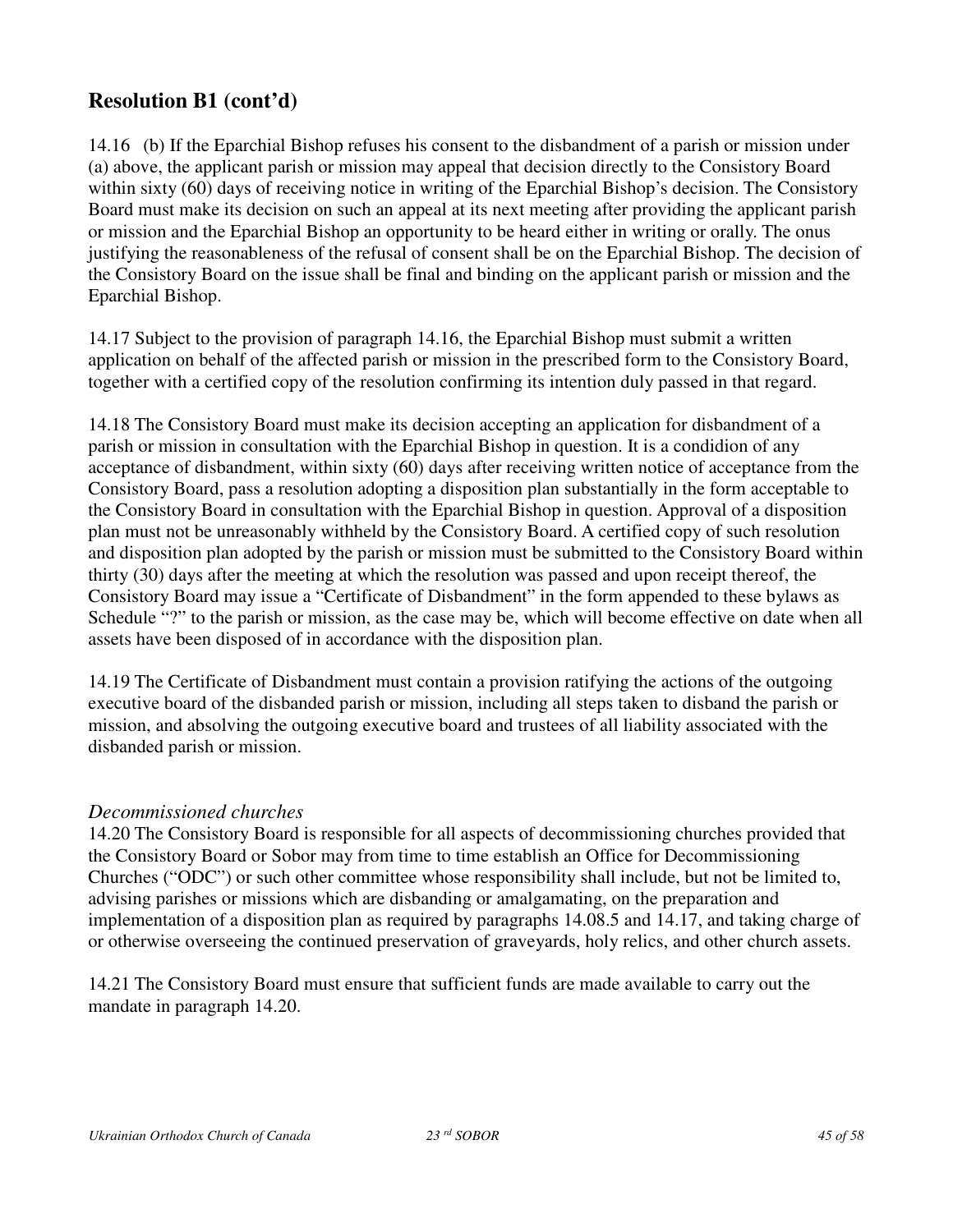*General*

14.22 Subject to the approval of the Eparchial Bishop and the Consistory Board, a parish or mission, or parishes or missions, may withdraw an application for amalgamation or an application for disbandment at any time.

14.23 The Consistory Board may from time to time establish or approve such policies as may be necessary to give effect to Article 14, including policies for the preservation of historical rural churches and cemeteries, preservation of archival records of decommissioned churches, retention or disposition of church relics, holy icons, books and other related artifacts.

### **Resolution B6**

WHEREAS the current By-law 11.03 states: "The election of the Chancellor at a General Council, shall he held prior to and separately from the election of the other clergymen to the Consistory Board.";

AND WHEREAS Current bylaws do not allow for the removal of Chancellor in term for not fulfilling duties;

AND WHEREAS with our current bylaws, a special Sobor would be required for an involuntary change of Chancellor;

BE IT RESOLVED that By-law 11.03 be amended to read: "The election of the Chancellor at a General Council, shall be held prior to and separately from the election of the other clergymen to the Consistory Board. The Chancellor may be removed from his position by a 2/3 majority of Consistory Board members votes cast."

# **Resolution B14**

WHEREAS there is a significant trend of decreasing numbers of parishes and members in the UOCC in accordance with the November 2014 Eastern Eparchy Report;

AND WHEREAS economies in scale of both human and fiscal resources may be achieved with the restructuring of the current UOCC infrastructure;

AND WHEREAS a restructuring of the UOCC infrastructure would entail amendments to the UOCC Bylaws;

BE IT RESOLVED that the Consistory create a committee within 6 months to research and prepare a report on the feasibility of human and fiscal savings attributed to a restructuring of the current UOCC infrastructure. The committee will consist of one representative from each Eparchy and two from the Consistory in addition to the Metropolitan and Chancellor as ex-officio. The report would be published in the Herald and posted on the UOCC website by one year from date resolution is passed at SOBOR 2015.

### **Resolution B19**

WHEREAS the current Bylaw 10.12 states: "A priest shall not engage in secular employment without the permission of the Eparchial Bishop in consultation with the Metropolitan and Consistory Board."; AND WHEREAS the UOCC must ensure that appropriate permissions have been received and documented for future reference through transitions of Bishops in the Church;

BE IT RESOLVED that Bylaw 10.12 be amended to read: "A priest shall not engage in secular employment without the written permission of the Eparchial Bishop in consultation with the Metropolitan and Consistory Board."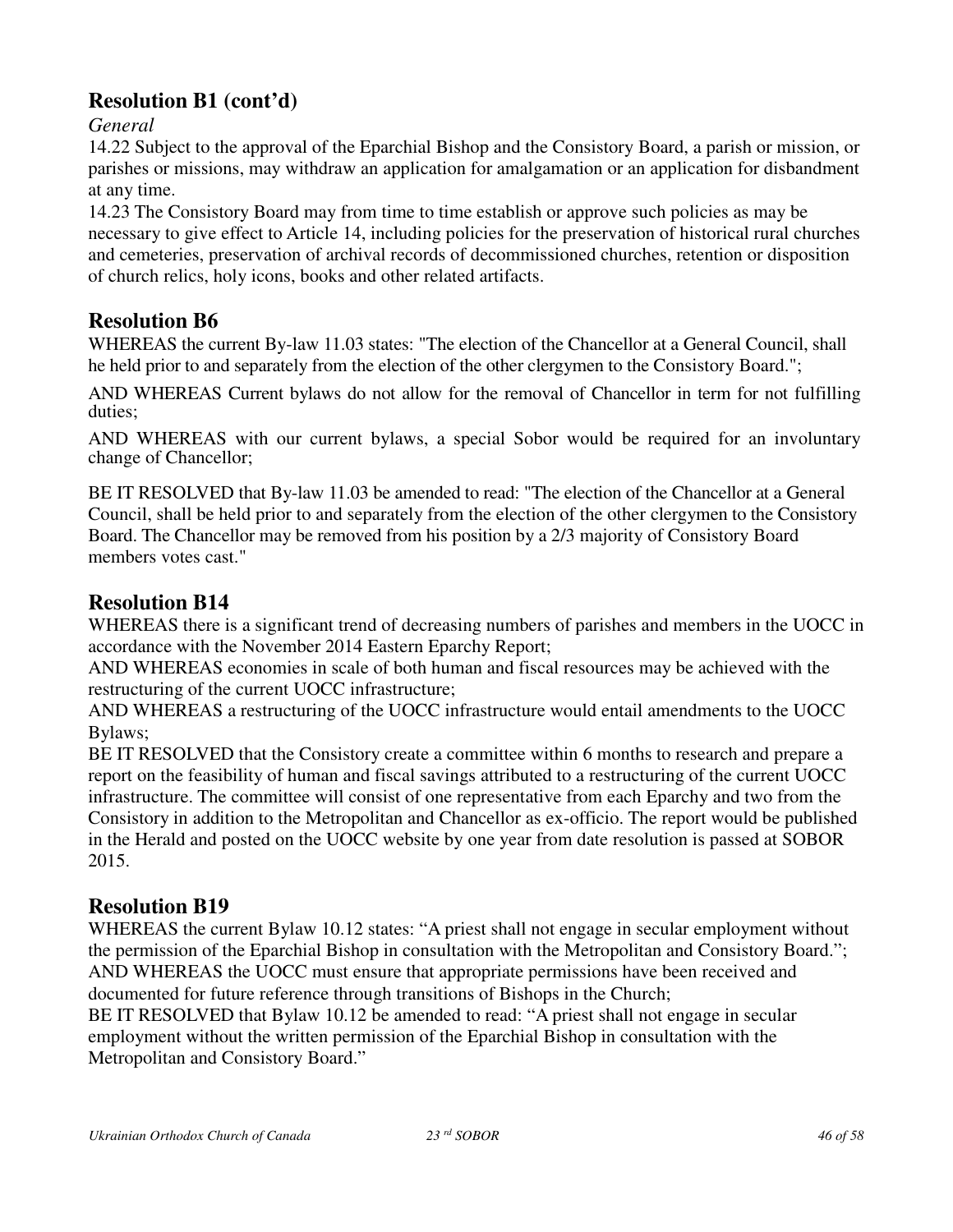WHEREAS the current Bylaw 11.14 states: "A resolution in writing, signed by all of the members of the Consistory Board entitled to vote on that resolution and having received the written consent and approval of the Metropolitan, shall be as valid and effectual as if it had been passed at a meeting of the Consistory Board duly convened and held.";

AND WHEREAS Current text is likely not as intended and does not allow an approved motion by the majority of the members to be approved until all consistory board members sign off;

BE IT RESOLVED that Bylaw 11.14 be amended to read: "A resolution in writing, including electronic format, once approved in writing by a majority of members of the Consistory Board after notice of the resolution is given in writing to all members of the Consistory Board, shall be valid and effectual as if it had been passed at a convened and held meeting of the Consistory Board duly, subject to Article 11.12."

### **Resolution B21**

BE IT RESOLVED that the Standing Bylaws Committee be directed to review, create or otherwise incorporate a protocol for the election of Bishops and the Metropolitan as an Appendix to the Bylaws which ensure a practice consistent with the Bylaws and that such amendment by submitted to the next SOBOR for consideration.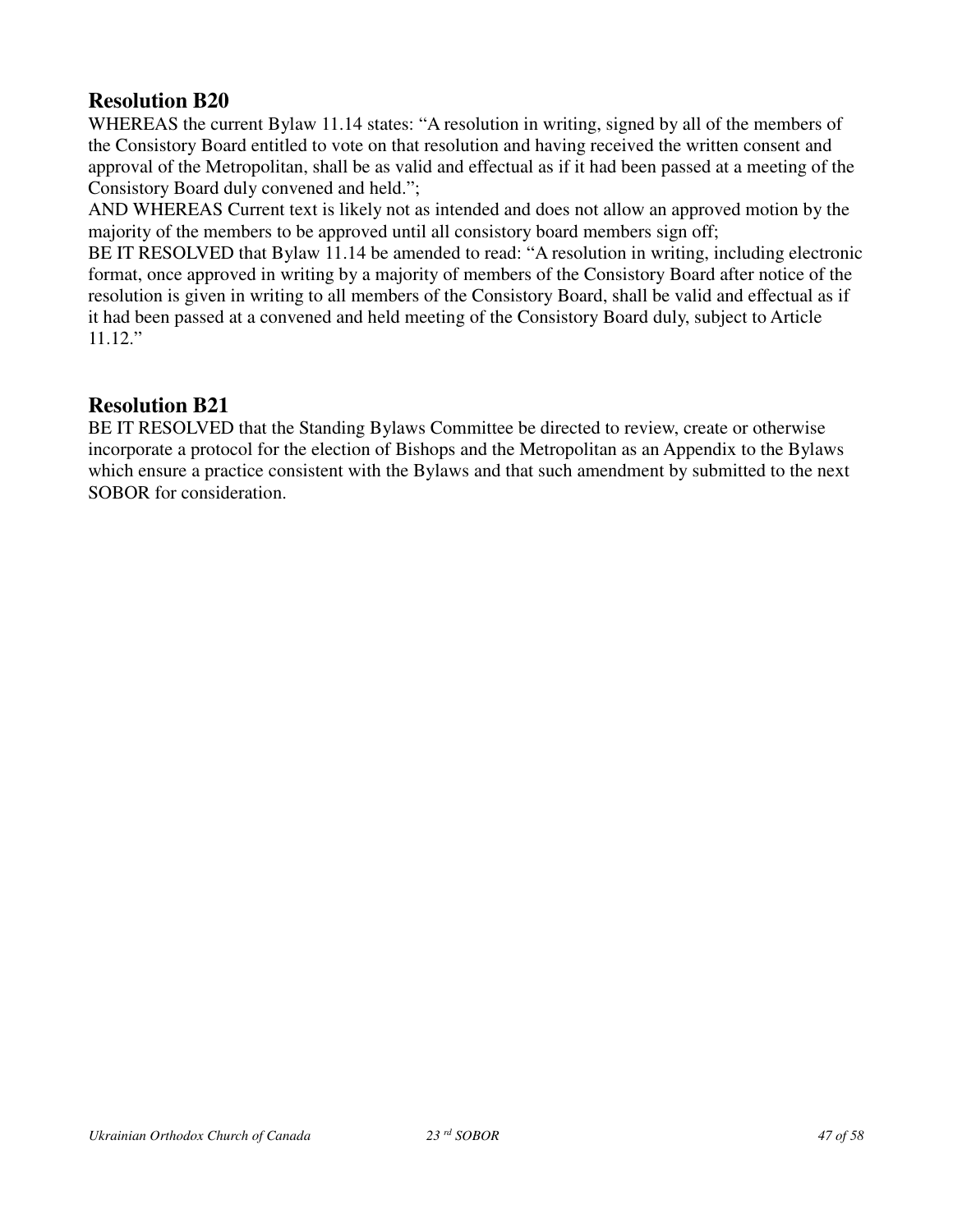WHEREAS previous Sobors have directed that the Office and Missions and Education (the "OME") be staffed and funded by levies;

AND WHEREAS positions within the OME have remained vacant for almost the entire period following the last Sobor;

AND WHEREAS centralization of OME activities in Winnipeg is not required in order to effectively organize and carry out OME activities;

BE IT RESOLVED that 1) no less than \$50,000 annually from levies be directed to a restricted fund to be used solely to support the activities of the Office of Missions and Education ("OME"), and 2) the Consistory identify and carry out opportunities to operate OME using clergy and/or other individuals from across Canada.

# **Resolution R2**

WHEREAS other churches have significantly changed their communications strategies to reduce paper communication and improve electronic communication with members and the public;

AND WHEREAS the UOCC's communications strategies remain largely unchanged over the last decade; BE IT RESOLVED that

1) the format and frequency of the Visnyk be referred to the Consistory Board for review and consideration 2) the primary method for delivery of the Visnyk to members be in an electronic or online format, with a transition to a combined model of electronic/online and hard copy delivery, to be completed within 12 months of the SOBOR, and

3) the Office of the Consistory develop and use a database of emails for all parishes, clergy and members as the primary method for regular communication to reduce paper distribution and related costs.

# **Resolution R5**

WHEREAS the Government of Canada and the Canadian people provide financial, logistical, material, moral and spiritual support to the people and government of Ukraine;

AND WHEREAS Canada provides active military support in Iraq for the legitimate government of Iraq and the defenseless Christians and others against ISIS/ISIL;

AND WHEREAS Canadian Military First Responders Services Personnel in their home country of Canada often stand in the face of tyranny and radical/terrorist outbursts, some of which have lost their lives serving their country;

AND WHEREAS Canada provides personnel, medical and financial aid to the countries suffering from the Ebola Crisis and other infectious diseases;

AND WHEREAS Canada comes to the aid of disasters of all types throughout the world;

BE IT RESOLVED that the Ukrainian Orthodox Church of Canada recognize these efforts and sacrifices of Canada's active Military Service Personnel, First Responders Services Personnel and the Medical and the Scientific Community by offering a statement(s) of support/thanks to individuals who have personally sacrificed, and the governments for their support; from the Hierarchs, clergy and parishioners of the UOCC, in congregations via the clergy, on the UOCC web page relating to the incidents whey they occur and offering collective prayers for those on the front lines of duty and prayers for those who have lost their lives in the line of duty, or by collateral damage; by expressing said prayers on the web page of the UOCC, and in churches across the nation, immediately after the incidents occur.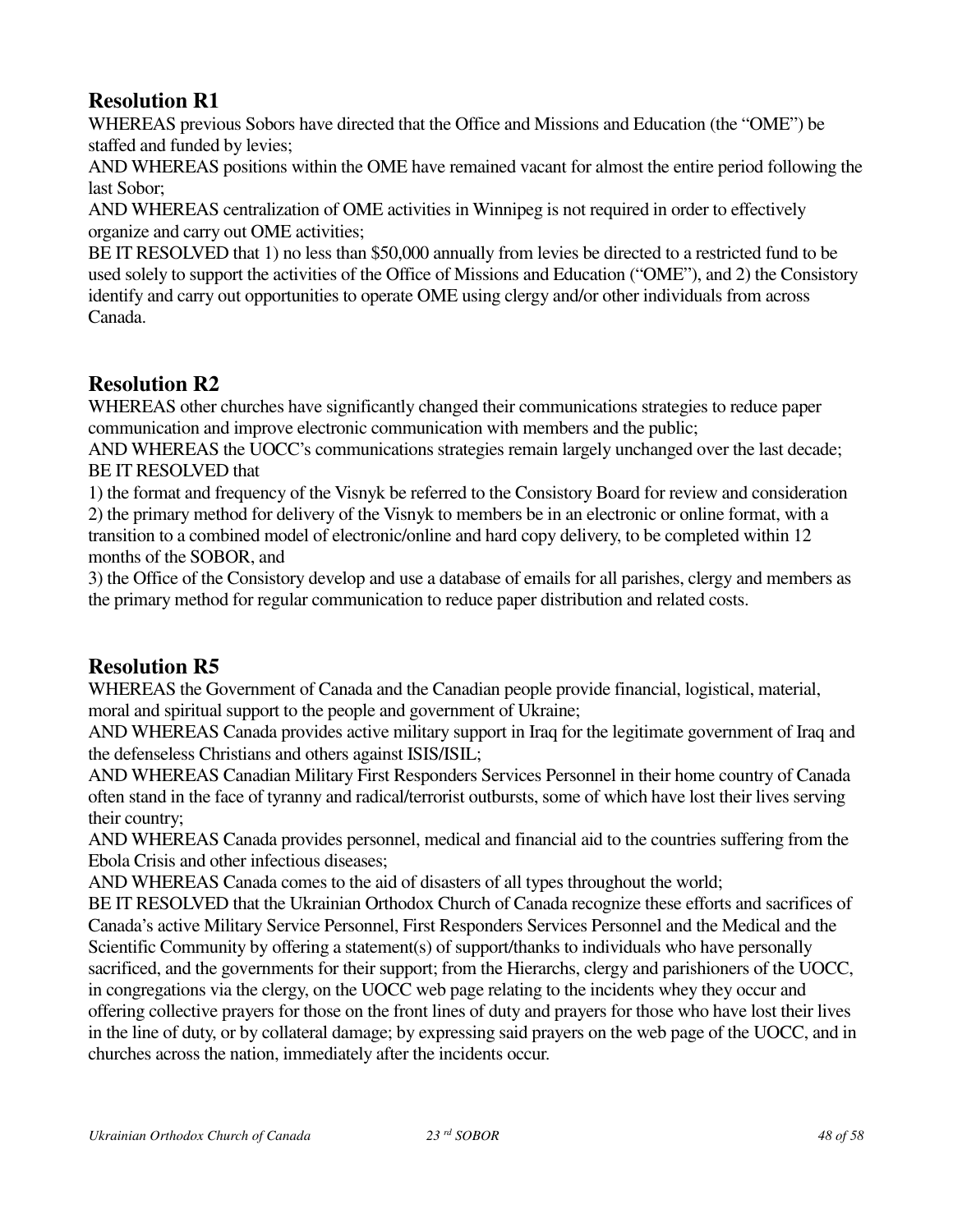WHEREAS previous UOCC Sobors have affirmed the wish of the UOCC to initiate a formal monastic community;

AND WHEREAS the opportunity for a monastic community is based on the presence of a single female monastic;

AND WHEREAS the economy of scale would dictate that a greater number of women would need to participate in the monastic community to warrant the initial cost and to assure self-sufficiency of such community;

BE IT RESOLVED that the 23rd SOBOR of the UOCC table the establishment of a women's monastery until such time as more women indicate their interest and commitment to a monastic community in Canada, and;

BE IT FURTHER RESOLVED that once there is a sufficient number of women interested in a monastic community, the UOCC then undertake a thorough study of the costs and principles of self-sustainability for implementation of such monastic community, and that the results of this study be presented at the next SOBOR for review.

### **Resolution R12**

WHEREAS St. Andrew's College is the Seminary of the Ukrainian Orthodox Church of Canada; AND WHEREAS St. Andrew's College requires stable funding on an annual basis to continue to provide education for our Theology students;

AND WHEREAS it is incumbent on the members of the UOCC to support their Seminary;

BE IT RESOLVED that the portion of the UOCC annual membership levy be \$10 per member as of January 2016 and thereafter remain at \$10 until the next regular SOBOR in 2020, and that the Consistory forward these funds to St. Andrew's College in support of the Theology Program, and;

BE IT FURTHER RESOLVED that the collection of this annual levy for St. Andrew's College be implemented by the Consistory and be based on the UOCC membership for the preceding year.

### **Resolution R22**

BE IT RESOLVED that in the future, any attachments containing resolutions be scanned and made part of the relevant SOBOR minutes either by insertion directly into the text of the minutes or as appendices.

### **Resolution R25**

WHEREAS at the 22<sup>nd</sup> SOBOR in 2010, the following resolution was passed:

"Be it Resolved, the 22<sup>nd</sup> SOBOR mandate the development of specific policy on Dobrodiky membership in the UOCC in consultation with the Dobrodiky at the 22<sup>nd</sup> SOBOR of the UOCC."

AND WHEREAS membership status for Dobrodiky needs clarification;

BE IT RESOLVED that Parishes be encouraged to extend individual Parish membership to Dobrodiky and to consider waiving or covering the membership fee for Dobrodiky; and

BE IT FURTHER RESOLVED that membership for Dobrodiky in the UOCC generally other than through membership in the Parish not be considered.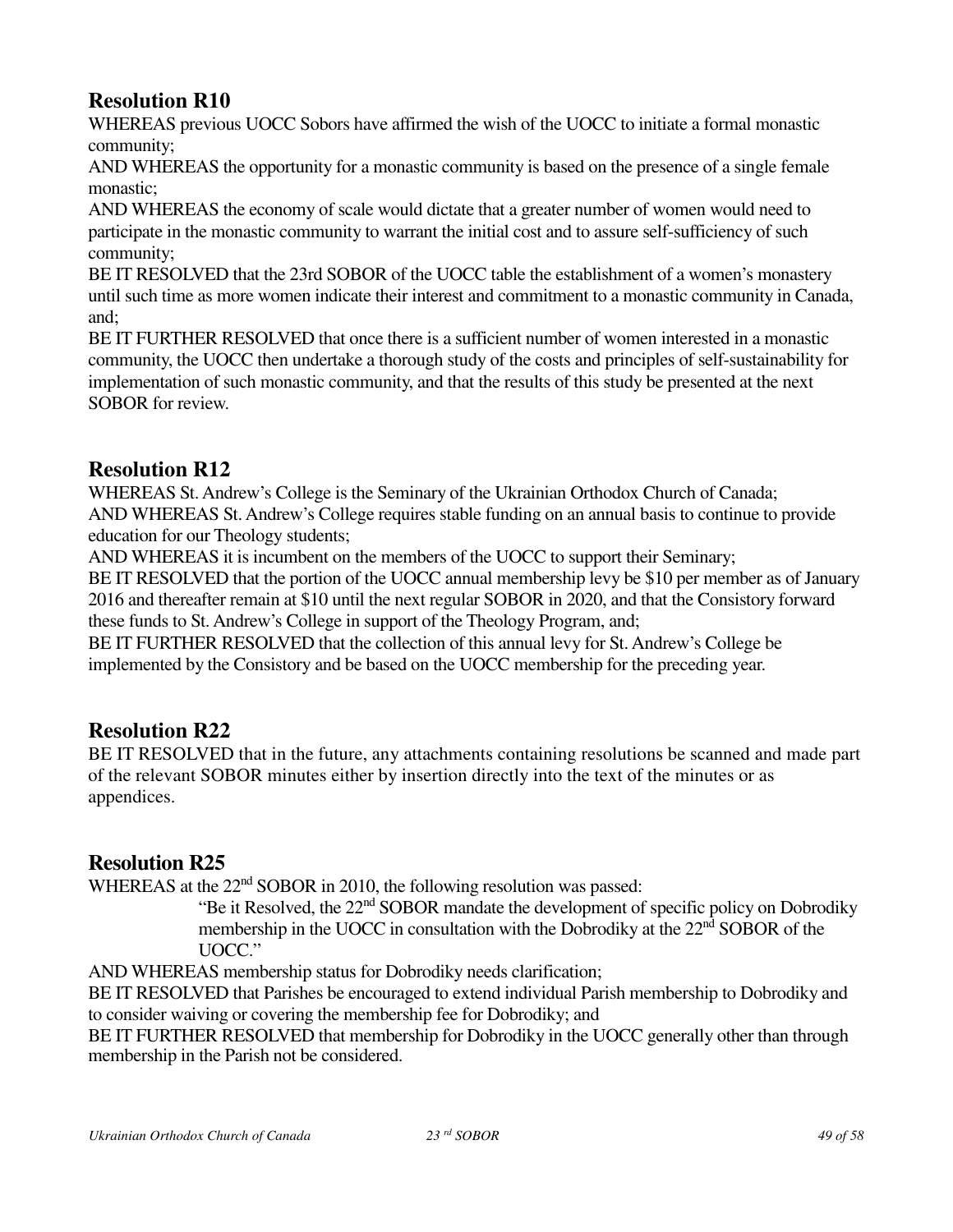BE IT RESOLVED that the Consistory Board make it a priority to establish a virtual network for members and clergy to communicate with the leadership and with each other regarding issues of concern to our Church.

### **Resolution R30**

WHEREAS the Supreme Court of Canada struck down existing laws criminalizing assisted suicide in February 2015;

AND WHEREAS as Canadians, we are now confronted with the sobering fact that our nation's highest court has set itself in direct opposition to the law of God: "You shall not kill.";

AND WHEREAS the Supreme Court wants parliament, within a year, to draw up a new law which, at very least, must allow physicians to assist in the suicide of those suffering from what it calls "grievous and irremediable medical conditions" (and it does not say that those conditions must be terminal);

AND WHEREAS the Orthodox Church teaches that euthanasia is the deliberate cessation of human life, and, as such, *must* be condemned as **murder;** 

AND WHEREAS the Orthodox Church makes a precise differentiation between euthanasia and the decision not to use extraordinary means to maintain life in those instances when a person is hopelessly ill;

AND WHEREAS the Orthodox Church affirms the holiness of life, and that it is the duty of each Christian in every way possible, to protect life as a sacred gift of God and that the sole form of "a good death," from the Church's point of view, is the peaceful acceptance of the end of earthly life, enriched by faith and trust in God and in the hope of resurrection in Christ;

BE IT RESOLVED that the Consistory of the Ukrainian Orthodox Church of Canada petition all appropriate authorities to work to limit the harm done by the Supreme Court's decision on assisted suicide by supporting restrictive legislation regarding physician-assisted suicide.

### **Resolution R33**

WHEREAS the Ukrainian Orthodox Church of Canada will be celebrating its 100<sup>th</sup> anniversary in 2018: AND WHEREAS the UOCC has played a major and important role in the Ukrainian Canadian community as well as in the Canadian Christian tradition;

BE IT RESOLVED that the UOCC apply to the Federal Government of Canada (the appropriate office) to issue a POSTAGE STAMP AND/OR COIN to recognize this significant commemoration anniversary of one of the most important Christian traditions in Canada.

### **Resolution R40**

BE IT RESOLVED that the Consistory Board seek out and hire a director for the Office of Missions and Education by the 2016 Consistory Board Spring Session.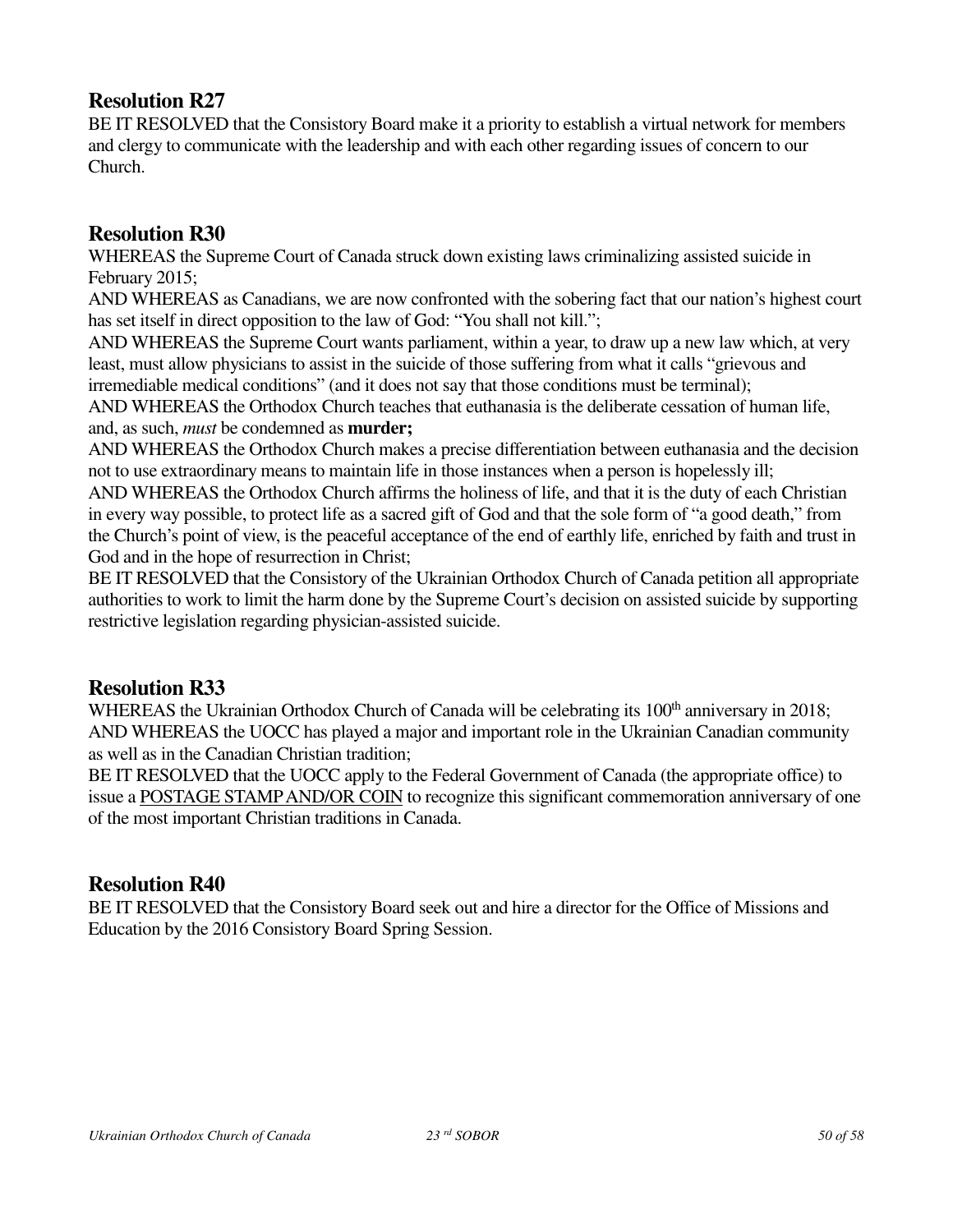WHEREAS the Ukrainian Orthodox Church of Canada faces serious structural, administrative and financial challenges;

BE IT RESOLVED that the Consistory Board engage an external consultant to conduct an analysis of operations of the UOCC and report to the Consistory Board within 24 months, including recommendations for potential changes to Chancellor's position, and;

BE IT RESOLVED that the Consistory Board report to the next SOBOR regarding the report and its implementation. (Cost \$10,000)

### **Resolution F1**

WHEREAS and increasing number of parishes and mission of the Ukrainian Orthodox Church of Canada are contemplating amalgamation or disbandment;

AND WHEREAS clergy and laity often require assistance in the decision making for the complicated processes of amalgamation or disbandment;

BE IT RESOLVED that the Heritage Subcommittee of the Rural Issues Committee draft a guide

that is in keeping with the Bylaws of the UOCC and the resolutions passed at SOBOR 2015 and prior SOBORS that will guide the clergy and laity in matters of parish amalgamation or disbandment, care of parishioners after amalgamation or disbandment, care of church properties after amalgamation or disbandment, disposal of church properties, and other related issues, and that such a guide be subject to the approval of the Consistory Board.

### **Resolution F2 a)**

BE IT RESOLVED that the SOBOR approve inclusion of child orthodontic care (\$2500) lifetime in the benefit package for the UOCC staff at an increased monthly cost for 2015 of \$4.14 for single and

\$11.65 for family paid 50% by members and 50% by congregations.

### **Resolution F2 b)**

BE IT RESOLVED that the clergy minimum salary be increased by \$600 per year on the first pay of each year 2016 through 2020.

### **Resolution F3**

- BE IT RESOLVED that the UOCC Consistory Board add "Member Sustainability" as a standing meeting agenda item to regular meetings of the Full Consistory Board, to encourage an immediate and continuing focus on actions and programs that are aimed at stabilizing or increasing the number of church members across Canada.
- BE IT FURTHER RESOLVED that the Consistory Board discussions on Member Sustainability regularly include a broad range of issues needing immediate attention such as: attracting and retaining youth and young families; aids and assistance to parishes to facilitate a greater understanding of scriptures and Orthodoxy.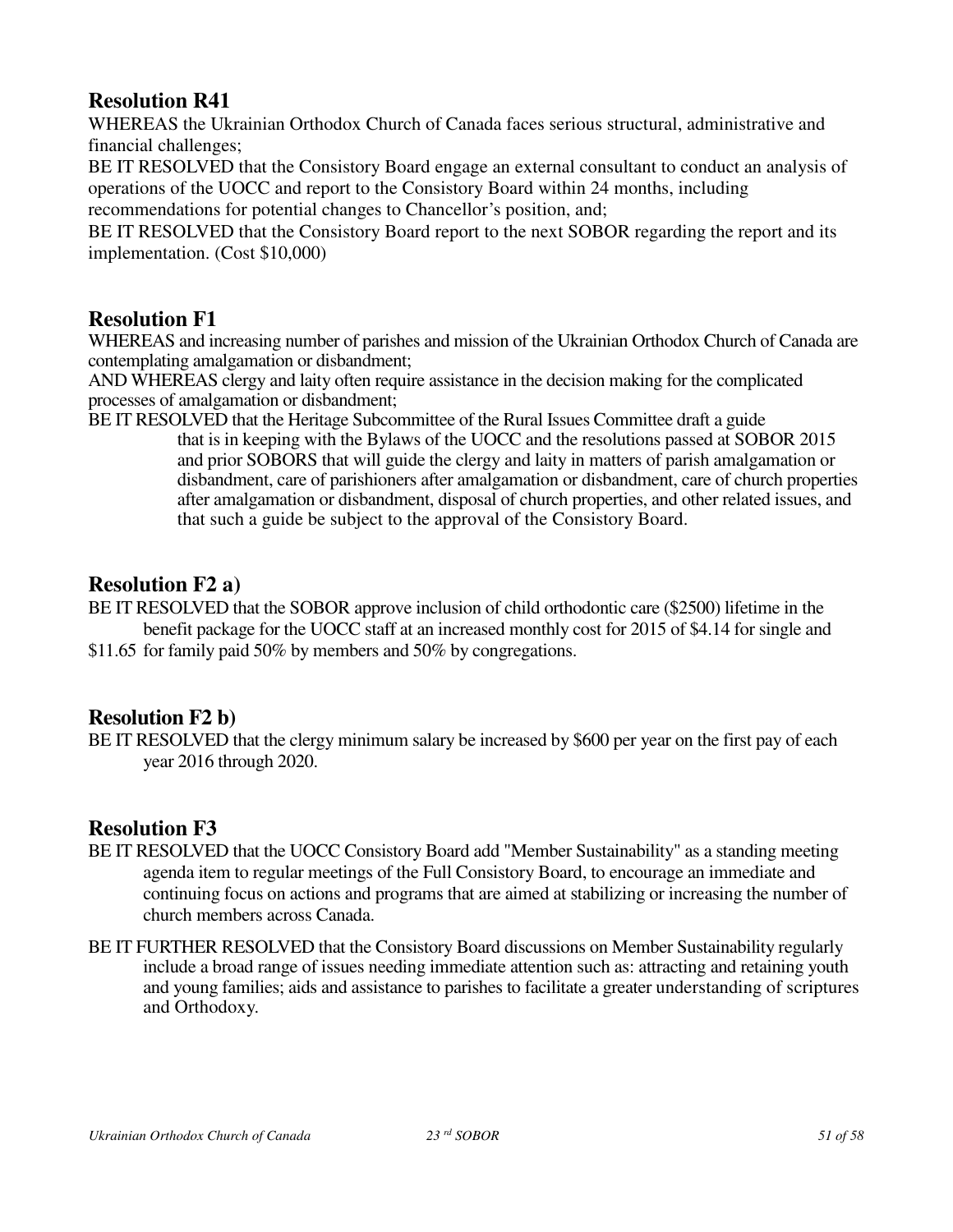WHEREAS in regard to temporal matters the UOCC is governed by its Sobors; AND WHEREAS the Sobor delegates the responsibility for the management of the UOCC between Sobors to the Consistory Board;

AND WHEREAS the Consistory Board may further delegate the supervision of the day-to-day operations of the UOCC to its Presidium and the Chancellor;

AND WHEREAS a Sobor is not only responsible for setting future policy through by-laws and resolutions but is also responsible to the UOCC membership to ensure that resolutions from previous Sobors have been acted upon;

#### BE IT RESOLVED THAT:

1. Reports to SOBORS generated by the Consistory Board, its committees or the Presidium be made available or distributed in an electronic format to registered delegates for a SOBOR at least two weeks prior to the SOBOR so that delegates have time to read the reports and formulate questions for that SOBOR.

 2. Sufficient time be allocated during the SOBOR'S timetable to the question and answer period following major reports such as the Chancellor or Consistory Board's Financial Committee to ensure that a reasonable number of questions can be presented and responded to;

 3. The Chancellor and/or the Finance Committee reports address the specific actions taken and funds expended during the interval since the last SOBOR in implementing each of the resolutions from that SOBOR.

### **Resolution F9**

WHEREAS the 23-rd Sobor has received the report from the Internal Audit Committee;

AND WHEREAS the Committee has identified certain differences in interpretation of the role of Internal Audit Committee as defined in Paragraph 13.07 of the UOCC Bylaws;

AND WHEREAS the Standing Committee on Bylaws concurs with the need and intent of the current UOCC Bylaws for an independent mechanism elected by Sobors that ensures accountability of Consistory and its administration between Sobors;

BE IT RESOLVED therefore that the Standing Committee on Bylaws be tasked to review the issues identified in the Internal Audit and to bring forward such amendments to the Bylaws that would strengthen and ensure an independent mechanism elected by and reporting to SOBORS on management by the Consistory and its administrative components and;

BE IT FURTHER RESOLVED that such amendments be brought forward by 2018.

### **Resolution F10**

WHEREAS the Church Goods reported cumulative losses of over \$200,000 between 2009-14;

AND WHEREAS reasonableness for procurement of supplies are available through other sources;

BE IT RESOLVED that the current Church Goods operations be wound down promptly and prudently in no more than 30 months, and:

BE IT FURTHER RESOLVED that the Consistory establish resources to assist members and parishes with procurement of supplies through other sources, and;

BE IT FURTHER RESOLVED that the Consistory continue to market and sell its own publications.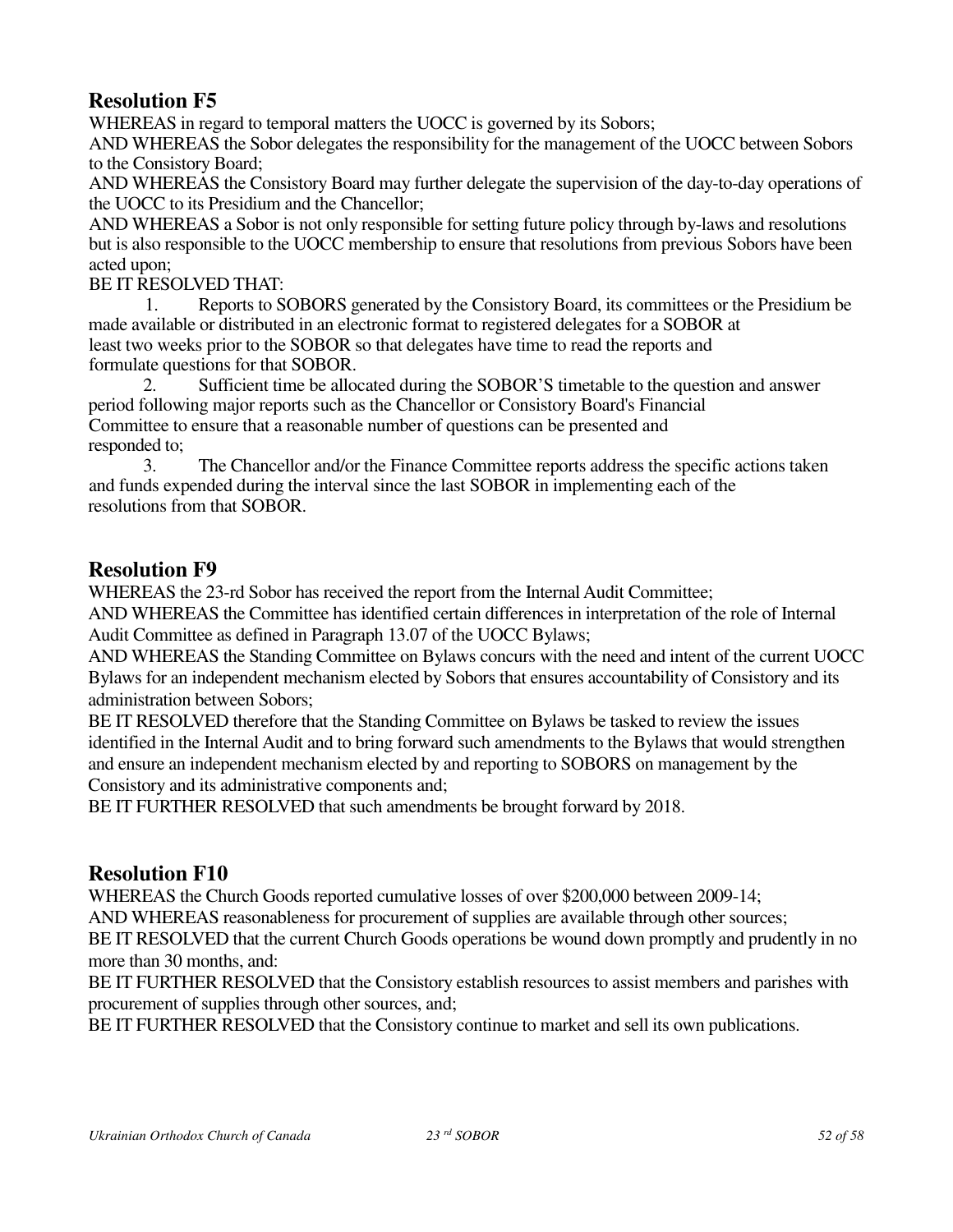BE IT RESOLVED that the Consistory Board prepare and publish in Visnyk by June 30 each year a report detailing the status of each resolution of this SOBOR and of any outstanding resolutions of previous SOBORS, the actions taken to implement those resolutions, and proposed steps to implement them.

### **Resolution F12**

WHEREAS the UOCC supports international efforts to find a peaceful and just solution to the Russian military occupation of Crimea in 2014 that has expanded to become a Russian invasion in Donetsk and Luhansk regions killing over 8,000 people and displacing more than one million residents of Ukraine in this past year;

AND WHEREAS the consequence of the Moscow Patriarchate's active support for Russia's military aggression means that normal relations between the Russian Orthodox Church and the UOCC have become untenable;

AND WHEREAS UOCC faithful find it very difficult that we are in communion with the Patriarchate of Moscow, which houses the terrorists, and their weapons and ammunition in Moscow Patriarchate Churches and blesses the killing of Ukrainian soldiers;

AND WHEREAS many of our Orthodox brothers and sisters in Christ are being martyred in the name of "Ukrainian Orthodoxy", and remain not as yet recognized by the Patriarch of Constantinople and world Orthodoxy;

BE IT RESOLVED that the UOCC continue to work with the Ecumenical Patriarch of Constantinople to recognize a canonical church in Ukraine not affiliated with the Moscow Patriarch.

### **Resolution F14**

BE IT RESOLVED that the Consistory Board, through the Office of Missions and Education, implement a national youth retreat program similar to the Western Eparchy Youth Retreat with the following principles to apply: a) the first retreat to be held no later than 2017, b) a retreat to be held approximately every two years, c) the retreat rotates to different locations, which could be SAC, St. Vladimir's Institute, Mohyla Institute or St. John's Institute, d) the duration of at least a week e) costs to be funded as close to 100% as possible – by the Consistory with support from the UOCCF, Eparchies, Parishes and national fundraising. E) Cost to Consistory budget \$20,000 per year.

### **Resolution F15**

WHEREAS in order to render explicit what is implicit in the Ukrainian Orthodox Church of Canada Policy and Procedures Manual – Policy 21 (non-payment of levies):

BE IT RESOLVED that Policy 21 Article 4 be amended to read:

Congregations (parishes) which are in arrears may not send delegates to Church Sobors or Eparchial Conferences. Members of such congregations may of course, be present at such gatherings as guests. In a Sobor year congregations (parishes) must have all their levies paid, both to the Consistory and to their Eparchy, or have made arrangements for full and timely payment of their levies in advance of the Sobor.

(note: changes are underlined)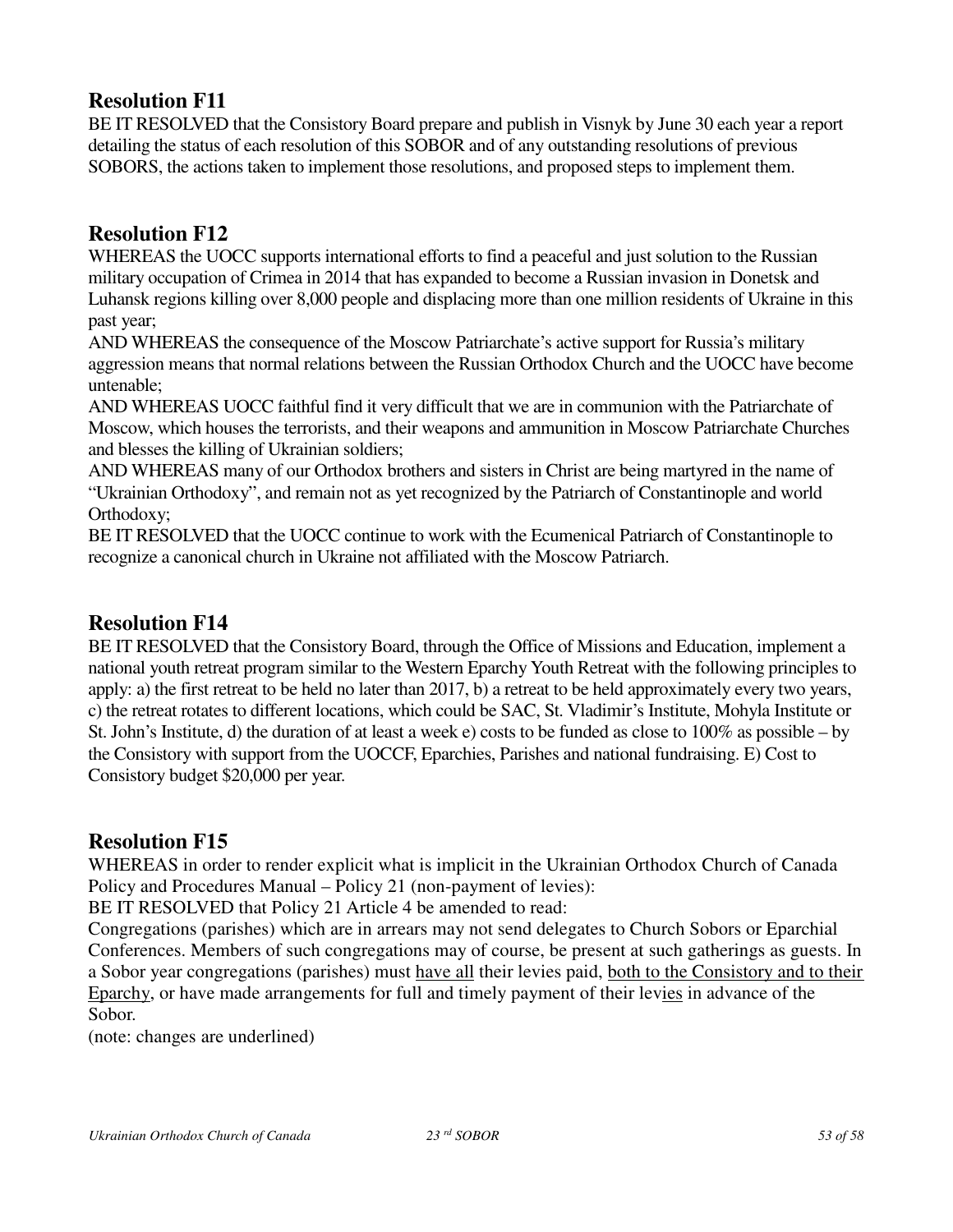Motion to rescind Resolution 16 from the 21<sup>st</sup> SOBOR in 2005. Change paragraph 16.1. to read: BE IT RESOLVED that when a parish of the UOCC is dissolved, and if not already completed, an inventory be conducted of all church contents, 34% of the principal realized from its closure be transferred to the UOCC Foundation.

This allocation will be in place until the 2020 SOBOR.

Motion on allocation of monies acquired from the dissolution of a UOCC parish.

BE IT RESOLVED that when a parish of the UOCC is dissolved, and if not already completed, an inventory be conducted of all church contents, 66% of the principal realized from its closure be transferred to UOCC. This allocation will be in place until 2020 SOBOR.

The funds will be designated as "Operations Contingency Funds" and held in the Restricted Funds account.

- It will be used for: i) decline in parish levies
	- ii) legal costs
	- iii) cover costs of disbanded parishes if no funds available
	- iv) hierarchical travel
	- v) perpetual care of cemeteries

### **Resolution F21**

WHEREAS the National University "Kyiv Mohyla Academia" (KMA) is celebrating its 400<sup>th</sup> anniversary in 2015 (1615-2015);

AND WHEREAS the KMA played a key role in the XVII and XVIII centuries in propagating Ukrainian national and Ukrainian Orthodox identity;

AND WHEREAS the KMA was restructured as a modern Western model and Ukrainian centered university in 1991 – today one of the leading universities in Ukraine;

AND WHEREAS the Kyiv Mohyla Academy was an inspiration for the rebirth of Ukrainian Orthodoxy in Canada;

BE IT RESOLVED that the 23<sup>rd</sup> SOBOR of the UOCC acknowledge this important 400<sup>th</sup> Anniversary with a congratulatory Metropolitan's Epistle (Similar to the one issued by of blessed memory Metropolitan Ilarion (Ohienko) on the 350<sup>th</sup> Anniversary in 1965.) to the National University "Kyiv Mohyla Academy".

### **Resolution F22**

WHEREAS the National University "Kyiv Mohyla Academy" has established a major graduate program of theological studies, the first such university initiative in Ukraine's modern history and known as the "Institute of Theological Studies";

WHEREAS the Institute of Theological Studies has the potential to be one of the leading Christian graduate schools and primary research centres of the Kyivan Orthodox Tradition in the World;

AND WHEREAS their first major conference will take place in October 2015 on the occasion of the 400<sup>th</sup> Anniversary of the Kyiv Mohyla Academy and will focus on the Kyivan Theological Tradition;

BE IT RESOLVED that the 23<sup>rd</sup> SOBOR of the UOCC rejoices and congratulates the National University "Kyiv Mohyla Academy" in initiating such a strategic intellectual undertaking in the service of Ukrainian Orthodoxy in the  $21<sup>st</sup>$  Century and asks its membership to support this strategic initiative in every way possible.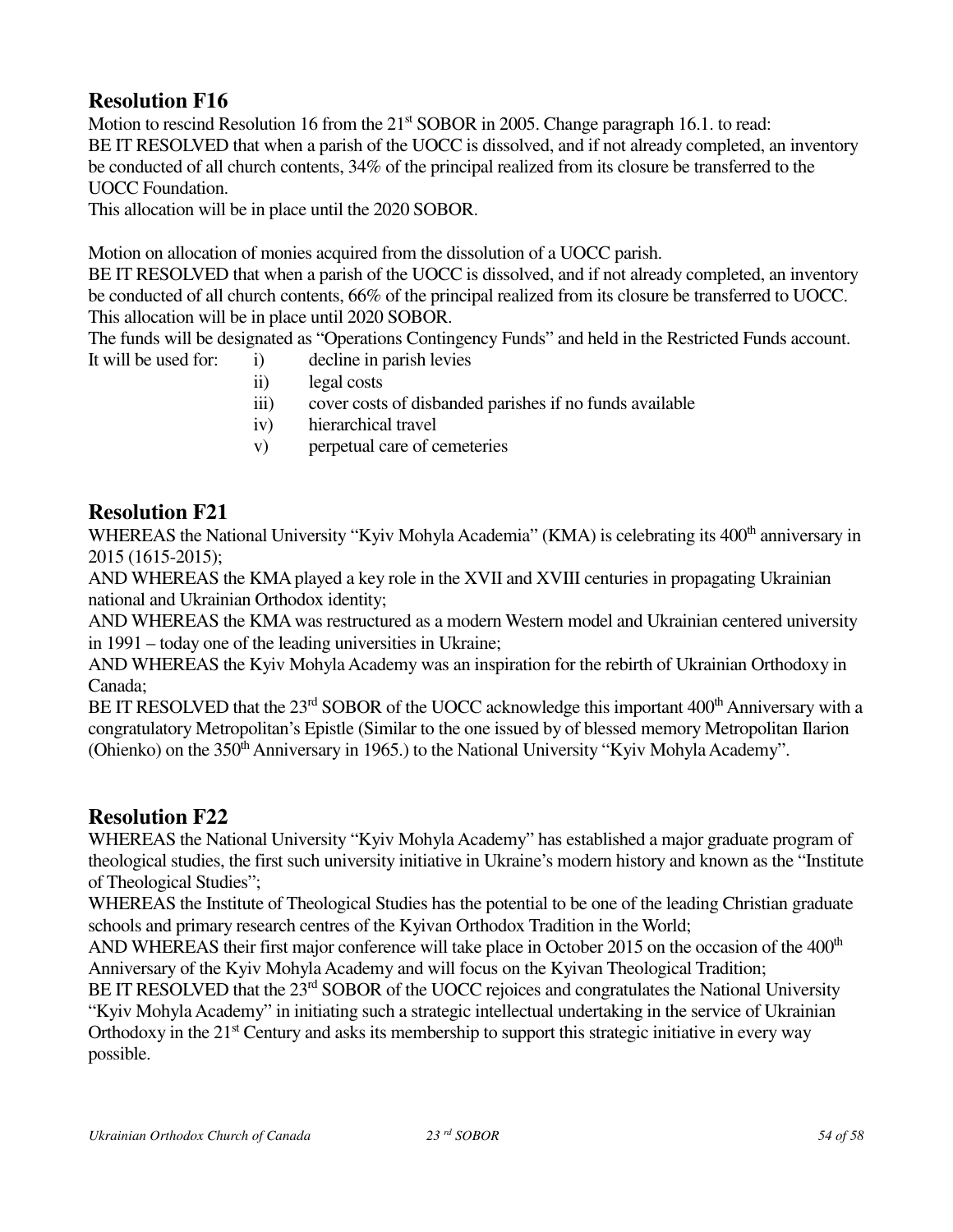WHEREAS the mean standard of inflation since Sobor 2010 (from the 3<sup>rd</sup> quarter of 2010) has been 1.5% according to the Bank of Canada;

AND WHEREAS the aim of the Bank of Canada is to hold the coming inflation (through the  $2<sup>nd</sup>$  quarter of 2020) rate to 2.0%;

AND WHEREAS the Ukrainian Orthodox Church of Canada is projecting operating expenses, salaries and national programs that reflect this rate;

BE IT RESOLVED that the annual base levy payment per member of the Ukrainian Orthodox Church of Canada be established at \$85.00 for 2016, \$90.00 for 2017, \$95.00 for 2018, \$100.00 for 2019 and \$105.00 for 2020.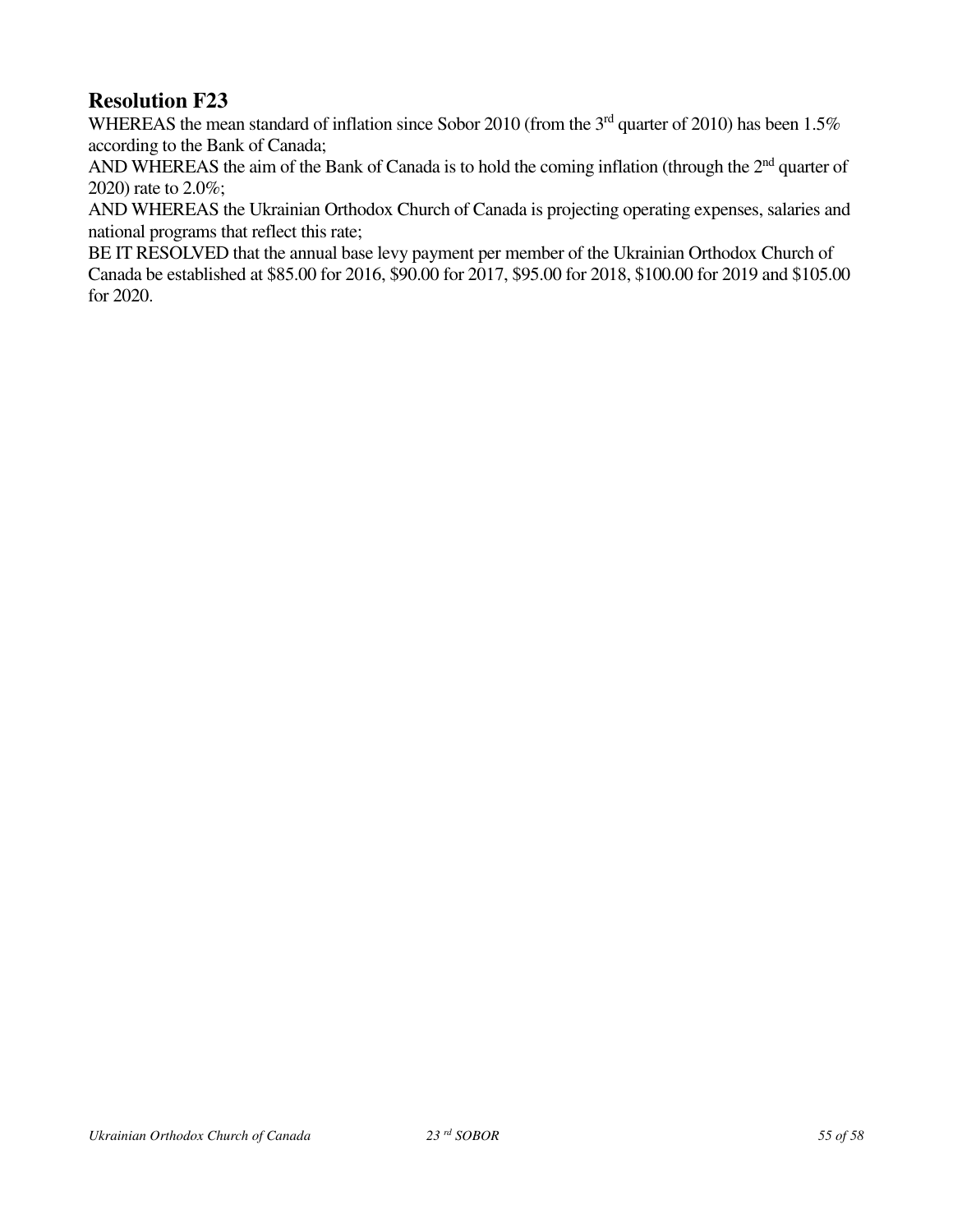# PART C: RESOLUTIONS REFERRED OR TABLED BY SOBOR 2015

# **REFERRED TO THE HIERARCHS and LITURGICAL COMMISSION: Resolution R3**

WHEREAS the Government of Canada, Governments at all levels within Canada, workplaces in Canada and the vast majority of churches in Canada, follow the Gregorian/New Julian Calendar to adhere to statutory holiday declarations and to celebrate the Nativity;

AND WHEREAS the UOCC, with its choice of celebrating the birth of Christ on January 6 and 7 is actually causing its members and members' children with the task of asking for a day away from work or school and pot-secondary classes;

AND WHEREAS some, if not most people have to take time away from work to attend church services are sacrificing a day"s pay, days in lieu, vacation days or personal business days in order to do so;

AND WHEREAS not every member may not feel confident enough in their employment position to "afford" to ask for that time away from work;

AND WHEREAS the choice of date to celebrate the birth of Jesus Christ on January 6 and 7 is actually causing a degree of mental burden on some of its membership because of the conflict between their desire of religious worship versus their particular secular reality;

AND WHEREAS changing to the Gregorian/New Julian Calendar would permit/allow more Canadian Ukrainian Orthodox families to celebrate and honour the nativity as family units due to travel days allowed in statutory declarations;

THEREFORE BE IT RESOLVED that the SOBOR 2015 delegation support the adoption of the Gregorian I Modified Julian Calendar.

# **REFERRED TO THE HIERARCHS:**

### **Resolution R17**

WHEREAS Hierarchs and clergy of unrecognized Orthodox Churches in Ukraine do, from time to time, travel to Canada;

AND WHEREAS these visitors are invited by various Ukrainian Canadian organizations and/or individuals; BE IT RESOLVED that a consistent protocol be instituted whereby these clergy members be allowed to pray in our Ukrainian Orthodox Church of Canada churches and socialize with our faithful.

### **Resolution F4** and **Resolution F19**

WHEREAS the Ukrainian Orthodox Church of Canada will be celebrating its centenary in 2018; AND WHEREAS every Orthodox Church honours its Founding Fathers;

BE IT RESOLVED that Frs. Sametz, S.W.Sawchuk and D.E.Stratychuk be recognized as Righteous Enlighteners of the Ukrainian Orthodox Church of Canada.

BE IT FURTHER RESOLVED that Fr. Stepan Hrebeniuk be added to the resolution of Wasyl Sydorenko(F4), as recommended by Volodymyr Senchuk, Archivist, UOCC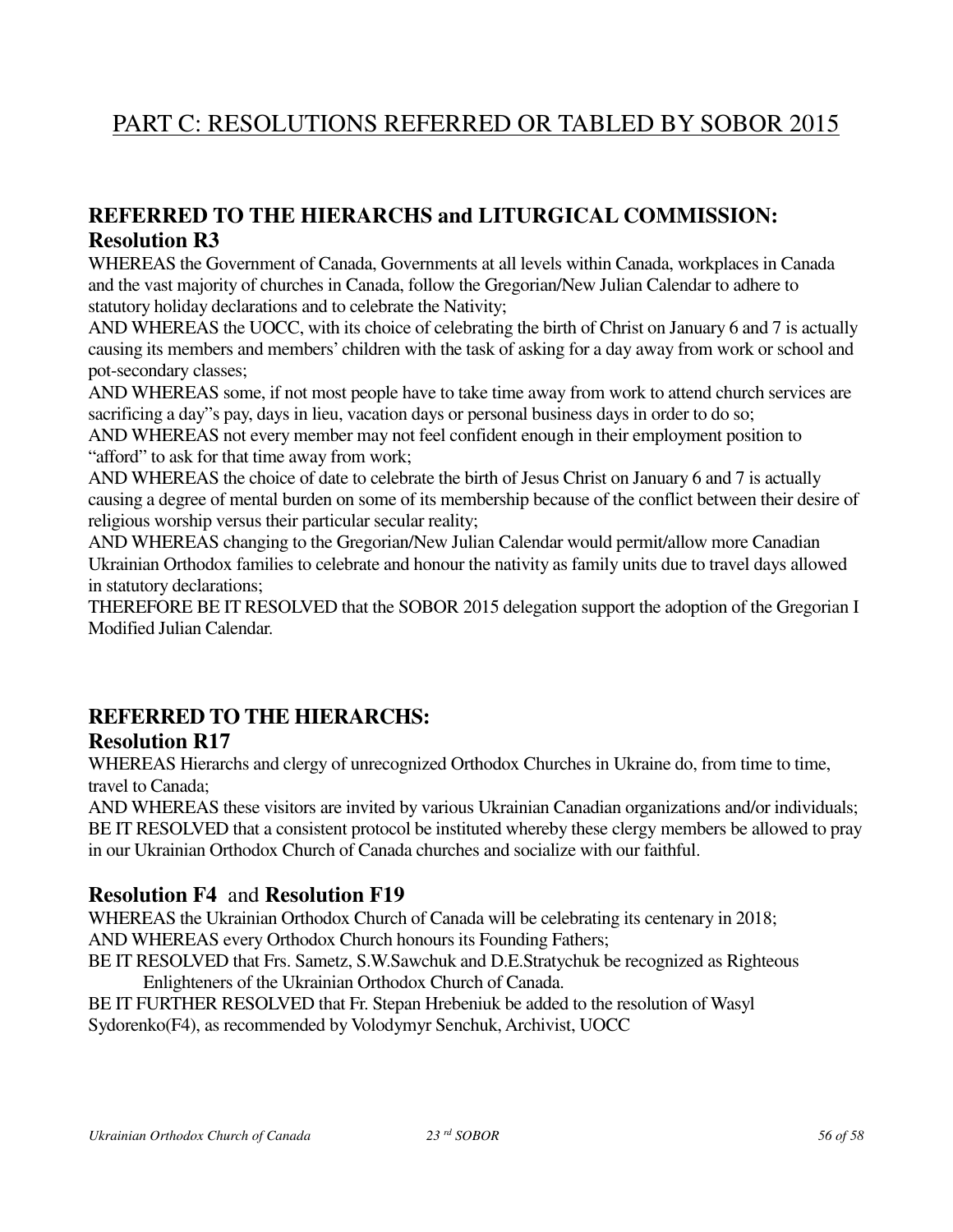# **DEFERRED TO VISION DISCUSSION AT THE NEXT SOBOR : Resolution R19**

WHEREAS the UOCC is an autonomous, fully independent, conciliar (sobornopravna) ecclesiastical entity, based on the Kyivan tradition;

AND WHEREAS the UOCC was founded by courageous, forward-thinking Ukrainian immigrants; AND WHEREAS the UOCC's unique history continues to be a source of pride and inspiration; BE IT RESOLVED that the Ukrainian religious tradition of our Church remain as a fundamental defining characteristic of the UOCC, and that the UOCC protect, nurture and leverage our distinct Ukrainian identity and religious tradition to ensure they are never undermined, diluted or diminished, nor replaced by the religious tradition of other ethnic or pan-orthodox churches.

### **Resolution R6**

WHEREAS the Ukrainian Orthodox Church of Canada is a Mission Church serving communities that are culturally and linguistically mixed;

AND WHEREAS Mission services require provision of diverse languages;

BE IT RESOLVED that 1.2 of the Guiding Principles of the UOCC be reworded to reflect the Church's current reality, to say that, "while Ukrainian is the traditional language of the Church's teachings, the vehicles for conveying Orthodox teachings today may be English, French or any other language as required by those present at services in order to bring understanding to potential new members."

# **Defeated but identified by the Resolutions Committee as suggested issues for the Consistory Board to consider:**

### **Resolution F7**

WHEREAS from time to time there is misinformation, intentional or unintentional about the UOCC, its Hierarchs, or clergy, which may damage the well-being of the church;

BE IT RESOLVED THAT the UOCC through the Metropolitan and the Consistory Board respond to misinformation as soon as possible once the source and effect of the misinformation has been determined.

### **Resolution F8**

WHEREAS delegates to Sobor vote for candidates to the Consistory Board from all three Eparchies; AND WHEREAS delegates should be able to make an informed choice about candidates;

AND WHEREAS the Nominations Committee provides a very brief biography about each candidate in the Herald/Visnyk;

BE IT RESOLVED THAT for all future SOBORS, the Nominations Committee publish a full biography of each candidate who submits his/her candidacy application within the required time-lines.